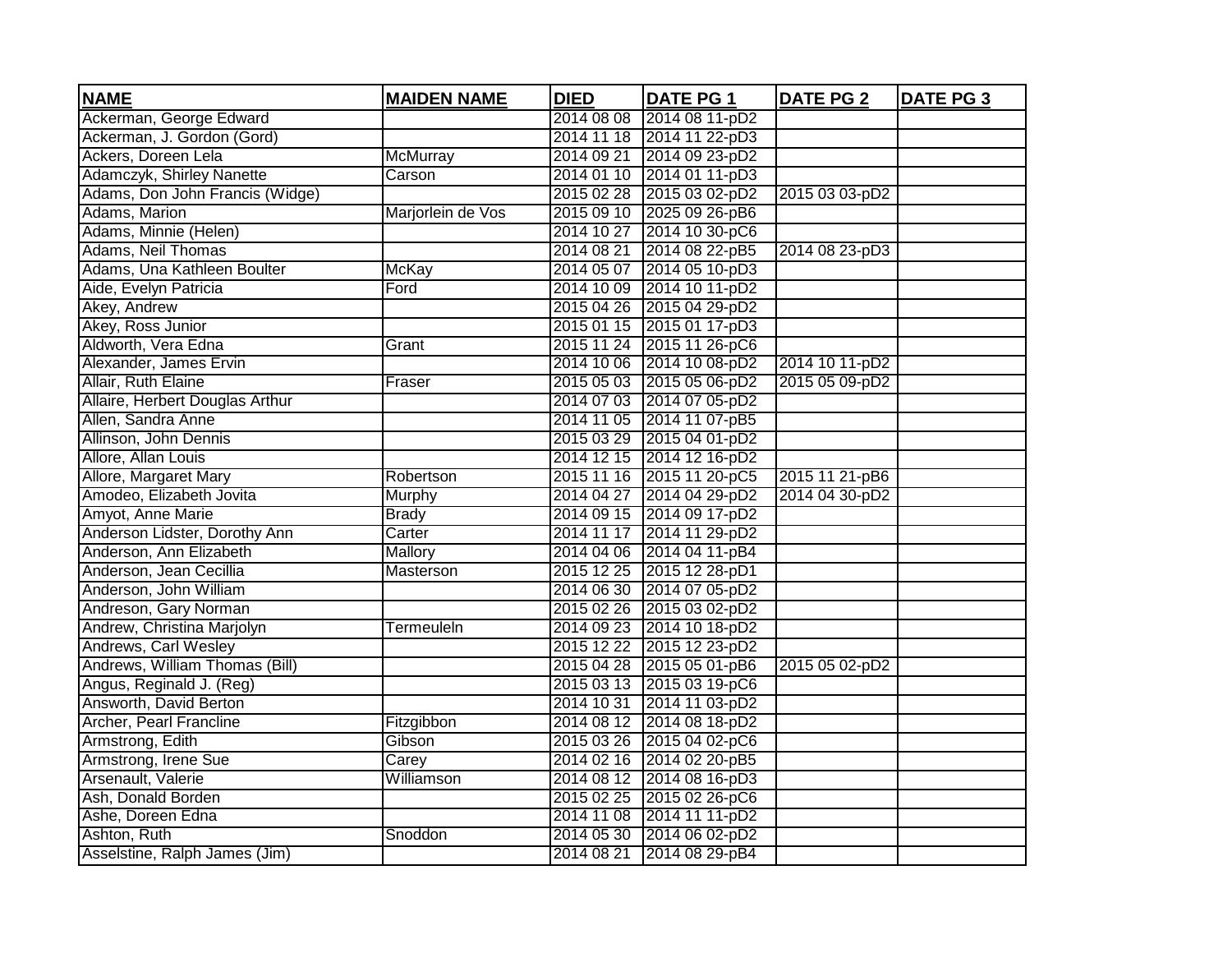| Asselstine, Sharon Helen               | Davidson  |            | 2015 02 20 2015 02 23-pD2 |                |  |
|----------------------------------------|-----------|------------|---------------------------|----------------|--|
| Atherton, Jordan Robert                |           |            | 2015 12 29 2016 01 02-pB8 |                |  |
| Atkinson, Mary                         | Adamson   |            | 2015 09 12 2015 09 14-pD2 |                |  |
| Attwaters, William                     |           |            | 2014 10 05 2014 10 14-pD2 |                |  |
| Aubin, Ethel Gwendolyn (Gwen)          |           |            | 2015 07 30 2015 08 01-pB6 | 2015 08 04-pD2 |  |
| Aucoin, Germain Marie                  | Chiasson  | 2015 10 21 | 2015 10 24-pB6            |                |  |
| <b>Austin, Shirley Grace</b>           | Simpson   | 2014 03 27 | 2014 03 29-pD3            |                |  |
| Avery, Bruce Charles                   |           | 2015 11 25 | 2015 11 28-pB6            |                |  |
| Avery-Stapley, Sharon                  | Avery     | 2015 11 23 | 2015 11 26-pC6            |                |  |
| Aylsworth, William James               |           | 2015 05 23 | 2015 05 27-pD2            |                |  |
| Babbs, Arnold Gary                     |           |            | 2014 10 27 2014 10 29-pD2 | 2014 10 30-pD2 |  |
| Bacon, David W.                        |           |            | 2014 04 13 2014 04 19-pD3 |                |  |
| Baerwinkel, Richart Aluis Frank (Rick) |           |            | 2014 12 24 2014 12 27-pD2 |                |  |
| Bailey, Doris Dawn                     | Herman    |            | 2014 04 16 2014 04 24-pC6 |                |  |
| Bailey, Gordon Ewart                   |           | 2014 12 11 | 2014 12 15-pD2            |                |  |
| Bailey, Helen Mae                      | Johnston  |            | 2014 11 05 2014 11 08-pD2 |                |  |
| Bailey, Lois Elva                      | York      |            | 2014 03 08 2014 03 11-pD2 |                |  |
| Bailey, Robert Allan                   |           |            | 2014 05 25 2014 05 27-pD2 |                |  |
| Bailey, Robert Lorne                   |           |            | 2014 12 18 2014 12 22-pD2 |                |  |
| Bailey, Shirley Lynn                   |           |            | 2014 04 22 2014 05 23-pB4 |                |  |
| Bailey, Vera Evangeline                | Ketcheson |            | 2015 03 24 2015 03 25-pD2 |                |  |
| Baker, Ida Jean                        |           | 2015 06 21 | 2015 06 23-pD2            | 2015 06 24-pD2 |  |
| Baker, Margaret Elizabeth              |           |            | 2014 12 22 2014 12 24-pD2 |                |  |
| Baker, Shirley                         | Rolston   |            | 2014 01 23 2014 01 25-pD2 |                |  |
| Baldwin, Marie Ann                     | Dowling   |            | 2014 03 01 2014 03 04-pD2 | 2014 03 05-pD2 |  |
| <b>Baldwin, Ronald Gilbert</b>         |           |            | 2015 10 04 2015 10 06-pD2 |                |  |
| Ballar, Catherine                      |           |            | 2015 09 19 2015 09 22-pD2 |                |  |
| Bamber, Dale Albert                    |           |            | 2015 03 28 2015 03 31-pD2 | 2015 04 04-pD2 |  |
| Bamber, Michelle Marie (Mitch)         |           |            | 2015 12 05 2015 12 07-pD2 |                |  |
| <b>Bandler, Felicitas</b>              | Koref     |            | 2014 02 10 2014 02 12-pD2 | 2014 02 13-pB6 |  |
| Bandy, Shirley Nadine Rae Ina Murial   | Post      |            | 2015 10 29 2015 11 02-pD2 |                |  |
| Bannock, Lillian Roaalind              | Hunt      |            | 2015 01 ?? 2015 01 31-pD2 |                |  |
| Bannon, William Douglas (Doug)         |           |            | 2014 10 22 2014 10 29-pD2 | 2014 10 31-pB5 |  |
| Barberstock, Oaklee Shakoyatinyontha   |           |            | 2015 10 31 2015 11 02-pD2 |                |  |
| Barker, Beryl Kathleen                 |           |            | 2014 03 06 2014 03 07-pB5 | 2014 03 08-pD2 |  |
| Barks, Alma Joyce                      | Jackson   | 2015 02 17 | 2015 02 19-pC6            |                |  |
| Barnard, Sarah May                     | Moore     |            | 2014 08 16 2014 08 18-pD2 |                |  |
| Barnes, Craig                          |           | 2015 ?? ?? | 2015 03 05-pC6            |                |  |
| Barr, Harold Reginald                  |           | 2015 07 27 | 2015 08 01-pB6            |                |  |
| Barr, Lloyd Allen                      |           |            | 2014 07 14 2014 07 16-pD2 |                |  |
| Barrett, Marjorie Joan                 | Redquest  | 2014 ?? ?? | 2014 03 07-pB5            |                |  |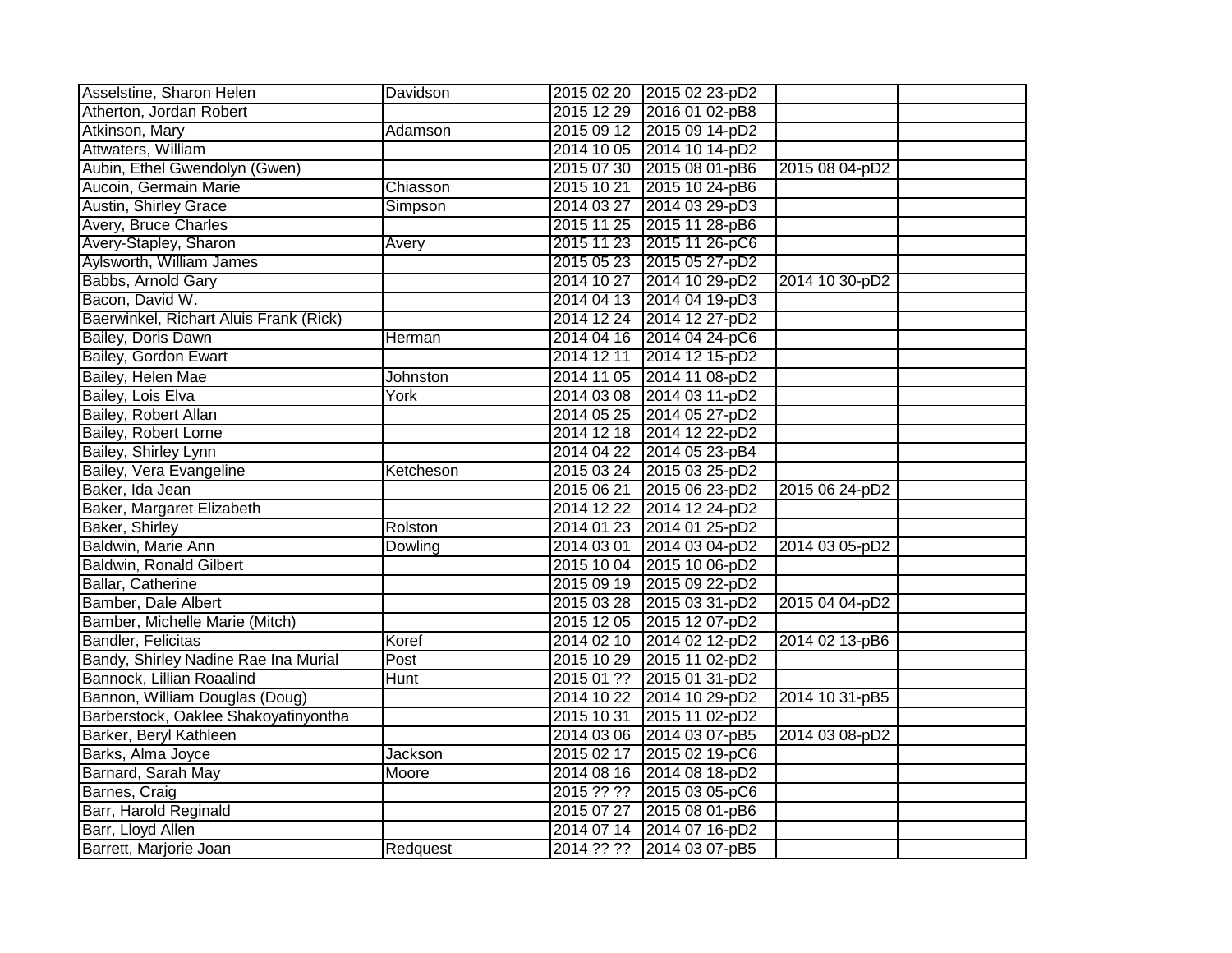| <b>Barrett, Michael Patrick</b>           |                | 2015 03 08 2015 03 11-pD2 | 2015 03 12-pC6 |  |
|-------------------------------------------|----------------|---------------------------|----------------|--|
| Barriage, Iva Elizabeth                   | Wannamaker     | 2015 02 15 2015 02 24-pD2 |                |  |
| Barriage, Steven William                  |                | 2015 12 23 2015 12 24-pC6 | 2015 12 28-pD1 |  |
| Barrie, Joyce Naomi                       | Wright         | 2015 10 22 2015 10 24-pB6 |                |  |
| Barringer, Douglas Charles                |                | 2014 05 01 2014 05 05-pD2 |                |  |
| Barringer, Evelyn Elizabeth               | <b>Rollins</b> | 2014 05 01 2014 05 22-pB5 |                |  |
| Barrons, Blanche Aletha                   | <b>Murray</b>  | 2014 11 09 2014 11 12-pD2 |                |  |
| Barz, Peter                               |                | 2014 11 04 2014 11 07-pB5 |                |  |
| Bassett, Katherine Mary (Karen)           | Peters         | 2015 11 23 2015 11 25-pD2 |                |  |
| Bateman, Daisy Marguerite                 | <b>Miller</b>  | 2015 05 20 2015 05 22-pB5 | 2015 06 27-pD2 |  |
| Bateman, Grant Alexander                  |                | 2015 12 12 2015 12 19-pB6 |                |  |
| Bateman, Sarah Irene                      | Ketcheson      | 2014 04 22 2014 04 25-pB4 | 2014 05 08-pC6 |  |
| Battaglia, Joseph Anthony (Joe)           |                | 2015 06 25 2015 06 26-pB6 | 2015 06 27-pD2 |  |
| Bauer, Gerry                              |                | 2015 02 12 2015 02 17-pD2 |                |  |
| Bax, John Ironside                        |                | 2014 01 11 2014 01 13-pD2 |                |  |
| Beach, J,K. (Jack)                        |                | 2014 06 12 2014 06 14-pD3 |                |  |
| Beaumaster, Ryan Lewis James              |                | 2014 11 08 2014 11 12-pD2 |                |  |
| Becker, Art                               |                | 2014 10 06 2014 10 08-pD2 |                |  |
| Beclour, Kenneth Glenn                    |                | 2014 10 20 2014 12 10-pD2 |                |  |
| Bedarf, Dorothy                           |                | 2014 09 23 2014 10 01-pD2 |                |  |
| <b>Bedell, Bruce William</b>              |                | 2014 10 01 2014 10 04-pD3 |                |  |
| Bedford, Irene                            | Griffith       | 2015 07 22 2015 07 27-pD2 |                |  |
| Bednarek, Libuse Ludmila                  | Sommer         | 2014 08 26 2014 08 30-pD3 |                |  |
| Belch, Richard Wesley (Rick)              |                | 2015 12 21 2015 12 28-pD1 |                |  |
| Belch, Robert (Bob)                       |                | 2015 05 04 2015 05 07-pC6 |                |  |
| Belcour, Glenn                            |                | 2014 10 20 2014 10 22-pD2 |                |  |
| Bell, Arnold                              |                | 2015 12 04 2015 12 07-pD2 |                |  |
| Bell, Nancy                               | Calvert        | 2015 09 16 2015 09 17-pC5 |                |  |
| Bellis, David Keith                       |                | 2015 03 21 2015 03 24-pD2 |                |  |
| Bellis, Gwendolyn Phyllis (Gwen)          | Dewey          | 2015 11 15 2015 11 17-pD2 | 2015 11 18-pD2 |  |
| Bellstedt, Jacomina (Ina) Marie           | Laubscher      | 2015 08 16 2015 08 22-pB6 |                |  |
| Belsey, Cecillia Mary                     | Rolland        | 2015 03 05 2015 03 07-pD3 |                |  |
| Bemis, Frederick E.                       |                | 2015 07 13 2015 08 01-pB6 |                |  |
| Benet, Helen                              | Czapski        | 2014 ?? ?? 2014 06 18-pD2 | 2014 06 19-pC6 |  |
| Benn, Raymond Delbert                     |                | 2014 08 01 2014 08 05-pD1 |                |  |
| Bennett Silverstein, Catherine Ann(Cathy) |                | 2014 09 12 2014 09 20-pD3 |                |  |
| Bennett, Philip                           |                | 2014 10 13 2014 10 15-pD2 | 2014 10 15-pD2 |  |
| Bennett, Reginald Vernon (Reg)            |                | 2014 07 26 2014 07 28-pD2 | 201 07 29-pD2  |  |
| Benson, Kathleen                          | McDonald       | 2015 03 17 2015 03 20-pB6 |                |  |
| Benson, Muriel Irene                      |                | 2014 11 08 2014 11 11-pD2 |                |  |
| Bentley, Helen Frances                    | Dawe           | 2015 06 19 2015 06 22-pD2 |                |  |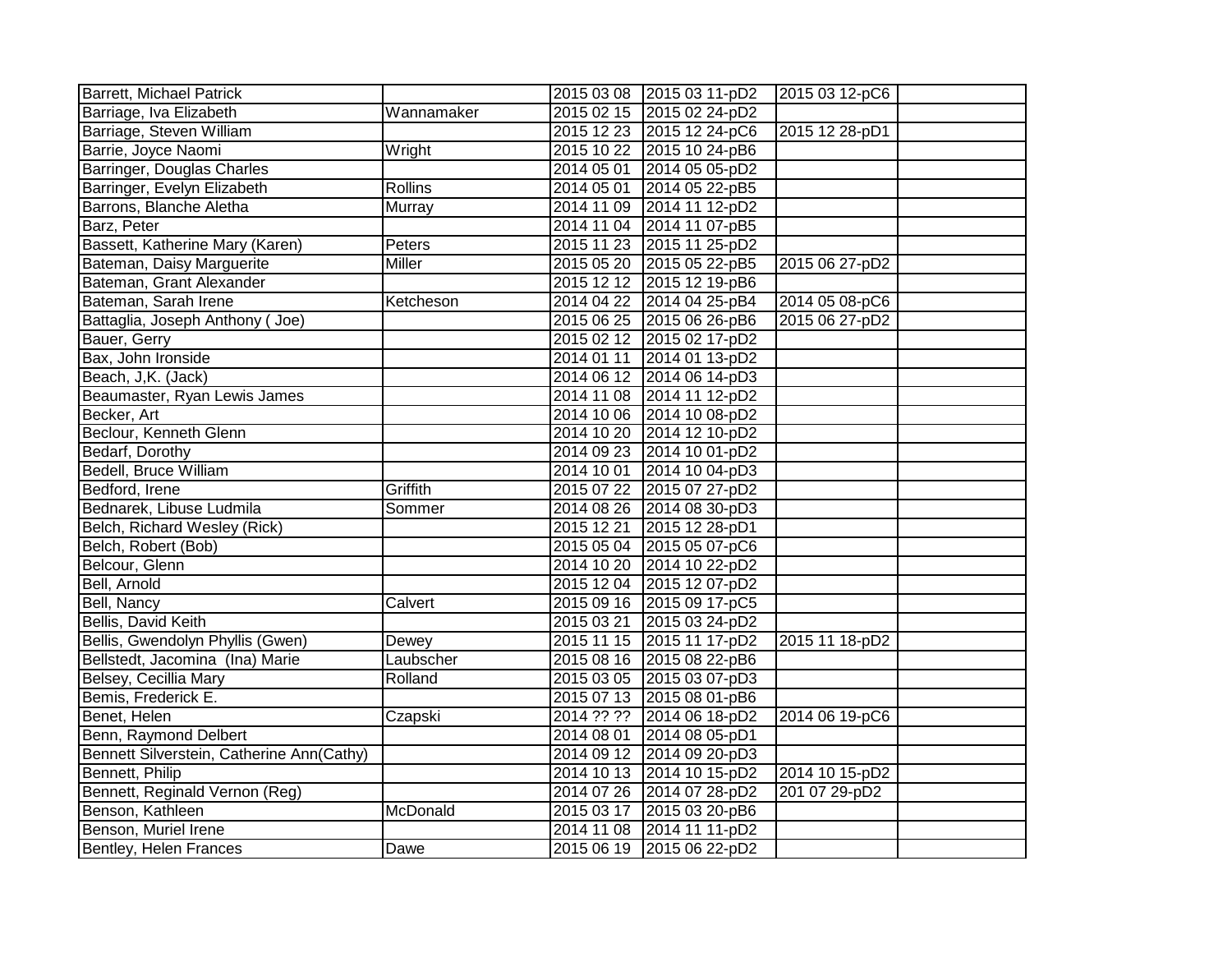| Bentley, Theresa Yvonne           | Foote            |            | 2014 11 09 2014 11 12-pD2 | 2014 11 13-pB6                |  |
|-----------------------------------|------------------|------------|---------------------------|-------------------------------|--|
| Berkhuizen, Johanna (Joan)        | ten Hoope        |            | 2014 08 04 2014 08 06-pD2 |                               |  |
| Bernath, Dianne Elizabeth         | Quinn            |            | 2014 07 20 2014 07 24-pC5 |                               |  |
| Berndt, Doris Marina              | Code             |            | 2014 09 30 2014 09 02-pC6 |                               |  |
| Bernhardt, Robert John            |                  |            | 2015 02 ?? 2015 02 26-pC6 | 2015 02 27-pB6                |  |
| Besslich, Josef                   |                  |            | 2014 04 05 2014 04 09-pD2 |                               |  |
| Bezanson, Nikolaus Elliott (Nikk) |                  |            | 2014 06 20 2014 06 28-pD2 |                               |  |
| <b>Bilous, Peter</b>              |                  |            | 2014 08 07 2014 08 13-pD2 |                               |  |
| Birch, Teresa Mary                | Crowe            |            | 2014 05 02 2014 05 05-pD2 |                               |  |
| Bird, Florence (Flossie)          |                  |            | 2014 03 23 2014 03 26-pD2 | 2014 04 22-pD2 2014 04 23-pD2 |  |
| Bishop, Reg                       |                  |            | 2014 11 24 2014 11 25-pD2 |                               |  |
| <b>Black, Corinne Frances</b>     | Kieffer          |            | 2015 12 09 2015 12 11-pC5 | 2015 12 12-pB6                |  |
| <b>Blatherwick, Bruce Thomas</b>  |                  |            | 2015 04 01 2015 04 04-pD2 |                               |  |
| Blight, Lorraine Kathleen         | Spence           |            | 2014 01 29 2014 02 01-pD3 |                               |  |
| Bohan, Ellen (Louise)             | Batechlor        |            | 2015 01 24 2015 01 26-pD2 |                               |  |
| Bohnert, Viola                    | Wellman          |            | 2014 09 02 2014 09 04-pC5 |                               |  |
| Boisclair, Linda Joy              | Spence           |            | 2014 02 16 2014 02 19-pD2 |                               |  |
| Boland, Loretto Sr.               |                  |            | 2015 02 24 2015 02 26-pC6 |                               |  |
| <b>Boldrick, Bruce William</b>    |                  |            | 2015 07 07 2015 07 13-pD2 |                               |  |
| <b>Boldrick, Frances Irene</b>    | Reynolds         |            | 2014 06 06 2014 06 09-pD2 |                               |  |
| Bolech, John Hubertus             |                  |            | 2015 12 31 2016 01 04-pD2 | 2016 01 05-pD2                |  |
| Bolster, Flossie (Flo)            | Harren           |            | 2014 04 14 2014 04 19-pD3 |                               |  |
| Bolt, John Allen                  |                  |            | 2014 11 22 2014 11 25-pD2 |                               |  |
| Bolton, Glen Elmer                |                  |            | 2014 06 29 2014 07 04-pB4 |                               |  |
| Bond, Herbert James               |                  |            | 2015 07 05 2015 07 07-pD2 |                               |  |
| Bond, Yvonne Delores              | MacDonald        |            | 2014 12 01 2014 12 02-pD2 | 2014 12 03-pD2                |  |
| Boomhour, Patricia Gail           | Andrews          |            | 2014 03 03 2014 03 05-pD2 | 2014 03 29-pD3                |  |
| Borris, Jessie Jerry James        |                  |            | 2014 02 18 2014 02 20-pB5 | 2014 02 21-pB5                |  |
| Borthwick, Helen Mary             | <b>McKay</b>     |            | 2015 10 17 2015 10 20-pD2 |                               |  |
| Bosley, Joe                       |                  |            | 2015 04 27 2015 04 29-pD2 | 2015 04 30-pC6                |  |
| Bossio, Sai                       |                  |            | 2015 08 06 2015 08 10-pD2 |                               |  |
| Botting, Gladys Vivian            | <b>McCormack</b> |            | 2015 10 04 2015 10 06-pD2 | 2015 10 07-pD2                |  |
| Botting, Kay Thelma               | Fraser           |            | 2014 03 10 2014 03 13-pC6 | 2014 03 14-pB5                |  |
| Boucher, Clayton                  |                  |            | 2014 11 26 2014 11 27-pC8 |                               |  |
| Boucher, Janice                   | Coffey           |            | 2014 03 02 2014 03 08-pD2 |                               |  |
| Boudreau, Joseph Benoit           |                  |            | 2014 11 ?? 2014 11 20-pC6 |                               |  |
| Bough, Kenneth Stanley            |                  |            | 2014 12 28 2014 12 30-pD2 |                               |  |
| Boulter, Faye Elizabeth           | Calnan           |            | 2014 02 25 2014 02 28-pB4 |                               |  |
| Bourque, Robert Edward (Bob)      |                  |            | 2014 09 09 2014 09 11-pB5 | 2014 09 12-pB4                |  |
| Bovay, Lionel Moran               |                  | 2015 01 11 | 2015 01 12-pD2            | 2015 01 13-pD2                |  |
| Bowdish, Audrey Gertrude          | <b>Dales</b>     |            | 2015 07 20 2015 08 20-pC5 |                               |  |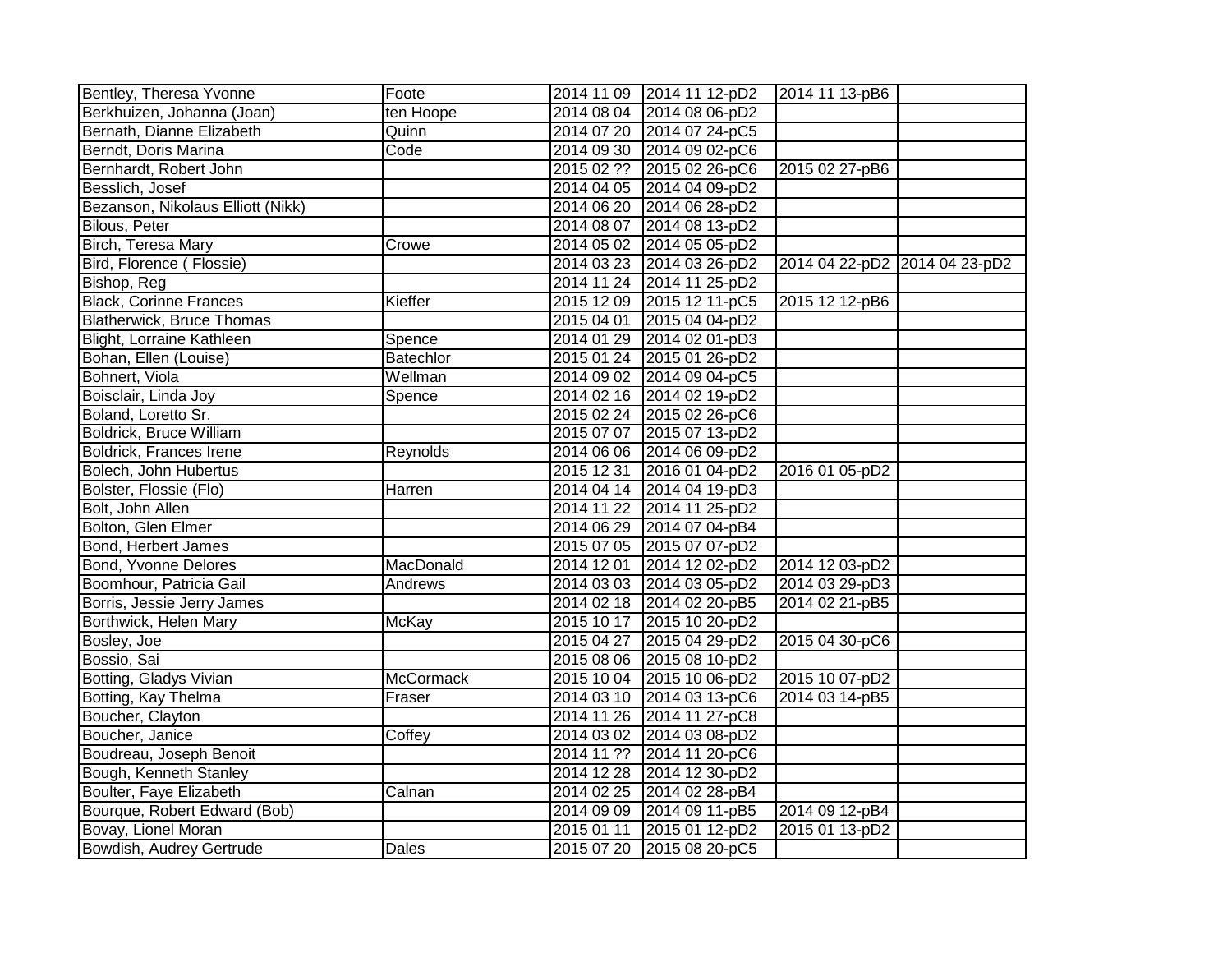| Bowerman, Walter Vernon Harry                  |                | 2014 03 19 2014 08 07-pC6 | 2014 08 08-pB5 |
|------------------------------------------------|----------------|---------------------------|----------------|
| Bowman, Winnifred Virginia                     |                | 2014 04 10 2014 04 15-pD2 |                |
| Bowness, Matthew Austin                        |                | 2015 04 ?? 2015 04 27-pD2 |                |
| Boyce, Jean                                    | Archibald      | 2014 07 08 2014 07 11-pB5 |                |
| Boyd, Maude                                    | McDonald       | 2014 04 24 2014 04 25-pB4 | 2014 04 26-pD2 |
| Boyle, Douglas Joseph Powers                   |                | 2014 11 09 2014 11 11-pD2 |                |
| Boyle, John Thomas (Jack)                      |                | 2015 11 16 2015 11 18-pD2 | 2015 11 19-pC6 |
| Boyle, Sylvia Lorraine                         |                | 2014 12 05 2014 12 06-pD2 |                |
| Bradbury, Gloria Anne                          | <b>Stewart</b> | 2015 02 08 2015 02 10-pD2 |                |
| Brady, Leona Florence                          |                | 2014 08 23 2014 08 25-pD2 |                |
| Brand, Evelyn Ishbel                           | Lleslie        | 2015 10 19 2015 10 22-pC6 |                |
| Brandsma, Jan                                  |                | 2015 07 30 2015 08 01-pB6 |                |
| <b>Brandt, Margaret Rose</b>                   |                | 2015 12 22 2015 12 24-pC6 |                |
| Braniff, Shirle Ann                            |                | 2014 10 13 2014 10 17-pB4 |                |
| Branigan, Raymond Edward                       |                | 2014 10 28 2014 10 29-pD2 |                |
| <b>Brant, Donald Grant</b>                     |                | 2015 04 10 2015 04 13-pD2 |                |
| Brant, Elwood D. (Peewee)                      |                | 2015 09 26 2015 09 28-pD2 |                |
| <b>Brant, Gene Willard Ikey</b>                |                | 2015 02 18 2015 02 21-pB6 |                |
| Brant, Marie                                   |                | 2015 11 26 2015 11 28-pB6 |                |
| Braynion, William Alexander                    |                | 2014 02 16 2014 02 19-pD2 | 2014 02 20-pB5 |
| Bree, William J. K.                            |                | 2014 06 09 2014 06 11-pD3 |                |
| Bremner, David                                 |                | 2015 05 05 2015 05 07-pC6 | 2015 05 08-pB5 |
| Bremner, James Morrison (Jim)                  |                | 2014 01 28 2014 01 31-pB4 |                |
| Brennan, Glenda Marguerite                     | Koen           | 2014 05 01 2014 05 03-pD3 |                |
| Brennan, Margaret Merle                        |                | 2014 03 02 2014 03 04-pD2 | 2014 03 05-pD2 |
| Brennan, Mary Pauline                          | <b>Plews</b>   | 2015 07 11 2015 07 13-pD2 | 2015 07 14-pD2 |
| Brennan, Robert Patrick                        |                | 2015 04 12 2015 04 14-pD2 | 2015 04 15-pD2 |
| Brett, Harold Allan                            |                | 2015 05 16 2015 05 19-pD2 | 2015 05 20-pD2 |
| <b>Brewster, Willis Earl</b>                   |                | 2014 01 28 2014 02 01-pD3 |                |
| Brickman, David Stanley                        |                | 2015 03 24 2015 03 28-pD2 |                |
| <b>Britnell, Harold Bertram</b>                |                | 2014 01 08 2014 01 11-pD3 |                |
| Broadhead, Joyce Margaret                      | Biondeau       | 2015 12 13 2015 12 16-pD2 |                |
| Bronson, Patricia (Joy)                        |                | 2014 01 04 2014 01 06-pD2 |                |
| Bronson, Robert Clare                          |                | 2014 04 27 2014 04 29-pD2 |                |
| Bronson, Sandra Ann                            | Wease          | 2015 01 12 2015 01 14-pD2 | 2015 01 15-pC6 |
| Brook, William George (Bubba)                  |                | 2015 12 27 2015 12 29-pD2 |                |
| Brookhouse, Marion                             | White          | 2014 ?? ?? 2014 06 18-pD2 |                |
| Brooks, C. Roy                                 |                | 2015 01 25 2015 01 27-pD2 |                |
| Brooks, Keith Edward                           |                | 2014 04 08 2014 04 16-pD2 | 2014 04 17-pB5 |
| Broomower, Joseph Harold (FuzzY)               |                | 2014 05 03 2014 05 07-pD2 |                |
| Brough, Duncan McKellar (retired Captain RCAF) |                | 2014 01 16 2014 01 18-pD3 |                |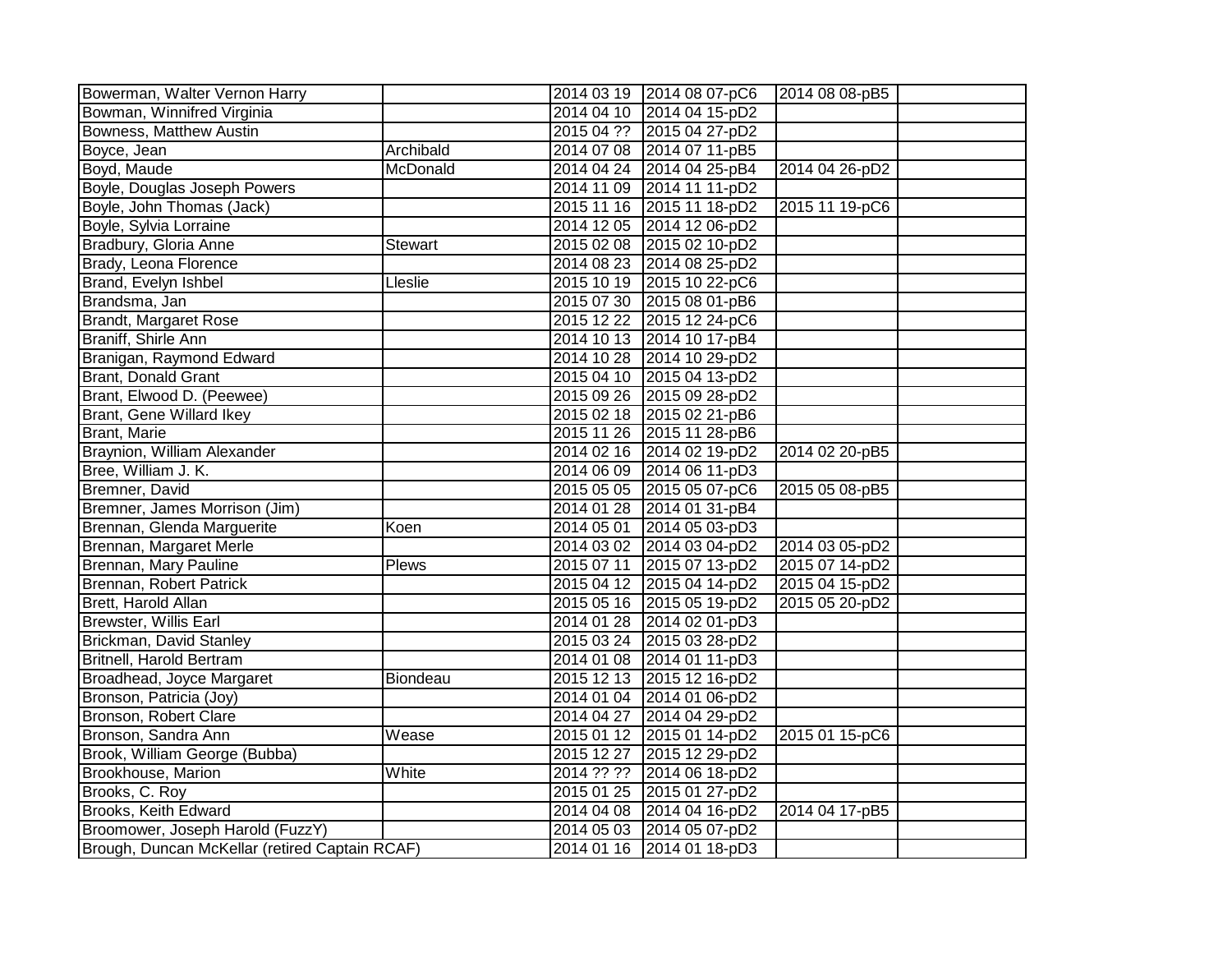| Brown, Ann Marie                  |          |            | 2014 07 18 2014 08 08-pB5 |                               |  |
|-----------------------------------|----------|------------|---------------------------|-------------------------------|--|
| Brown, Arthur Randall (Randy)     |          |            | 2014 05 07 2014 05 08-pC6 | 2014 05 09-pB4 2014 05 10-pD3 |  |
| Brown, Audrey Mabel               |          |            | 2014 12 03 2014 12 06-pD2 |                               |  |
| Brown, Claude                     |          |            | 2015 06 20 2015 06 22-pD2 |                               |  |
| Brown, Donald Gordon              |          |            | 2015 06 01 2015 06 03-pD2 |                               |  |
| Brown, Dorothy Jennette           | Carr     | 2014 08 31 | 2014 09 02-pD2            |                               |  |
| Brown, Pamela Mary Margaret       | Grieve   |            | 2014 04 26 2014 05 07-pD2 |                               |  |
| Brown, Peter James                |          |            | 2015 02 06 2015 02 09-pD2 |                               |  |
| Brown, Robert John                |          |            | 2015 10 05 2015 10 08-pC5 |                               |  |
| Brownlee, Claude (Bruce)          |          |            | 2014 11 03 2014 11 05-pD2 |                               |  |
| Brownlee, Nettie Anne             |          |            | 2014 10 18 2014 10 20-pD2 |                               |  |
| Brownson, Jennie Ferne            | Davidson |            | 2014 11 16 2014 11 18-pD2 |                               |  |
| Bruinsma, Charley (Tjalling)      |          |            | 2015 05 27 2015 05 28-pC6 | 2015 05 29-pB5                |  |
| Brummell, Ann                     |          |            | 2014 ?? ?? 2014 03 06-pC6 |                               |  |
| Brummell, Darryl Warren           |          | 2014 08 01 | 2014 08 06-pD2            |                               |  |
| Brumsey, Matthew Jospeh           |          |            | 2014 11 03 2014 11 05-pD2 |                               |  |
| Buchanan, Linda Margaret          | White    |            | 2015 10 18 2015 10 20-pD2 |                               |  |
| Buck, Dorothy                     |          |            | 2014 ?? ?? 2014 09 18-pB6 |                               |  |
| Budd, Donald O. (Don)             |          |            | 2015 09 12 2015 09 15-pD2 |                               |  |
| Buelow, Madeleine Genevia (Dolly) | Madden   |            | 2015 10 16 2015 10 20-pD2 | 2015 10 21-pD2                |  |
| Bulger, Verla Leadell             | Revoy    |            | 2015 06 07 2015 06 09-pD2 |                               |  |
| Bunton, Barbara Kathleen          | Forhan   |            | 2015 05 27 2015 05 28-pC6 | 2015 05 29-pB5                |  |
| Burgess, Joseph Charles (Joe)     |          |            | 2014 04 20 2014 04 23-pD2 |                               |  |
| Burley, Clafence D.               |          |            | 2015 01 04 2015 01 06-pD2 |                               |  |
| Burley, Helen (Pat)               | Charlton |            | 2014 08 30 2014 09 08-pD2 |                               |  |
| Burn, Nellie                      | Hales    |            | 2014 11 30 2014 12 02-pD2 |                               |  |
| <b>Burns, Ross Frederick</b>      |          |            | 2015 11 30 2015 12 09-pD2 |                               |  |
| Burrows, John Franklin            |          |            | 2015 12 09 2015 12 10-pC5 | 2015 12 11-pC5                |  |
| Burt, Rita Lorraine               | Forhan   |            | 2014 03 30 2014 03 31-pD2 |                               |  |
| Burton, Albert (George)           |          | 2015 08 01 | 2015 08 05-pD2            |                               |  |
| Bush, Earle (Mouse)               |          |            | 2014 12 19 2014 12 20-pD2 |                               |  |
| Bush, Jack Miller                 |          |            | 2014 01 16 2014 01 18-pD3 |                               |  |
| Bush, Judith Anne                 |          |            | 2015 09 26 2015 10 03-pB6 |                               |  |
| <b>Bushell, Allan Lawrence</b>    |          |            | 2014 12 10 2014 12 12-pB5 |                               |  |
| Butcher, Judith (Judy)            | Jewell   | 2014 ?? ?? | 2014 12 13-pD2            | 2014 12 15-pD2                |  |
| Button, Bessie Mary               |          |            | 2015 11 26 2015 11 28-pB6 |                               |  |
| Bylsma, Eeke                      |          | 2014 12 01 | 2014 12 03-pD2            | 2014 12 04-pC6                |  |
| Byrd, Eileen                      |          |            | 2014 01 24 2014 01 25-pD2 |                               |  |
| Caddick, Kelly Frances            | Beal     |            | 2014 04 16 2014 04 19-pD3 |                               |  |
| Cain, John Gordon                 |          | 2014 03 27 | 2014 03 31-pD2            | 2014 04 02-pD2                |  |
| Cairns, Iona May                  |          | 2014 11 16 | 2014 11 18-pD2            |                               |  |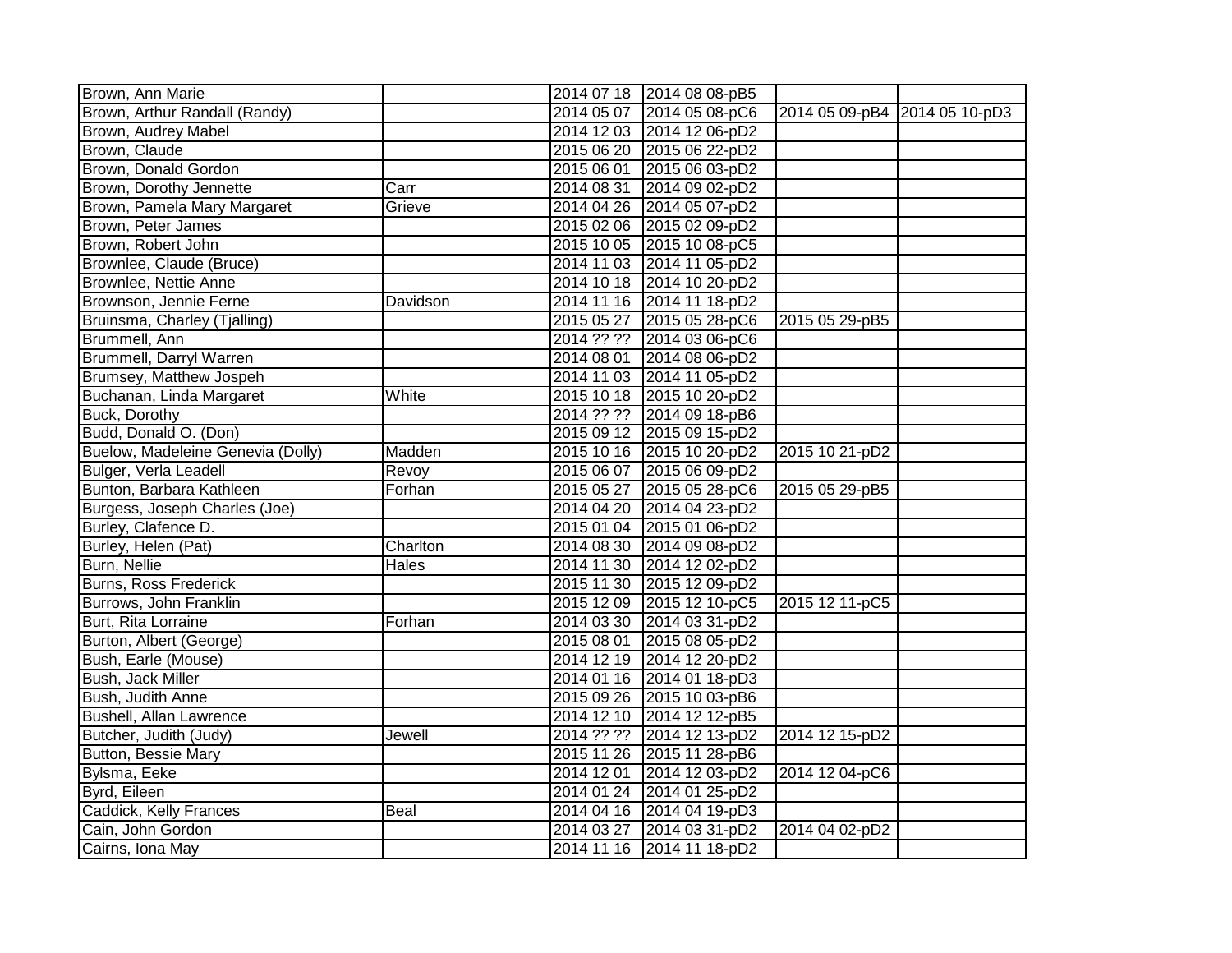| Calbury, Ruth Viola                | Moynes          |            | 2014 02 09 2014 02 12-pD2 |                |                               |
|------------------------------------|-----------------|------------|---------------------------|----------------|-------------------------------|
| Caldwell, Victoria Lynn            |                 |            | 2015 09 25 2015 10 03-pB6 |                |                               |
| Caldwell, William John             |                 |            | 2014 02 26 2014 03 01-pD3 |                |                               |
| Calnan, Hazel Agnes                | Greenley        |            | 2015 02 14 2015 02 17-pD2 |                |                               |
| Calvert, David John                |                 |            | 2014 04 07 2014 04 10-pB5 |                |                               |
| Camelford, Alistair Fulton         |                 |            | 2015 04 09 2015 04 10-pB6 |                | 2015 04 11-pD2 2015 04 29-pD2 |
| Cameron, Barbara Joyce             | Hall            |            | 2015 04 20 2015 04 22-pD2 |                |                               |
| Cameron, James Ronald (Jim)        |                 |            | 2015 06 08 2015 06 10-pD2 |                |                               |
| Cameron, Sylvia Marie              | Méthot          |            | 2015 07 13 2015 07 16-pC6 |                |                               |
| Campbell, Douglas McLellan (Keith) |                 |            | 2014 11 17 2014 11 20-pC6 | 2014 11 21-pB5 |                               |
| Campbell, Joan Christina           | <b>Sly</b>      |            | 2014 07 17 2014 07 21-pD2 |                |                               |
| Campbell, Murry Robert             |                 |            | 2014 06 11 2014 06 14-pD3 |                |                               |
| Cann, Ruth Elinor                  | Blackwood       |            | 2015 04 20 2015 04 21-pD2 |                |                               |
| Cannon, Bonnie                     | Mayhew          |            | 2014 01 14 2014 01 17-pB4 |                |                               |
| Cannon, Edward Carl                |                 |            | 2015 06 28 2015 06 29-pD2 | 2015 06 30-pD2 |                               |
| Card, Robert John                  |                 |            | 2014 11 17 2014 11 19-pD2 |                |                               |
| Card, Wilfred Charles (Willy)      |                 |            | 2015 07 12 2015 07 15-pD2 | 2015 07 16-pC6 |                               |
| Cardenas, Elvia                    |                 |            | 2014 11 04 2014 11 11-pD2 |                |                               |
| Cardinal, Eunice                   | <b>McRobert</b> | 2015 03 31 | 2015 04 01-pD2            |                |                               |
| Carleton, Matthew                  |                 |            | 2014 11 27 2014 11 29-pD2 |                |                               |
| Carlisle, Robert Eric              |                 |            | 2014 03 28 2014 03 31-pD2 |                |                               |
| Carr, Robert (Bob)                 |                 |            | 2015 08 17 2015 08 21-pB5 |                |                               |
| Carriere, Florence                 | <b>Mills</b>    |            | 2015 12 15 2015 12 17-pC6 |                |                               |
| Carroll, Gail Ruth                 | Cooper          |            | 2015 03 30 2015 04 01-pD2 |                |                               |
| Carruthers, Thomas Albert          |                 |            | 2015 10 26 2015 10 27-pD2 |                |                               |
| Carter, Alicia Annie (Anne)        | Root            |            | 2015 05 29 2015 06 01-pD2 |                |                               |
| Cartwright, Margaret E. (Way)      | Sheppard        |            | 2015 02 26 2015 03 03-pD2 |                |                               |
| Casey, Bernice Theresa             | Walsh           |            | 2015 03 22 2015 03 26-pC2 | 2015 03 27-pB6 |                               |
| Casey, Brian John                  |                 |            | 2015 01 17 2015 01 22-pC5 | 2015 01 23-pB6 |                               |
| Casey, Sr. Gertrude                |                 |            | 2014 11 03 2014 11 05-pD2 |                |                               |
| Cassidy, Lorraine                  | Topping         |            | 2014 07 19 2014 07 25-pB5 |                |                               |
| Cassidy, Morjorie Mary             |                 |            | 2014 02 18 2014 02 22-pD3 |                |                               |
| Cassidy, Thomas Anthony            |                 |            | 2015 05 26 2015 05 28-pC6 |                |                               |
| Cathers, Donald Norman             |                 |            | 2015 11 13 2015 11 16-pD2 |                |                               |
| Caume, Palmyre                     | Van Heddegem    |            | 2014 08 31 2014 09 04-pC5 |                |                               |
| Cavalier, Karen Elizabeth          |                 |            | 2015 10 20 2015 10 24-pB6 |                |                               |
| Cecchini, Derek Charles            |                 | 2014 07 29 | 2014 08 01-pB4            |                |                               |
| Chafe, Garry Martin                |                 | 2014 03 29 | 2014 04 02-pD2            |                |                               |
| Chambers, Audrey Mary              | <b>Brown</b>    | 2015 12 01 | 2015 12 03-pC6            |                |                               |
| Chambers, Paul John                |                 |            | 2014 12 19 2014 12 22-pD2 |                |                               |
| Chard, Reita Evelyn                | Houlden         |            | 2015 08 18 2015 08 20-pC5 |                |                               |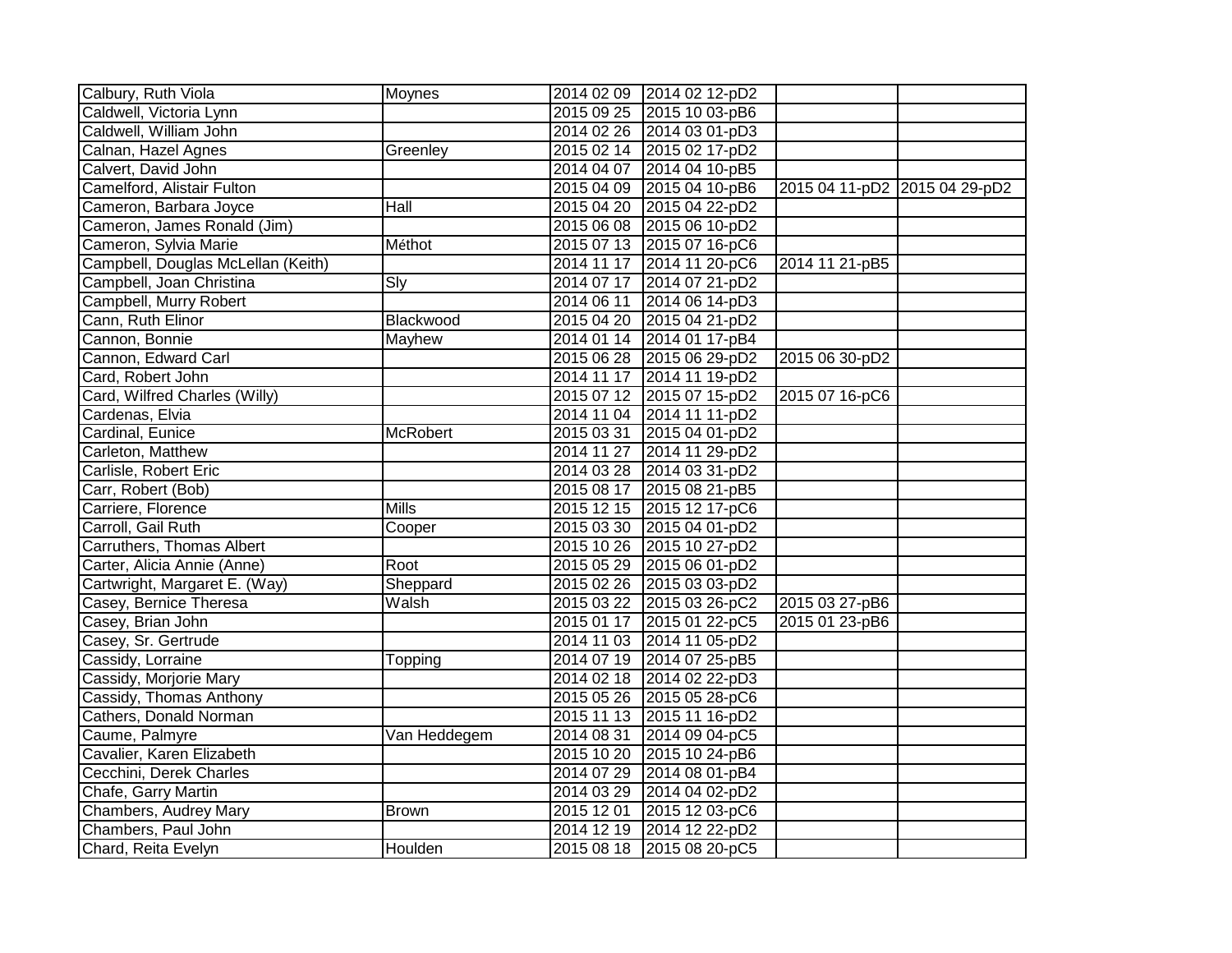| Chatten, Faye Ida May               | Archer    | 2014 09 05 2014 09 08-pD2<br>2014 09 09-pD2                   |  |
|-------------------------------------|-----------|---------------------------------------------------------------|--|
| Chatterson, Richard Francis         |           | 2014 06 26 2014 06 28-pD2                                     |  |
| Cheer, Jessie                       | Lee       | 2014 02 24 2014 03 01-pD3                                     |  |
| Chen, Yeung                         |           | 2014 10 02 2014 10 04-pD3                                     |  |
| Chesney, Thomas Samuel Wisdom (Tom) |           | 2014 01 05 2014 01 07-pD2                                     |  |
| Chipps, Helen                       | Caverly   | 2014 09 21<br>2014 09 24-pD2<br>2014 09 27-pD2 2014 10 01-pD2 |  |
| Chipps, Helen                       | Caverly   | 2014 10 03-pB5<br>2014 09 21                                  |  |
| Chisholm, Reginald                  |           | 2015 12 08 2015 12 10-pC5<br>2015 12 11-pC5                   |  |
| Chishomlm, Mary Elizabeth           | MacDonald | 2015 12 29 2016 01 02-pB8                                     |  |
| Christie, Douglas William           |           | 2015 03 15 2015 03 21-pD3                                     |  |
| Chumbley, Morris Frederick          |           | 2015 08 16 2015 08 18-pD2<br>2015 08 19-pD2                   |  |
| Clancy, Harry Gerald                |           | 2015 11 09 2015 11 11-pD2                                     |  |
| Clancy, Thomas Joseph               |           | 2014 02 27 2014 03 05-pD2<br>2014 03 06-pC6                   |  |
| Claney, Charles Alfred (Al)         |           | 2015 04 03 2015 04 11-pD2                                     |  |
| Clare, Wanda Betty                  | Swan      | 2014 12 28 2014 12 31-pD2                                     |  |
| Clare, Wanda Betty                  | Swan      | 2014 12 29 2015 01 02-pD2                                     |  |
| Clark, Milton Earl                  |           | 2014 02 24 2014 02 25-pD2                                     |  |
| Clarke, Charlotte Bernice           | Humm      | 2014 05 19 2014 05 21-pD2<br>2014 05 22-pB5                   |  |
| Clarke, Phyllis Marjorie            |           | 2014 05 01 2014 05 03-pD3                                     |  |
| Clarke, Rita Elizabeth              | McDonnell | 2015 05 ?? 2015 05 28-pC6                                     |  |
| Claus, Shirley Lorraine             |           | 2014 05 04 2014 05 06-pD2<br>2014 05 07-pD2                   |  |
| Cleary, Allan Wilson                |           | 2015 07 15 2015 07 17-pB5<br>2015 09 21-pD2                   |  |
| Clegg, Albert James                 |           | 2014 11 05 2014 11 07-pB5                                     |  |
| Clement, Leon Sr.                   |           | 2015 06 27 2015 06 29-pD2                                     |  |
| Coady, Donald                       |           | 2014 07 16 2014 07 18-pB4<br>2014 07 18-D3                    |  |
| Cockburn, David Phillip (Phil)      |           | 2015 02 13 2015 02 21-pB6                                     |  |
| Cockburn, Muriel Isobel             |           | 2015 11 05 2015 11 06-pC7<br>2015 11 07-pB6                   |  |
| Cocking, Arthur John (Art)          |           | 2015 02 02 2015 02 07-pD3                                     |  |
| Codispoti, Mariantonia              |           | 2015 10 05 2015 10 06-pD2<br>2015 10 07-pD2                   |  |
| Coe, Jeanette                       | Hogg      | 2014 07 04 2014 07 07-pD2                                     |  |
| Coffey, Geraldine Lucy              | Shannon   | 2015 01 29 2015 01 31-pD2                                     |  |
| Colbert, Lola Georgina              |           | 2015 05 04 2015 05 07-pC6                                     |  |
| Colden, Carman Martin               |           | 2015 09 01 2015 09 03-pC4                                     |  |
| Colden, Margaret Mary               | Scullion  | 2015 09 15 2015 09 17-pC5                                     |  |
| Coleman, Jessie Ellen               | Whitefoot | 2015 01 29 2015 02 03-pC4                                     |  |
| Coles, Joyce Margaret               | Maher     | 2015 07 24 2015 07 27-pD2                                     |  |
| Collingridge, Carol Ila             | Currie    | 2015 12 15 2015 12 18-pC6<br>2015 12 19-pB6                   |  |
| Collins, Alan David                 |           | 2015 01 20 2015 01 22-pC5<br>2015 01 23-pB6                   |  |
| Collins, Daisy May                  | Child     | 2014 07 22 2014 07 26-pD3                                     |  |
| Collins, Linds Helen Patricia       |           | 2014 09 23 2014 09 27-pD2<br>2014 10 03-pB5                   |  |
| Conley, Doris                       | Cornell   | 2014 05 05-pD2<br>2014 05 01<br>2014 05 03-pD3                |  |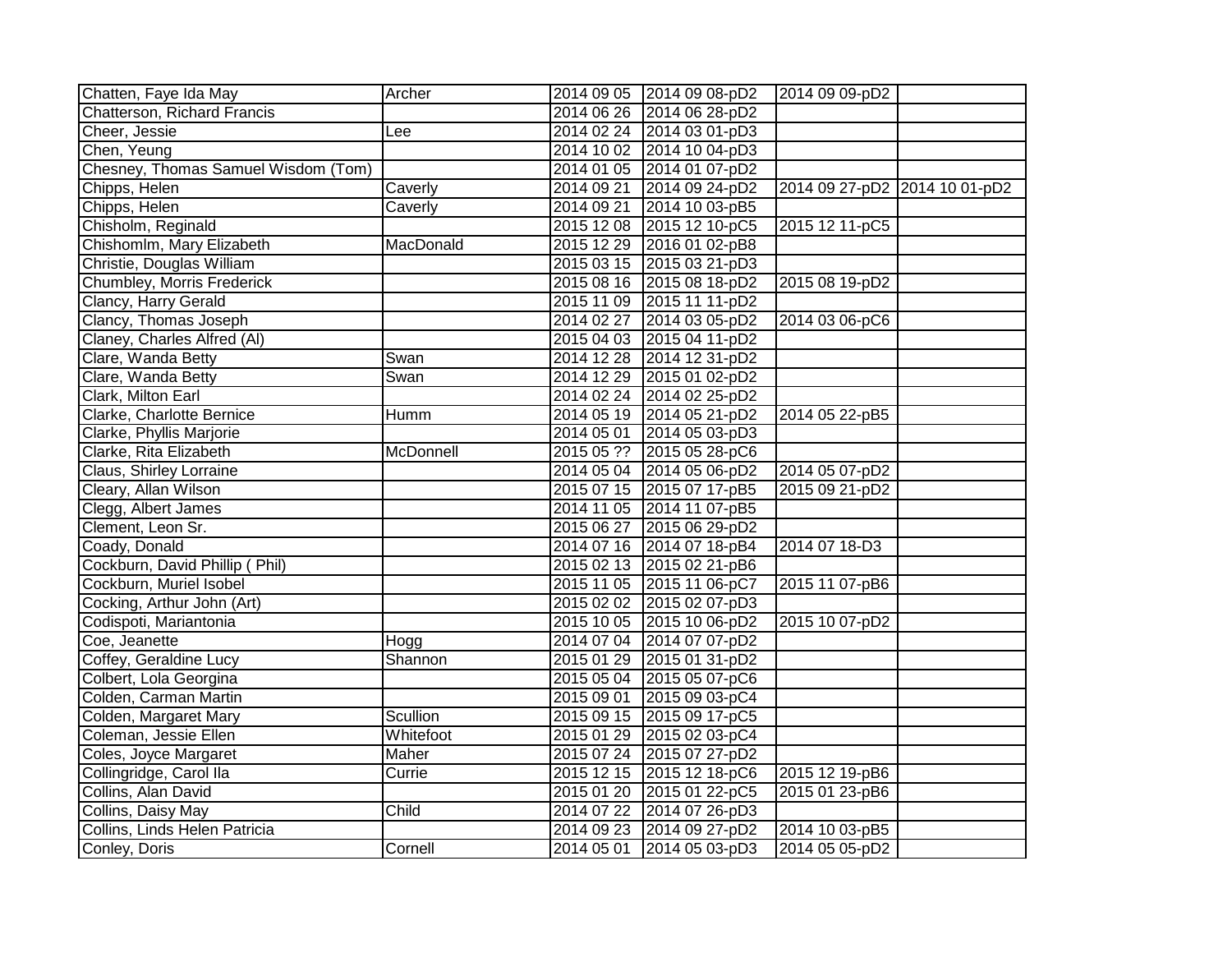| Conley, Roger                        |               | 2015 02 20 2015 02 23-pD2 |                |                               |
|--------------------------------------|---------------|---------------------------|----------------|-------------------------------|
| Conley, Tammy Lorie                  |               | 2014 04 19 2014 04 23-pD2 |                |                               |
| Conners, Laura Mae                   | Westbury      | 2015 08 11 2015 08 13-pC5 |                |                               |
| Cook, Alice Amelia                   | Dunn          | 2015 03 20 2015 03 24-pD2 |                |                               |
| Cook, G. Gordon (Gord)               |               | 2015 10 15 2015 10 17-pB6 |                |                               |
| Cook, Robert John Charles            |               | 2014 10 14 2014 10 18-pD2 |                |                               |
| Cooke, Cecil Douglas (Doug)          |               | 2015 10 08 2015 10 10-pB6 | 2015 10 13-pD2 |                               |
| Coon, Gordon Elmer                   |               | 2014 02 13 2014 02 15-pD2 |                |                               |
| Cooney, Alice Mary Louise            | <b>Bedard</b> | 2014 11 28 2014 11 29-pD2 |                |                               |
| Cooney, Robert (Bob)                 |               | 2014 10 31 2014 11 03-pD2 |                |                               |
| Cooper, David Ernest (Coop)          |               | 2015 08 09 2015 08 17-pD2 |                |                               |
| Cooper, John Tamblyn (Jack)          |               | 2015 06 27 2015 06 30-pD2 | 2015 07 02-pC6 |                               |
| Cooper, Norma Eileen                 | Venator       | 2014 07 20 2014 07 22-pD2 |                |                               |
| Cooper, Teresa Elizabeth             | Shannon       | 2015 03 09 2015 03 11-pD2 | 2015 03 12-pC6 |                               |
| Copeman, Sally Ann                   | MacKenzie     | 2014 01 13 2014 01 14-pD2 |                |                               |
| Corey, Shirley                       | <b>Brant</b>  | 2014 11 29 2014 12 01-pD2 |                |                               |
| Corrigan, Margaret Mary Ellen        |               | 2014 06 18 2014 06 20-pB4 |                |                               |
| Cote, Michel Joseph Gilles           |               | 2015 02 28 2015 03 04-pD2 |                |                               |
| Cotton, Clifford Ronald              |               | 2014 08 16 2014 08 23-pD3 |                |                               |
| Coughlan, William Alexander          |               | 2014 03 02 2014 03 04-pD2 | 2014 03 05-pD2 |                               |
| Coughlin, Allan Gordon               |               | 2014 11 16 2014 11 18-pD2 |                |                               |
| Coughlin, Eileen Marjorie            | O'Neill       | 2015 12 05 2015 12 08-pD2 | 2015 12 07-pD2 |                               |
| Coughlin, Gilberte Ann (Jill)        | Beckman       | 2014 03 29 2014 04 02-pD2 |                |                               |
| Coulas, Desmond Paul                 |               | 2015 ?? ?? 2015 07 09-pC6 |                |                               |
| Coulson, Cyril Robert                |               | 2015 02 04 2015 02 05-pB4 |                |                               |
| Coulter, Gerald G.                   |               | 2015 10 19 2015 10 22-pC6 |                |                               |
| Courneyea, Rose Shura Ann            | Ervine        | 2015 08 13 2015 08 14-pB6 |                |                               |
| Courneyea, Shirley Venetta Catherine | Duffy         | 2014 07 28 2014 07 30-pD2 |                |                               |
| Courtney, Mariam Kathaleen           | Wright        | 2015 12 25 2015 12 29-pD2 |                |                               |
| Coveney, David                       |               | 2015 05 07 2015 05 09-pD2 |                |                               |
| Coveney, Veta (Merle)                | Reid          | 2014 05 02 2014 05 05-pD2 |                |                               |
| Covert, Dean William Maitland        |               | 2014 10 01 2014 10 08-pD2 |                |                               |
| Cowman, Bernard                      |               | 2015 09 25 2015 09 28-pD2 |                |                               |
| Cox, Mary V.                         |               | 2015 12 23 2015 12 24-pC6 | 2015 12 29-pD2 |                               |
| Coyea, Charles Réné                  |               | 2015 08 24 2014 08 26-pD2 | 2015 08 27-pC5 |                               |
| Coyne, Rodney Victor                 |               | 2014 12 14 2014 12 18-pC6 |                | 2014 12 19-pB6 2014 12 20-pD2 |
| Craig, Theodare Keith (Ted)          |               | 2014 11 20 2014 11 28-pB5 | 2014 11 29-pD2 |                               |
| Crain, Robert John                   |               | 2014 01 02 2014 01 04-pD2 |                |                               |
| Cranstan, Ronna Andrea               |               | 2014 10 16 2014 10 18-pD2 |                |                               |
| Cretney, Norman N.                   |               | 2015 03 14 2015 03 16-pD2 | 2015 03 17-pD2 |                               |
| Crews, Colin                         |               | 2015 02 05 2015 02 11-pD2 |                |                               |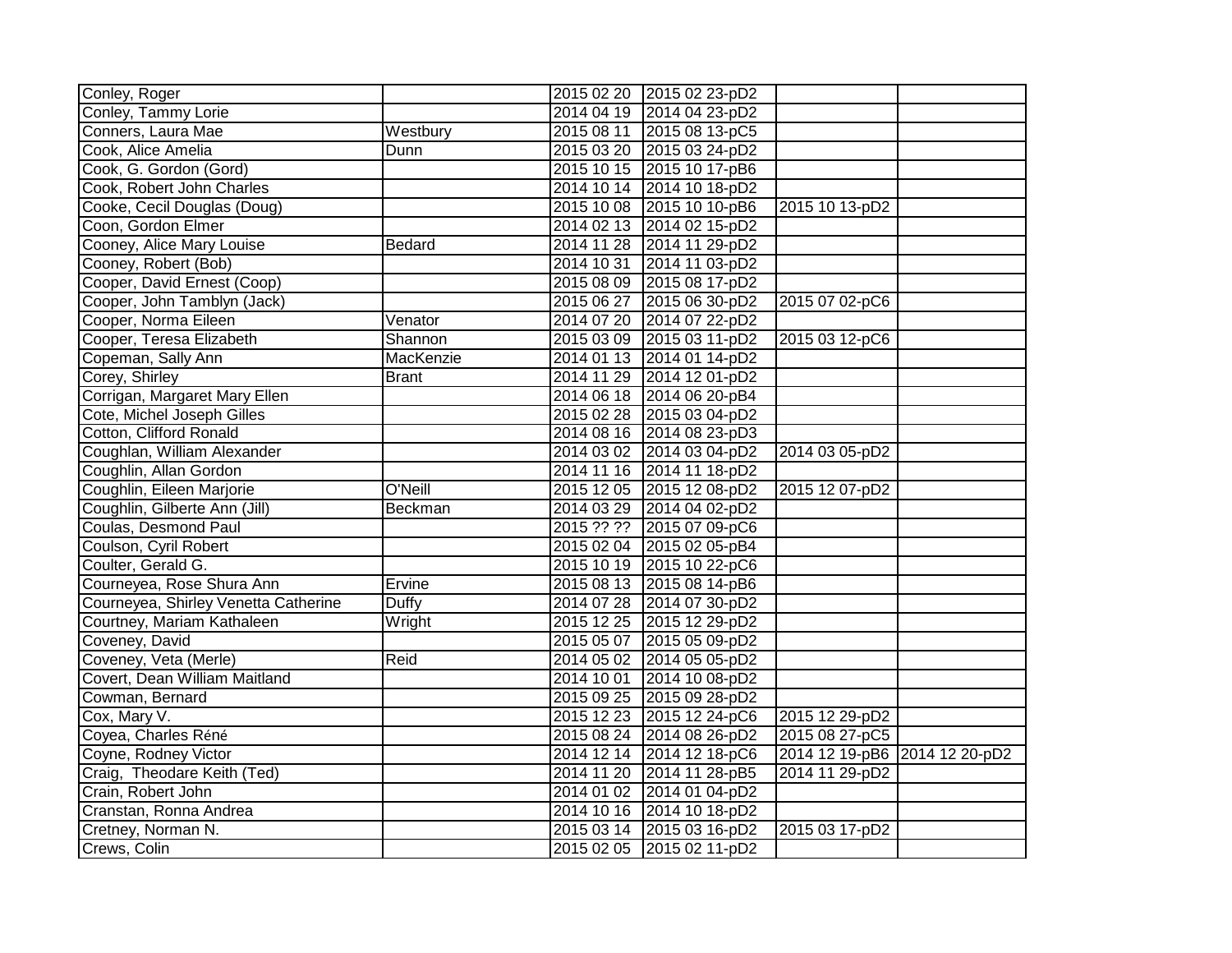| Crewson, Mervin Eldred (Merv)           |                |            | 2015 04 08 2015 04 09-pC6 | 2015 04 11-pD2                |  |
|-----------------------------------------|----------------|------------|---------------------------|-------------------------------|--|
| Cribar, Mary Marlene                    |                |            | 2014 04 18 2014 04 22-pD2 |                               |  |
| Cronin, Douglas Joseph                  |                |            | 2014 09 29 2014 10 01-pD2 | 2014 10 02-pC6                |  |
| Cronk, Dr. Lawson Bruce                 |                |            | 2015 01 24 2015 01 27-pD2 |                               |  |
| Cronkright, June Carol                  |                |            | 2015 10 17 2015 11 23-pD1 |                               |  |
| Crooks-Daniels, Sheila Hyacinth         |                |            | 2014 05 12 2014 05 15-pC6 | 2014 05 16-pB5                |  |
| Cross, Crystal                          | Oickie         |            | 2015 03 21 2015 03 28-pD2 |                               |  |
| Cross, Donald Elmer                     |                |            | 2014 11 08 2014 11 10-pD5 |                               |  |
| Cross, Graysen                          |                |            | 2015 03 21 2015 03 28-pD2 |                               |  |
| Cross, Jeremiah                         |                |            | 2015 03 21 2015 03 28-pD2 |                               |  |
| Cross, Norma                            | Redfern        |            | 2014 01 09 2014 01 15-pD2 | 2014 01 16-pC5                |  |
| Crossbie, June Eva                      | Pickett        |            | 2015 01 27 2015 01 28-pD2 | 2015 01 29-pC6 2015 01 30-pB4 |  |
| Croswell, V. Faye                       | McKeown        |            | 2014 08 30 2014 09 03-pD2 |                               |  |
| Croxford, John William                  |                |            | 2015 02 02 2015 02 04-pD2 |                               |  |
| Cuculuzzi, Shirley Veronica             | Fox            |            | 2014 02 06 2014 02 08-pD3 |                               |  |
| Cuerrier, Jospeh Albert (Guy)           |                |            | 2014 01 28 2014 01 31-pB4 |                               |  |
| Cully, John Alexander                   |                |            | 2015 11 08 2015 11 11-pD2 | 2015 11 12-pC6 2015 11 13-pC7 |  |
| Cunnigham, Jean Agnes                   | Elliot         |            | 2014 08 29 2014 09 20-pD3 |                               |  |
| Cunningham, Jean Agnes                  | <b>Elliot</b>  |            | 2014 08 29 2014 09 06-pD3 |                               |  |
| Curnock, Kathleen                       | Hansbury       |            | 2014 09 13 2014 09 15-pD2 |                               |  |
| Currie, Gertrude Anne                   | Kahoe          |            | 2015 11 05 2015 11 11-pD2 |                               |  |
| Curry, Juditta Geraldine (Didi)         | <b>Herbert</b> |            | 2014 03 04 2014 03 07-pB5 |                               |  |
| Dafoe, Allan Roy (Doc)                  |                |            | 2015 11 10 2015 11 12-pC6 |                               |  |
| Dafoe, Dorothy Lois Wilma               | Wood           |            | 2014 02 09 2014 02 10-pD2 |                               |  |
| Dainard, Lois                           |                |            | 2014 02 17 2014 02 22-pD3 |                               |  |
| Dainard, Patricia Anne                  |                |            | 2015 09 01 2015 09 02-pD2 |                               |  |
| Dainard, Robert Douglas (Bob)           |                |            | 2015 07 02 2015 07 04-pB6 |                               |  |
| Dale, Mary Jean                         | McCullough     |            | 2014 09 25 2014 09 26-pB5 |                               |  |
| Daley, Gerald A.(Gerry)                 |                |            | 2015 11 03 2015 11 19-pC6 |                               |  |
| Dall, John Bernard                      |                |            | 2015 07 02 2015 07 04-pB6 | 2015 07 06-pD2                |  |
| Dalle, Agnes B. (Bunny)                 |                |            | 2014 12 27 2014 12 31-pD2 |                               |  |
| Daly, William Charles (Bill)            |                |            | 2015 08 20 2015 08 22-pB6 |                               |  |
| Daly, George Cartmill                   |                |            | 2015 06 01 2015 06 03-pD2 |                               |  |
| Dalziel, Jean                           | Wood           |            | 2014 12 06 2014 12 08-pD2 |                               |  |
| Danford, Kenneth Jonathan               |                |            | 2014 11 01 2014 11 04-pD2 |                               |  |
| Danford, McCrae                         |                |            | 2014 04 05 2014 04 10-pB5 |                               |  |
| Daniels, George                         |                |            | 2014 02 14 2014 02 22-pD3 |                               |  |
| Dasilva, Sheila Mary                    | Fraser         |            | 2015 11 10 2015 11 12-pC6 |                               |  |
| Davenport, Robert Franklin Winston(Bob) |                | 2015 04 11 | 2015 04 14-pD2            | 2015 04 15-pD2                |  |
| Davidson, Joseph Alfred                 |                |            | 2015 11 02 2015 11 04-pD2 |                               |  |
| Davidson, Margaret Annette              | Norman         |            | 2014 10 20 2014 10 22-pD2 |                               |  |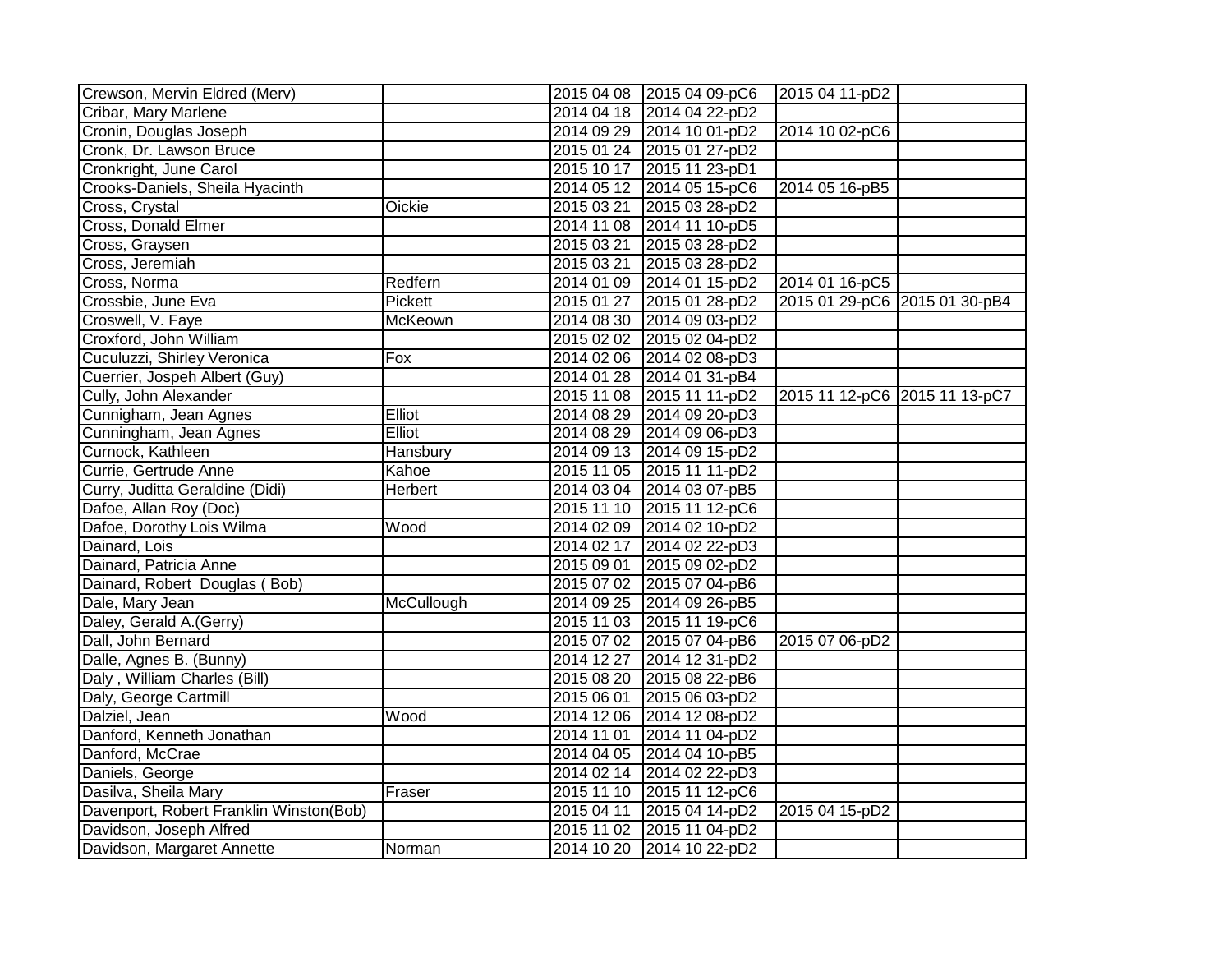| Davies, Arthur Bruce            |                 |            | 2014 09 13 2014 09 15-pD2 | 2014 09 16-pD2                |  |
|---------------------------------|-----------------|------------|---------------------------|-------------------------------|--|
| Davies, Mavis                   |                 |            | 2015 09 05 2015 09 08-pD2 |                               |  |
| Davis, Mildred Mary             |                 |            | 2015 01 ?? 2015 01 27-pD2 |                               |  |
| Davis, Richard John             |                 |            | 2014 04 23 2014 04 26-pD2 | 2014 04 29-pD2                |  |
| Davis, William Archibald (Bill) |                 |            | 2014 07 28 2014 08 13-pD2 |                               |  |
| Dawkins, Ruth Eleanor (Billie)  | Marsh           |            | 2014 05 15 2014 05 17-pD2 |                               |  |
| Day, Florence                   |                 |            | 2014 10 16 2014 10 25-pD2 |                               |  |
| Daynard, Andrew Timothy         |                 |            | 2014 05 18 2014 05 22-pB5 |                               |  |
| Dayton, Raymond Joseph          |                 | 2014 10 31 | 2014 11 01-pD2            |                               |  |
| De Boer, Emmy                   | Zuidema         |            | 2015 08 04 2015 08 10-pD2 |                               |  |
| De Bruyn, Ineke                 | <b>Bos</b>      | 2015 03 20 | 2015 03 23-pD2            |                               |  |
| De Jong, Taylor Robert          |                 | 2014 09 05 | 2014 09 08-pD2            |                               |  |
| Deans, Dr. James Robert Anthony |                 |            | 2015 01 04 2015 01 06-pD2 | 2015 01 10-pD2                |  |
| DeBruin, Hans                   |                 |            | 2014 01 20 2014 01 22-pD2 | 2014 01 23-pC6                |  |
| deBruyn, Beverley Anne          | <b>Brown</b>    |            | 2014 07 09 2014 07 12-pD3 |                               |  |
| Defoe, Agnes Ann                | Lawlor          |            | 2014 01 24 2014 01 29-pD2 | 2014 01 30-pC6                |  |
| DeGenova, Randle Joseph (Randy) |                 |            | 2014 06 29 2014 06 30-pD2 | 2014 07 02-pD2                |  |
| DeJong, Reinder (Richard)       |                 |            | 2015 12 28 2015 12 31-pC6 | 2016 01 02-pB8                |  |
| Deline, Henry Wesley (Hank)     |                 |            | 2014 03 15 2014 03 21-pB4 | 2014 03 22-pD3                |  |
| Dempsey, W. Albert              |                 |            | 2015 04 ?? 2015 04 13-pD2 |                               |  |
| Dennie, Mary                    |                 |            | 2014 12 13 2015 01 02-pD2 |                               |  |
| Dennis, John Robert             |                 |            | 2015 07 07 2015 07 09-pC6 |                               |  |
| Dent, Elizabeth Lillie May      | Mastin          |            | 2015 07 25 2015 07 27-pD2 | 2015 07 28-pD2                |  |
| Denton, Mary Evelyn             | Crouch          |            | 2014 08 08 2014 08 12-pD2 |                               |  |
| Denyes, Mary                    | <b>Phillips</b> | 2014 01 11 | 2014 01 13-pD2            |                               |  |
| Deschamps, Marion Freda         | Coates          |            | 2015 04 04 2015 04 08-pD2 |                               |  |
| Desjardins, John Marie          |                 |            | 2014 10 22 2014 10 24-pB4 |                               |  |
| Devine, Minnie Elizabeth        | Woodman         |            | 2014 12 10 2014 12 18-pC6 |                               |  |
| Devolin, Brodie                 |                 |            | 2014 07 06 2014 07 09-pD2 |                               |  |
| Devolin, Grant Elmer            |                 |            | 2014 08 09 2014 08 11-pD2 | 2014 08 12-pD2 2014 08 13-pD2 |  |
| Devolin, Ross Calvin            |                 |            | 2015 01 04 2015 01 06-pD2 |                               |  |
| Dewey, Elizabeth (Betty)        | <b>Boyle</b>    |            | 2015 06 02 2015 06 05-pB6 |                               |  |
| Dey, Isabella Wilson            | Robb            | 2014 02 21 | 2014 02 24-pD2            |                               |  |
| Dhaene, Freda                   | <b>Burton</b>   | 2014 09 04 | 2014 09 06-pD3            |                               |  |
| Di Cesare, Gina                 | lalacci         | 2015 12 01 | 2015 12 02-pD2            |                               |  |
| Di Genova, Donna Beatrice       | <b>Belch</b>    |            | 2015 02 26 2015 03 02-pD2 | 2015 03 03-pD2                |  |
| Diamantides, Maro               |                 | 2015 12 06 | 2015 12 08-pD2            |                               |  |
| Dickens, Hadell Evelyn (Dell)   | Airhart         | 2015 06 08 | 2015 06 10-pD2            | 2015 06 11-pC6                |  |
| Dickens, Sarah Annis            | <b>Johnston</b> | 2014 07 21 | 2014 07 22-pD2            |                               |  |
| Diggins, Dorothy                | Maloney         | 2014 04 08 | 2014 04 12-pD3            |                               |  |
| Dillon, Norah Catherine         |                 |            | 2015 11 27 2015 12 03-pC6 |                               |  |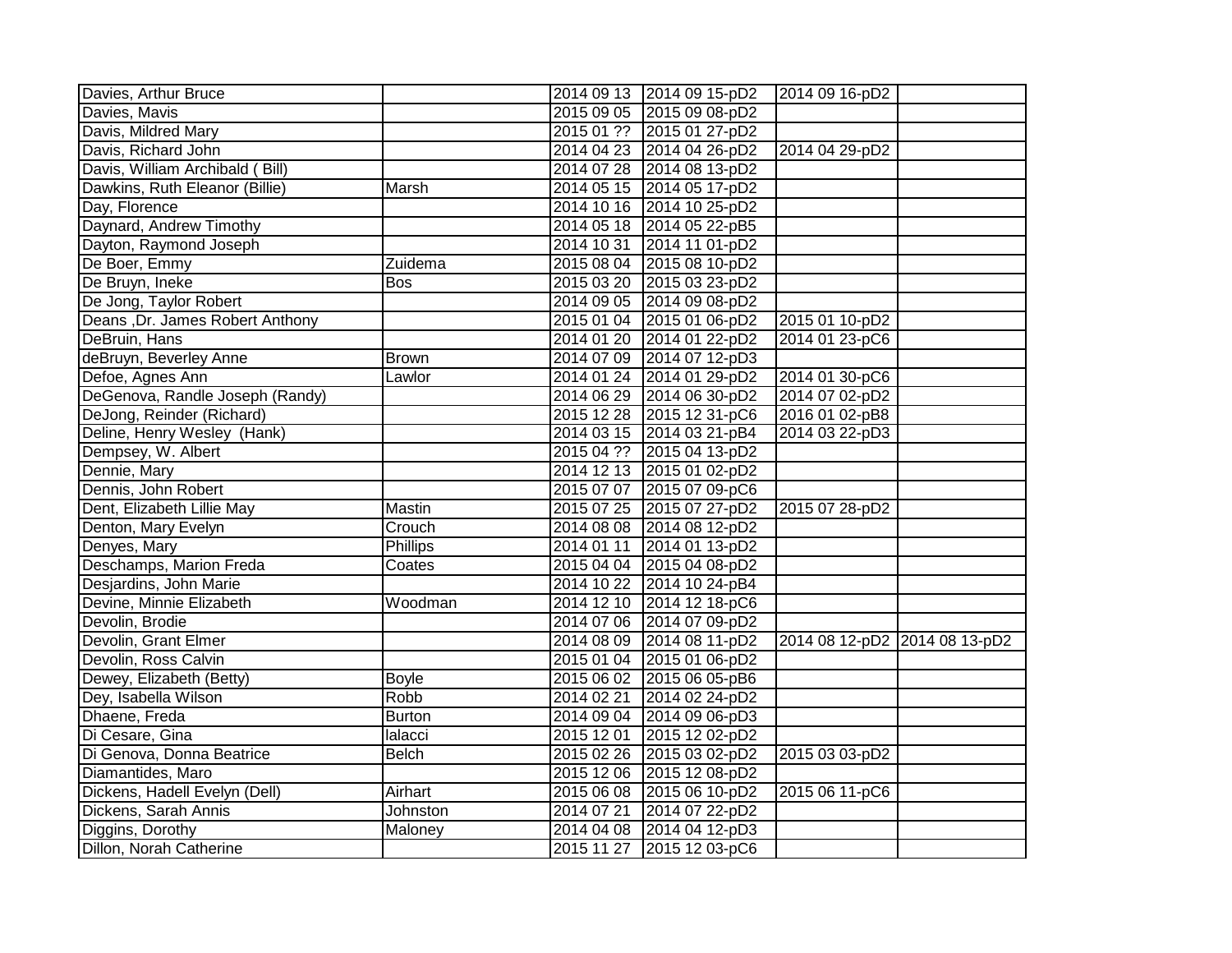| Dilts, Marjorie L.              | Hitchon          | 2015 04 28 2015 04 30-pC6<br>2015 05 01-pB6    |
|---------------------------------|------------------|------------------------------------------------|
| Ditomaso, Maria Vincenza        |                  | 2014 09 26 2014 09 30-pD2                      |
| Dobson, Frank William           |                  | 2015 11 10 2015 11 13-pC7                      |
| Dockrill, Lionel                |                  | 2015 06 07 2015 06 10-pD2                      |
| Dodd, Marianne                  | Humeniuk         | 2014 11 19 2014 11 22-pD3                      |
| Dodds, Arlene, M. E.            |                  | 2015 01 01<br>2015 01 03-pD2                   |
| Dodds, John H. (Jack)           |                  | 2015 08 13 2015 08 17-pD2<br>2015 08 18-pD2    |
| Dodge, John Irving              |                  | 2014 07 17 2014 07 21-pD2                      |
| Doling, Allan Ralph             |                  | 2014 02 14 2014 02 15-pD2                      |
| Dombrowski, Raymond Joseph      |                  | 2015 07 27 2015 07 28-pD2                      |
| Domenico, Elizabeth Josephine   | <b>Markham</b>   | 2015 06 13 2015 06 15-pD2                      |
| Donaldson, Jacelene Audrey      | Leal             | 2015 02 25 2015 02 28-pD3                      |
| Donovan, Theresa                | <b>McDermott</b> | 2015 03 04 2015 03 06-pB6<br>2015 03 07-pD3    |
| Doran, Benny                    |                  | 2015 06 19 2015 06 25-pC6                      |
| Doran, Charles Gerald (Duke)    |                  | 2014 04 19 2014 04 21-pD2<br>2014 04 22-pD2    |
| D'Ornellas, Michael Aubrey John |                  | 2014 11 11 2014 11 15-pD2                      |
| Dorschner, Keith George         |                  | 2014 05 07 2014 05 09-pB4                      |
| Douglas, Judy Evelyn Rose       | Chernoff         | 2015 01 08 2015 01 10-pD2                      |
| Douglas, Robert Arthur (Bob)    |                  | 2015 06 03-pD2<br>2015 05 30 2015 06 02-pD2    |
| Douglas, William John (Jack)    |                  | 2015 02 14 2015 02 17-pD2                      |
| Dowe, Joan Winnifred            | Coxwell          | 2015 07 12 2015 07 15-pD2                      |
| Dowie, Marilyn Lee              | Benedict         | 2014 09 21<br>2014 09 23-pD2                   |
| Dowling, Joan Mary              | Healey           | 2015 11 07 2015 11 09-pD2                      |
| Downes, Carolyn Patricia        | Keller           | 2015 09 18 2015 09 22-pD2                      |
| Downey, Thomas Franklin (Frank) |                  | 2014 01 27 2014 01 29-pD2                      |
| Downey, Vivian Doreen           | Wood             | 2014 09 21 2014 09 23-pD2<br>2014 09 24-pD2    |
| Doxsee, Norma Corrigan          | Detlor           | 2014 05 30 2014 06 04-pD2<br>2014 06 05-pC6    |
| Doyle, Amey Elizabeth           | McTaggart        | 2015 08 11<br>2015 08 13-pC5                   |
| Drain, Vance David              |                  | 2015 07 06 2015 07 08-pD2                      |
| Drennan, Barbara (Babs)         | Fraser           | 2014 09 22 2014 09 25-pC5                      |
| Drew, Dian Barbara              | Veitch           | 2014 04 25 2014 04 28-pD2                      |
| Drummond, Patricia Harriet      | Standen          | 2015 11 30-pD2<br>2015 11 25 2015 11 28-pB6    |
| Dukeshire, Diane                | Welin            | 2015 06 17-pD2<br>2015 05 21<br>2015 05 23-pD2 |
| Dunham, Freda Fay               | Fleming          | 2014 01 23 2014 01 25-pD2                      |
| Dunk, Douglas (Darrell)         |                  | 2015 02 05 2015 02 09-pD2                      |
| Dunkley, Mabel (Loretta)        |                  | 2015 10 23 2015 10 26-pD2                      |
| Dunn, Beverley Anne             | Rochotte         | 2015 02 13 2015 02 14-pD2                      |
| Dunn, Francis (Leo)             |                  | 2014 08 03 2014 08 06-pD2                      |
| DuQuette, Melvin Louis          |                  | 2014 03 27 2014 03 28-pB5                      |
| Durnan, Arthur                  |                  | 2015 02 18 2015 02 20-pB6                      |
| Dutfield, Albert Thomas         |                  | 2014 08 02 2014 08 13-pD2                      |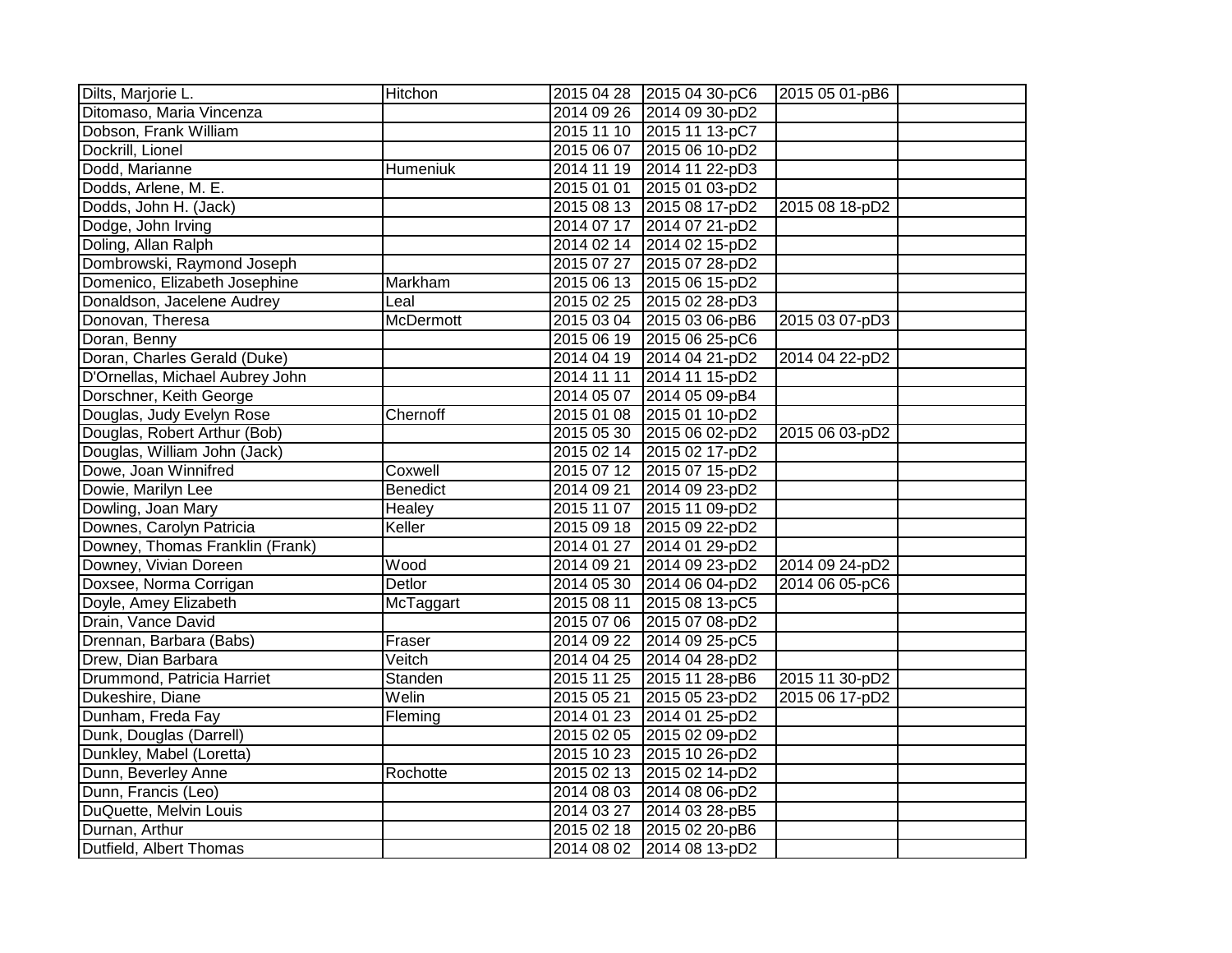| Dwyer, James Edward (Jim)           |            |            | 2015 12 19 2015 12 21-pD3 | 2015 12 22-pD2 |
|-------------------------------------|------------|------------|---------------------------|----------------|
| Dyble, Margaret (Phyllis)           |            |            | 2015 01 22 2015 02 07-pD3 |                |
| Dyer, Jean Ann                      | Waite      |            | 2014 04 17 2014 04 21-pD2 |                |
| Earle, Virgil Francis               |            |            | 2014 07 13 2014 08 09-pD3 |                |
| East, David Sidney                  |            |            | 2014 03 24 2014 03 26-pD2 |                |
| Easthope, Barbara Isabel            | Moore      | 2014 06 09 | 2014 06 14-pD3            |                |
| Eckhardt, Adam James Cpl            |            | 2014 01 03 | 2014 01 11-pD3            |                |
| Edwards, John William               |            | 2015 02 17 | 2015 02 21-pB6            |                |
| Edwards, Marjoirie Elizabeth        |            |            | 2014 02 18 2014 02 20-pB5 |                |
| Edwards, Reginald Denis (Skip)      |            | 2015 05 10 | 2015 05 12-pD2            |                |
| Eggerton, Gerald Clayton            |            | 2015 10 16 | 2015 10 19-pD2            |                |
| Elder, Joan                         | Pixley     | 2015 06 12 | 2015 06 20-pD2            |                |
| Elliot, David John                  |            |            | 2014 03 16 2014 03 22-pD3 |                |
| Elliott, Ronald James               |            |            | 2015 08 30 2015 09 05-pB6 | 2015 09 08-pD2 |
| Ellis, Dorothy Jean                 | Terry      | 2014 02 09 | 2014 02 11-pD2            |                |
| Ellis, Keith Burness                |            | 2015 09 20 | 2015 09 25-pC7            |                |
| Elmay, Lorraine                     |            | 2015 07 27 | 2015 07 29-pD2            |                |
| Embury, Douglas Lyle                |            |            | 2014 11 24 2014 11 29-pD2 |                |
| Emerson, Carolyn Frances            | Howe       |            | 2014 06 29 2014 07 03-pC6 | 2014 07 10-pC6 |
| Emerson, Margorie                   |            | 2015 10 16 | 2015 10 20-pD2            | 2015 10 21-pD2 |
| Emmerson, Eric Francis              |            | 2014 05 02 | 2014 06 03-pD2            | 2014 06 04-pD2 |
| Empey, Albert Ralph                 |            |            | 2015 07 25 2015 07 27-pD2 |                |
| Ervine, James Joseph                |            | 2014 12 21 | 2014 12 23-pD2            | 2014 12 24-pD2 |
| Evanovich, William                  |            | 2015 08 25 | 2015 08 28-pB6            |                |
| Fahey, Blandina Leona (Deane)       |            | 2014 10 04 | 2014 10 06-pD2            |                |
| Fairman, Matthew Donald Luke        |            |            | 2015 04 26 2015 05 13-pD2 | 2015 05 14-pC6 |
| Farnworth, John George (Jack)       |            | 2014 07 30 | 2014 07 31-pC6            | 2014 08 02-pD2 |
| Farquhar, Joan Marjorie             | Upton      | 2014 04 21 | 2014 04 25-pB4            | 2014 04 26-pD2 |
| Farrell, Charles                    |            | 2014 05 24 | 2014 05 26-pD2            | 2014 05 27-pD2 |
| Farrell, Fred                       |            | 2015 05 29 | 2015 05 30-pD2            | 2015 06 01-pD2 |
| Farrell, Katherine Lois             | Freeman    | 2014 06 24 | 2014 06 26-pC6            |                |
| Faul, Clarence Edward               |            | 2014 10 08 | 2014 10 09-pB6            |                |
| Felker, Elizabeth Henrietta (Betty) | Tebbuft    | 2014 05 17 | 2014 05 21-pD2            |                |
| Ferguson, Norma Ellen               | Montgomery | 2015 01 09 | 2015 01 12-pD2            | 2015 01 13-pD2 |
| Field, Joan Roberts (Molnar)        | Porter     | 2014 09 10 | 2014 09 13-pD3            |                |
| Field, Patrick James                |            | 2014 10 07 | 2014 11 01-pD2            |                |
| Fields, George Graham               |            | 2014 03 09 | 2014 03 11-pD2            | 2014 03 12-pD2 |
| Fijalkowski, Helen                  | Surva      | 2014 07 06 | 2014 10 03-pB5            |                |
| Finch, Lenora                       | Bateman    | 2014 05 28 | 2014 05 30-pB5            | 2014 05 31-pD2 |
| Finkle, Helen Catherine             | Fitchett   | 2014 01 19 | 2014 01 21-pD2            |                |
| Finkle, Paul Martin                 |            |            | 2015 01 13 2015 01 17-pD3 |                |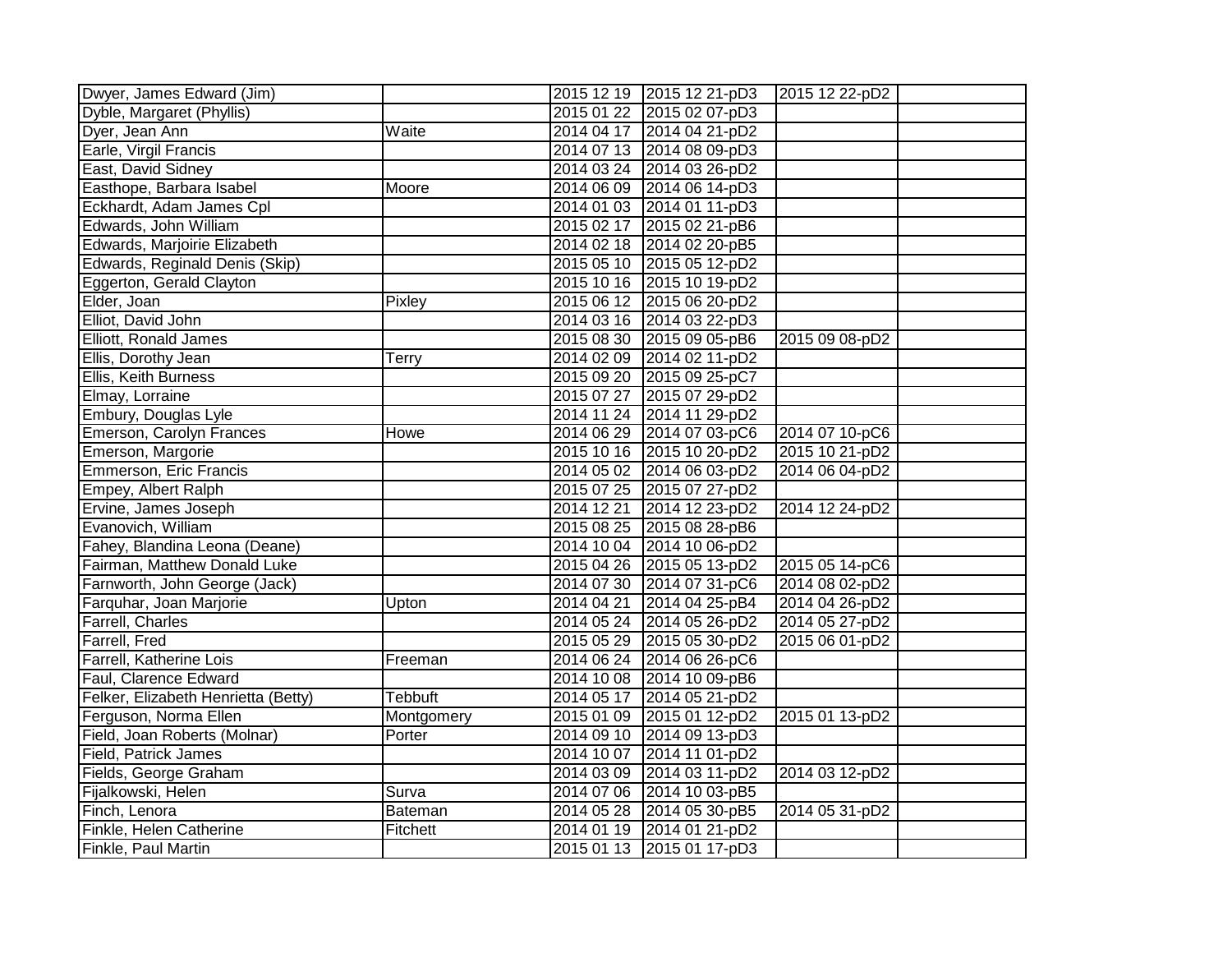| Finlan, John Edward (Jack)       |                 |            | 2015 04 21 2015 04 23-pC6 | 2015 04 24-pB6                |  |
|----------------------------------|-----------------|------------|---------------------------|-------------------------------|--|
| Fisher, Dorothy Marie            | <b>Bowers</b>   |            | 2015 10 26 2015 10 27-pD2 |                               |  |
| Fisher, Gordon (Cleve)           |                 |            | 2015 05 13 2015 05 15-pB6 |                               |  |
| Fisher, Jacqueline               |                 |            | 2014 09 10 2014 09 13-pD3 |                               |  |
| Fitzgerald, Muriel Ottalene      | Holgate         |            | 2014 12 28 2014 12 29-pD2 |                               |  |
| Fitzgibbon, Jessie Eliza         | Mouncey         |            | 2015 08 23 2015 08 24-pD2 |                               |  |
| Fitzgibbon, Margaret Patricia    |                 |            | 2014 05 04 2014 05 08-pC6 |                               |  |
| Fleming, George Basil            |                 |            | 2015 07 09 2015 07 11-pB6 |                               |  |
| Fleming, Gerald Nicholas (Gerry) |                 |            | 2014 10 26 2014 10 30-pC6 |                               |  |
| Fleming, Jonathon Douglas        |                 |            | 2014 04 08 2014 04 11-pB4 | 2014 04 12-pD3                |  |
| Fleming, Lois Winnifred          | Carruthers      |            | 2015 04 23 2015 04 25-pD2 | 2015 04 27-pD2                |  |
| Fleming, Lorne James             |                 |            | 2014 12 10 2014 12 13-pD2 |                               |  |
| Fleming, Muriel                  |                 |            | 2014 12 24 2014 12 27-pD2 |                               |  |
| Fleming, Nieta                   | Woods           |            | 2015 12 03 2015 12 05-pB6 |                               |  |
| Flieler, Tammy Audrey            | Timbrell        |            | 2014 04 07 2014 04 09-pD2 |                               |  |
| Flindal, Vernon (Buzz)           |                 |            | 2015 10 02 2015 10 06-pD2 |                               |  |
| Flindall, Mary Joyce Ann         | Firth           |            | 2014 03 12 2014 03 15-pD3 | 2014 03 19-pD2 2014 03 20-pC5 |  |
| Fljalkowski, Helen               | Surva           |            | 2014 07 07 2014 07 08-pD2 |                               |  |
| Flood, Anna Luella (Lu)          | Homan           |            | 2014 03 06 2014 03 12-pD2 |                               |  |
| Fluhrer, Douglas Ronald          |                 |            | 2014 08 01 2014 08 05-pD1 |                               |  |
| Foerster, Brigitte Annemarie     |                 |            | 2014 10 18 2014 10 21-pD2 |                               |  |
| Foerster, Wolfgang Heinz         |                 |            | 2015 01 04 2015 01 07-pD2 | 2015 01 09-pB6                |  |
| Foley, Helen Dorothy             | Belnap          |            | 2015 01 25 2015 01 27-pD2 |                               |  |
| Foote, Joseph Paul               |                 |            | 2015 10 22 2015 10 23-pC7 |                               |  |
| Forbes, Dorothy Alice            |                 |            | 2014 08 22 2014 08 23-pD3 |                               |  |
| Ford, Manley Robert              |                 |            | 2014 05 14 2014 05 23-pB4 | 2014 05 26-pD2 2014 05 27-pD2 |  |
| Forestell, Mary Luella           | <b>Brummell</b> |            | 2014 07 23 2014 07 26-pD3 |                               |  |
| Forgie, Michael Richard          |                 |            | 2015 07 ?? 2015 07 30-p?? |                               |  |
| Foster, Audrey Gladys            |                 |            | 2014 03 27 2014 04 12-pD3 |                               |  |
| Foster, Bruce                    |                 |            | 2015 08 28 2015 08 31-pD2 |                               |  |
| Foster, Dorcas                   |                 |            | 2014 04 11 2014 04 12-pD3 |                               |  |
| Foster, Dorothy Emma             | Kelly           |            | 2014 11 02 2014 11 05-pD2 |                               |  |
| Foster, Margaret Lamoine         | <b>Parks</b>    |            | 2015 03 19 2015 03 21-pD3 |                               |  |
| Foster, Sandra Bernice (Sam)     | Richmond        |            | 2014 09 14 2014 09 19-pB4 |                               |  |
| Fox, James Frederick (Jim)       |                 |            | 2015 02 18 2015 02 21-pB6 |                               |  |
| Fradette, Kelly Ann              |                 |            | 2015 03 06 2015 03 09-pD2 | 2015 03 16-pD2                |  |
| Francis, Bernice (Jean)          | Hall            |            | 2014 12 29 2014 01 10-pB5 |                               |  |
| Francis, Robert Douglas          |                 |            | 2014 07 06 2014 07 08-pD2 |                               |  |
| Fraser, Helen Mary               |                 |            | 2015 05 18 2015 05 27-pD2 |                               |  |
| Fraser, Jamie Thomas Grahame     |                 | 2015 02 07 | 2015 02 10-pD2            | 2015 02 12-pC6 2015 02 13-pB6 |  |
| Fraser, John Alexander           |                 |            | 2015 09 02 2015 09 16-pD2 |                               |  |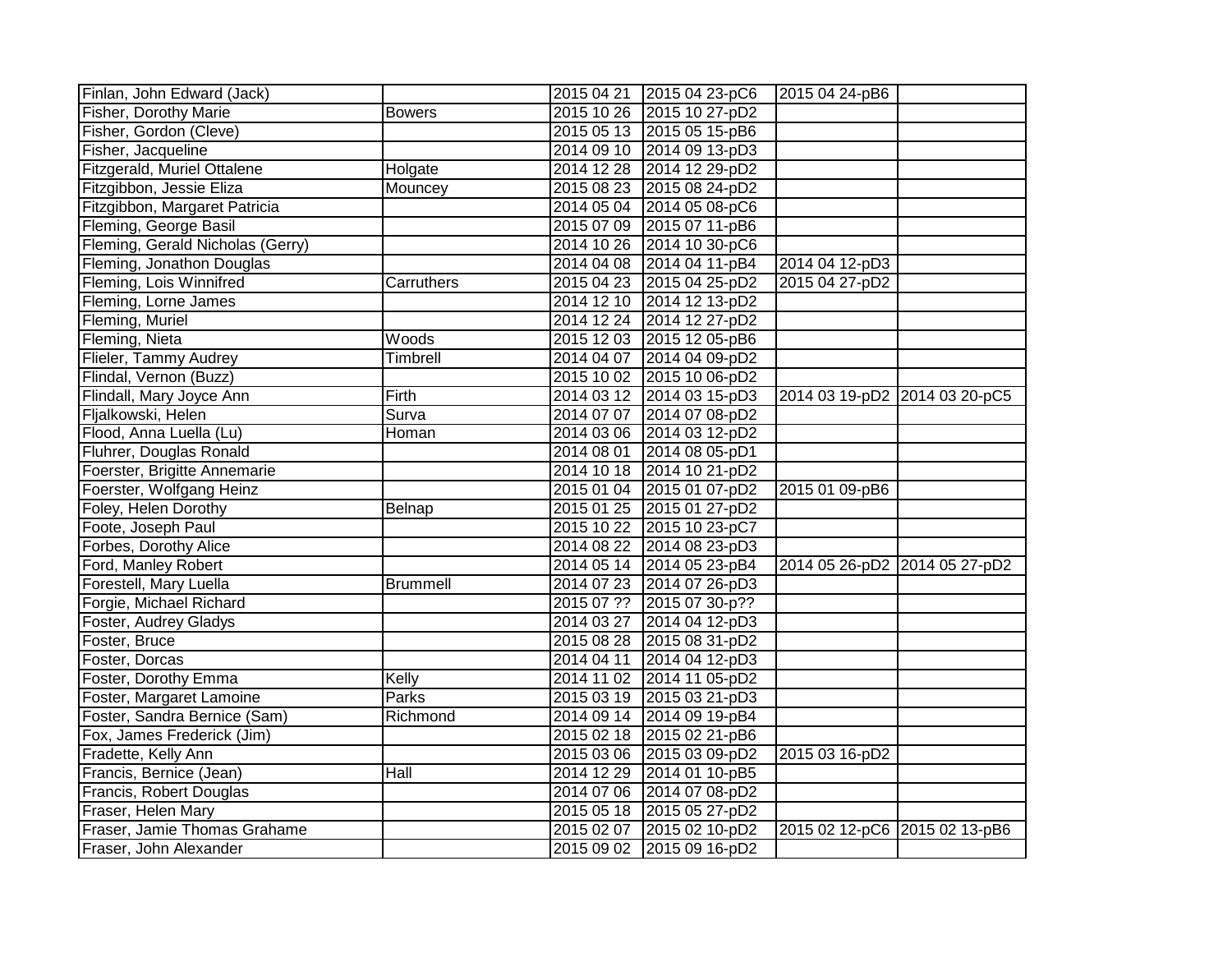| Fraser, William G. (Bill)               |              | 2015 02 22 2015 02 28-pD3 |                               |  |
|-----------------------------------------|--------------|---------------------------|-------------------------------|--|
| Frechette, Scott Francis                |              | 2015 09 29 2015 10 01-pC5 | 2015 10 03-pB6                |  |
| Freeman, Gerard Bernard                 |              | 2014 07 18 2014 07 21-pD2 |                               |  |
| Freeman, Suzanne Mary                   |              | 2014 05 02 2014 05 05-pD2 |                               |  |
| Freestone, William Robert               |              | 2014 06 01 2014 06 05-C6  | 2014 06 06-C6                 |  |
| Fremr, Christel                         | Lappe        | 2014 06 08 2014 06 10-pD2 | 2014 06 11-pD3                |  |
| Fremr, Josef                            |              | 2014 05 29 2014 05 31-pD2 |                               |  |
| French, Anna Maria (Nan)                | Nicholl      | 2015 08 29 2015 08 31-pD2 | 2015 09 09-pD2                |  |
| French, Buddy Barton                    |              | 2015 03 23 2015 03 25-pD2 | 2015 03 26-pC2 2015 03 27-pB6 |  |
| French, Heather Mae                     | Malley       | 2014 01 18 2014 01 20-pD2 |                               |  |
| Fritz, Judy                             | Carroll      | 2015 06 20 2015 06 23-pD2 |                               |  |
| Frost, Vivian Christina Marie           |              | 2014 04 03 2014 04 05-pD3 |                               |  |
| Fulford, Chris                          |              | 2014 12 30 2015 01 03-pD2 |                               |  |
| Fyall, John (lan)                       |              | 2015 08 26 2015 08 29-pB6 |                               |  |
| Gaffney, Loretta                        |              | 2014 01 17 2014 01 20-pD2 |                               |  |
| Gagnon, Cam                             |              | 2015 03 22 2015 03 26-pC2 |                               |  |
| Gale, Beth Cecelia Catherine            | Martin       | 2015 07 22 2015 07 27-pD2 |                               |  |
| Gallina, Jessie Louis Felice            |              | 2014 07 15 2014 07 17-pC6 |                               |  |
| Gallop, Wayne Gordon                    |              | 2015 02 19 2015 02 21-pB6 |                               |  |
| Galloway, Arthur Wilfred                |              | 2014 01 22 2014 01 23-pC6 | 2014 01 24-pB5                |  |
| Gallupe, Marion                         | Thurlow      | 2014 01 08 2014 01 15-pD2 |                               |  |
| Galway, Keith Robert                    |              | 2014 09 20 2014 09 22-pD2 |                               |  |
| Gama, Japhet Cidreck                    |              | 2014 05 03 2014 05 05-pD2 | 2014 05 06-pD2                |  |
| Gannon, James Patrick Valentine         |              | 2014 06 01 2014 06 04-pD2 |                               |  |
| Gannon, Sister Monica (Sr.Mary Lucille) |              | 2015 03 30 2015 04 04-pD2 |                               |  |
| Gardiner, Ernestine Hilda               |              | 2015 04 20 2015 04 23-pC6 |                               |  |
| Gardiner, William Rodney (Bill)         |              | 2014 11 18 2014 11 22-pD3 |                               |  |
| Gardner, Thomas J. (Jeff)               |              | 2015 08 26 2015 08 29-pB6 | 2015 09 03-pC4                |  |
| Gariepy, R. Wayne                       |              | 2014 07 14 2014 07 16-pD2 |                               |  |
| Garlough, Frances Marie                 | Pardy        | 2014 05 19 2014 05 24-pD2 |                               |  |
| Garnett, William Lawrence(Larry)        |              | 2014 12 20 2014 12 24-pD2 |                               |  |
| Gartland, Margaret Mary                 |              | 2014 12 23 2014 12 27-pD2 |                               |  |
| Gaulin, James Peter                     |              | 2015 08 05 2015 08 06-pB5 | 2015 08 07-pB5                |  |
| Gauthier, Irene Stella                  | Masterson    | 2014 04 24 2014 04 25-pB4 | 2014 04 26-pD2                |  |
| Gawely, Janet Rita                      |              | 2015 02 24 2015 02 26-pC6 |                               |  |
| Gawley, Eva Margaret                    | Empey        | 2015 01 23 2015 01 24-pD2 |                               |  |
| Gay, Annie Marjorie                     | <b>Brown</b> | 2014 04 13 2014 04 15-pD2 | 2014 04 16-pD2                |  |
| Gay, Jane E.                            |              | 2014 02 16 2014 02 18-pD2 |                               |  |
| Gaylord, Audrey                         | Williams     | 2014 11 12 2014 11 14-pB5 |                               |  |
| Gazley, Charles Edward                  |              | 2014 03 28 2014 04 01-pD2 | 2014 04 02-pD2                |  |
| Gazley, Elizabeth Joan Thedore          | Paranuik     | 2015 02 06 2015 02 10-pD2 | 2015 02 11-pD2                |  |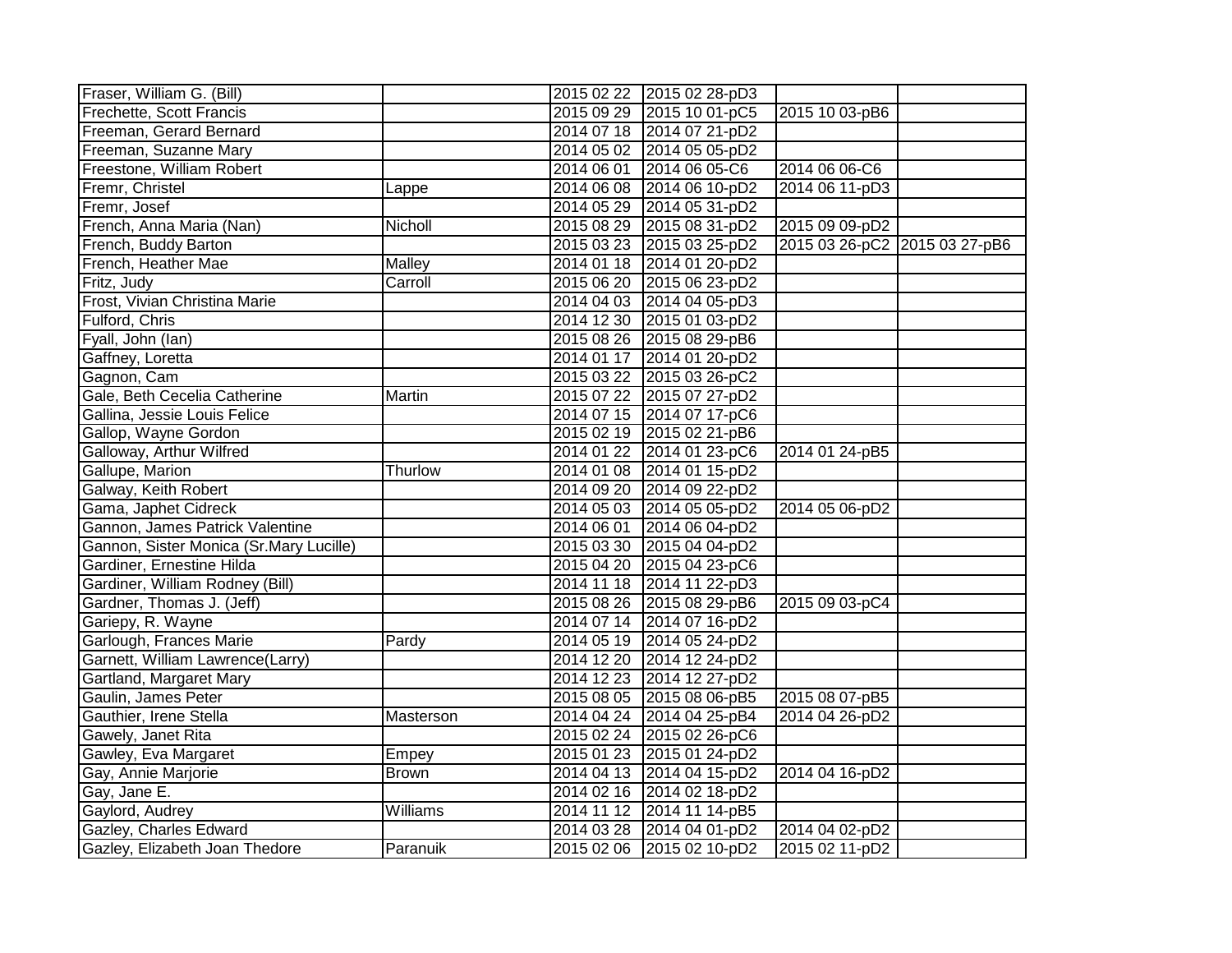| Gee, John Frederick                 |               |            | 2014 08 14 2014 08 16-pD3 | 2014 08 19-pD2                |  |
|-------------------------------------|---------------|------------|---------------------------|-------------------------------|--|
| Genereaux, Carl Joseph Leo          |               |            | 2014 06 14 2014 06 18-pD2 |                               |  |
| Genereaux, Rod                      |               |            | 2014 07 15 2014 07 17-pC6 |                               |  |
| Genereaux, Suzanne Lynn             |               | 2015 04 11 | 2015 04 13-pD2            | 2015 04 16-pC6                |  |
| Georgakopoulos, Eugenia             | Limperopolous |            | 2014 09 12 2014 09 15-pD2 |                               |  |
| Gervais, Gary John                  |               | 2014 03 30 | 2014 04 01-pD2            | 2014 04 09-D2                 |  |
| Gevaert, Mark                       |               | 2014 11 05 | 2014 11 08-pD2            |                               |  |
| Gibbens, Bruce William John (Gibby) |               | 2015 10 09 | 2015 10 13-pD2            |                               |  |
| Gibbs, D. June                      | Harper        | 2015 01 20 | 2015 01 24-pD2            |                               |  |
| Gibson, Derek Keith                 |               | 2014 01 29 | 2014 01 31-pB4            |                               |  |
| Gibson, Lynne Ann                   | <b>Brown</b>  | 2015 08 02 | 2015 08 04-pD2            |                               |  |
| Gibson, Robert Wayne                |               |            | 2015 04 18 2015 04 20-pD2 |                               |  |
| Gibson, Stewart                     |               | 2015 01 31 | 2015 02 03-pC4            |                               |  |
| Gibson, William Allen (Bill)        |               |            | 2014 04 09 2014 04 12-pD3 |                               |  |
| Gillespie, June                     | Parnell       |            | 2014 04 16 2014 04 17-pB5 | 2014 04 19-pD3                |  |
| Gilmour, Lavonne (Mama)             |               | 2015 07 22 | 2015 07 23-pC6            | 2015 07 24-pB6                |  |
| Gipp, Anne-Marie                    | Vallquet      |            | 2014 11 09 2014 11 10-pD5 | 2014 11 11-pD2                |  |
| Girard, Shirley Hazel               | Gerow         |            | 2015 12 29 2016 01 02-pB8 |                               |  |
| Gist, Josephine Mary                | Cruji         |            | 2014 03 25 2014 03 27-pC5 |                               |  |
| Glass, Dorothy Anne                 |               | 2014 07 15 | 2014 07 16-pD2            |                               |  |
| Glass, Gwendoline Helen (Gwen)      | <b>Birdie</b> | 2015 03 01 | 2015 03 03-pD2            |                               |  |
| Glegg, Albert James (Jim)           |               |            | 2014 11 05 2014 11 08-pD2 |                               |  |
| Goacher, William (Bill)             |               |            | 2015 09 27 2015 09 30-pD2 |                               |  |
| Goldberg, Norman Jerome (Jerry)     |               |            | 2015 01 19 2015 01 24-pD2 |                               |  |
| Golden, Tabitha Ann                 |               | 2015 01 21 | 2015 01 28-pD2            |                               |  |
| Gomes, Fernando Manuel              |               |            | 2014 06 24 2014 06 25-pD2 |                               |  |
| Gomme, Earleen Anne                 | Sarvis        | 2014 08 12 | 2014 08 15-pB4            |                               |  |
| Goncalves, Ana                      |               |            | 2015 06 10 2015 06 12-pB6 |                               |  |
| Gonyea, Armand Clinton              |               |            | 2015 05 08 2015 05 12-pD2 |                               |  |
| Goodfellow, Floyd (Garry)           |               |            | 2014 06 15 2014 06 18-pD2 | 2014 06 19-pC6                |  |
| Goodfellow, Kelly Lauren            |               | 2014 04 21 | 2014 04 23-pD2            | 2014 04 24-pC6 2014 04 25-pB4 |  |
| Goodfellow, William Lorne           |               |            | 2014 11 25 2014 11 28-pB5 |                               |  |
| Gooding, Alfred Robert              |               |            | 2014 02 04 2014 02 07-pB5 |                               |  |
| Goodkey, Madeline Eva               | Woodcox       | 2014 08 10 | 2014 08 12-pD2            |                               |  |
| Goodmurphy, Sylvia May              |               | 2015 12 06 | 2015 12 07-pD2            |                               |  |
| Gordanier, Hazel                    |               | 2014 01 20 | 2014 01 22-pD2            |                               |  |
| Gordon, Barry Arthur                |               | 2015 06 12 | 2015 06 17-pD2            | 2015 06 18-pC6 2015 06 19-pB6 |  |
| Gordon, Donald James                |               | 2015 07 14 | 2015 07 21-pD2            |                               |  |
| Gordon, Donald John                 |               | 2015 05 06 | 2015 05 08-pB5            |                               |  |
| Gorman, Gwendoline May              | Davies        |            | 2015 05 05 2015 05 08-pB5 | 2015 05 09-pD2                |  |
| Gough, Douglas Raymond              |               |            | 2014 02 11 2014 02 13-pB6 |                               |  |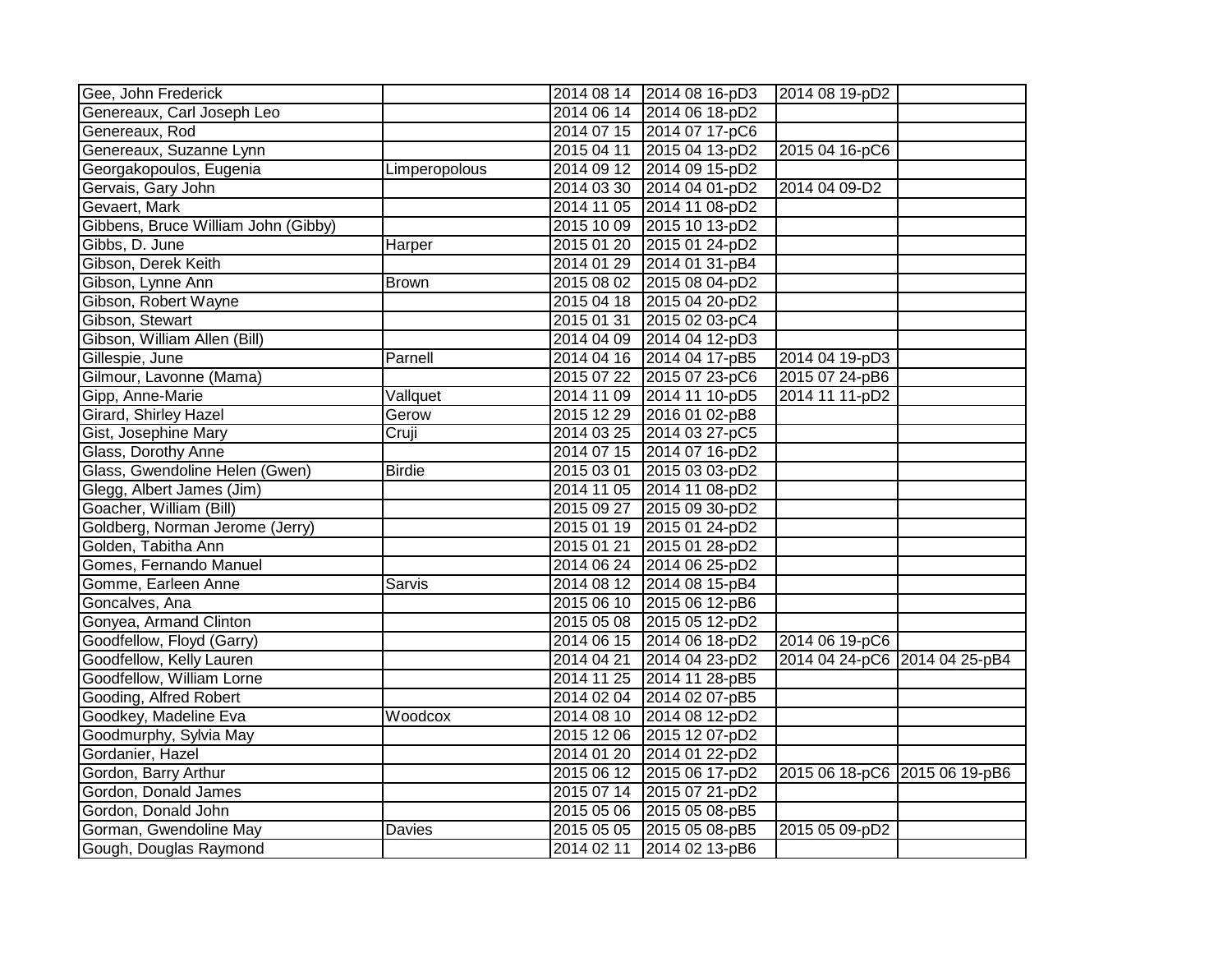| Goulah, Raymond Joseph                   |                      |            | 2014 12 08 2014 12 09-pD2 |                |  |
|------------------------------------------|----------------------|------------|---------------------------|----------------|--|
| Goulet, Jospeph Omer Rejean Gilles (Ray) |                      |            | 2015 11 15 2015 11 17-pD2 | 2015 11 18-pD2 |  |
| Gourley, Dean R.                         |                      |            | 2014 08 19 2014 08 22-pB5 |                |  |
| Govier, Harold Grenville                 |                      |            | 2015 11 24 2015 11 26-pC6 |                |  |
| Goyer, Terrance Joseph                   |                      |            | 2014 01 14 2014 01 29-pD2 | 2014 01 30-pC6 |  |
| Goyetche, Daniel (Dan)                   |                      |            | 2014 05 13 2014 05 17-pD2 |                |  |
| Grabowski, Elizabeth                     |                      |            | 2015 03 28 2015 04 04-pD2 |                |  |
| Graff, Wilbert W.                        |                      |            | 2015 03 22 2015 03 24-pD2 |                |  |
| Graham, Jim                              |                      |            | 2014 04 18 2014 04 21-pD2 |                |  |
| Graham, Keith                            |                      |            | 2015 09 27 2015 10 03-pB6 |                |  |
| Graham, Mary                             | Smith                |            | 2014 08 30 2014 09 02-pD2 |                |  |
| Graham, Mary Margaret                    | <b>White Douglas</b> |            | 2014 06 28 2014 07 03-pC6 |                |  |
| Graham, Miriam Elizabeth                 | Allison              |            | 2014 12 16 2014 12 18-pC6 |                |  |
| Graham, Penny Gwendolyn                  | <b>Hughes</b>        |            | 2014 08 27 2014 08 29-pB4 |                |  |
| Graham, Scott Christopher                |                      | 2014 10 11 | 2014 10 18-pD2            |                |  |
| Graham, Shannon Anne                     |                      |            | 2015 09 19 2015 09 28-pD2 | 2015 09 26-pB6 |  |
| Graham, Verna Beatrice                   | Delyea               |            | 2015 03 12 2015 03 13-pB6 |                |  |
| Grant, George Mitchell                   |                      |            | 2014 03 24 2014 03 26-pD2 |                |  |
| Granville, Steve                         |                      | 2015 ?? ?? | 2015 08 21-pB5            |                |  |
| Graves, Brett                            |                      | 2014 06    | 2014 06 24-pD2            |                |  |
| Gray, Carol                              | Wannamaker           |            | 2015 01 20 2015 01 22-pC5 |                |  |
| Gray, Donald William                     |                      |            | 2014 10 05 2014 10 07-pD2 |                |  |
| Gray, Dorothy Jennette                   | Hambourg             |            | 2014 07 22 2014 07 23-pD2 |                |  |
| Greaves, William Southworth Jr           |                      | 2014 09 27 | 2014 10 01-pD2            |                |  |
| Green, Bailey May                        |                      |            | 2014 10 10 2014 10 16-pB6 |                |  |
| Green, Clint                             |                      | 2015 08 21 | 2015 08 22-pB6            |                |  |
| Green, Murney Leonard                    |                      |            | 2014 06 03 2014 06 05-C6  |                |  |
| Green, Robert Edmund                     |                      |            | 2015 ?? ?? 2015 06 20-pD2 |                |  |
| Green, Robert Elliot (Bob)               |                      |            | 2014 04 02 2014 04 05-pD3 |                |  |
| Green, Sandra Charlotte                  |                      |            | 2015 08 09 2015 08 11-pD2 | 2015 08 12-pD2 |  |
| Green, William James                     |                      |            | 2015 08 12 2015 08 13-pC5 | 2014 08 14-pB6 |  |
| Greensides, Margaret Shelagh             | Jones                |            | 2015 03 07 2015 03 10-pD2 |                |  |
| Grier, Phyllis B.                        | Heasman              | 2015 01 27 | 2015 01 31-pD2            |                |  |
| Grieve, Norman Walter                    |                      | 2014 06 04 | 2014 06 05-C6             | 2014 06 06-C6  |  |
| Grieve, William Alexander (Bill)         |                      | 2014 02 17 | 2014 02 18-pD2            | 2014 02 19-pD2 |  |
| Griffin, Gregory Dean (Greg)             |                      | 2014 10 12 | 2014 10 14-pD2            |                |  |
| Grills, Cecil F.                         |                      |            | 2015 08 02 2015 08 08-pB6 | 2014 08 14-pB6 |  |
| Grindrod, Peter Smith                    |                      |            | 2015 07 29 2015 07 31-pB5 | 2015 08 01-pB6 |  |
| Groom, Beverley Ingham                   | <b>Stiver</b>        | 2015 10 21 | 2015 10 27-pD2            | 2015 10 28-pD2 |  |
| Growden, Norma Jean                      |                      |            | 2015 05 09 2015 05 11-pD2 |                |  |
| Guay, Marilynn Ann                       |                      | 2014 02 12 | 2014 02 13-pB6            |                |  |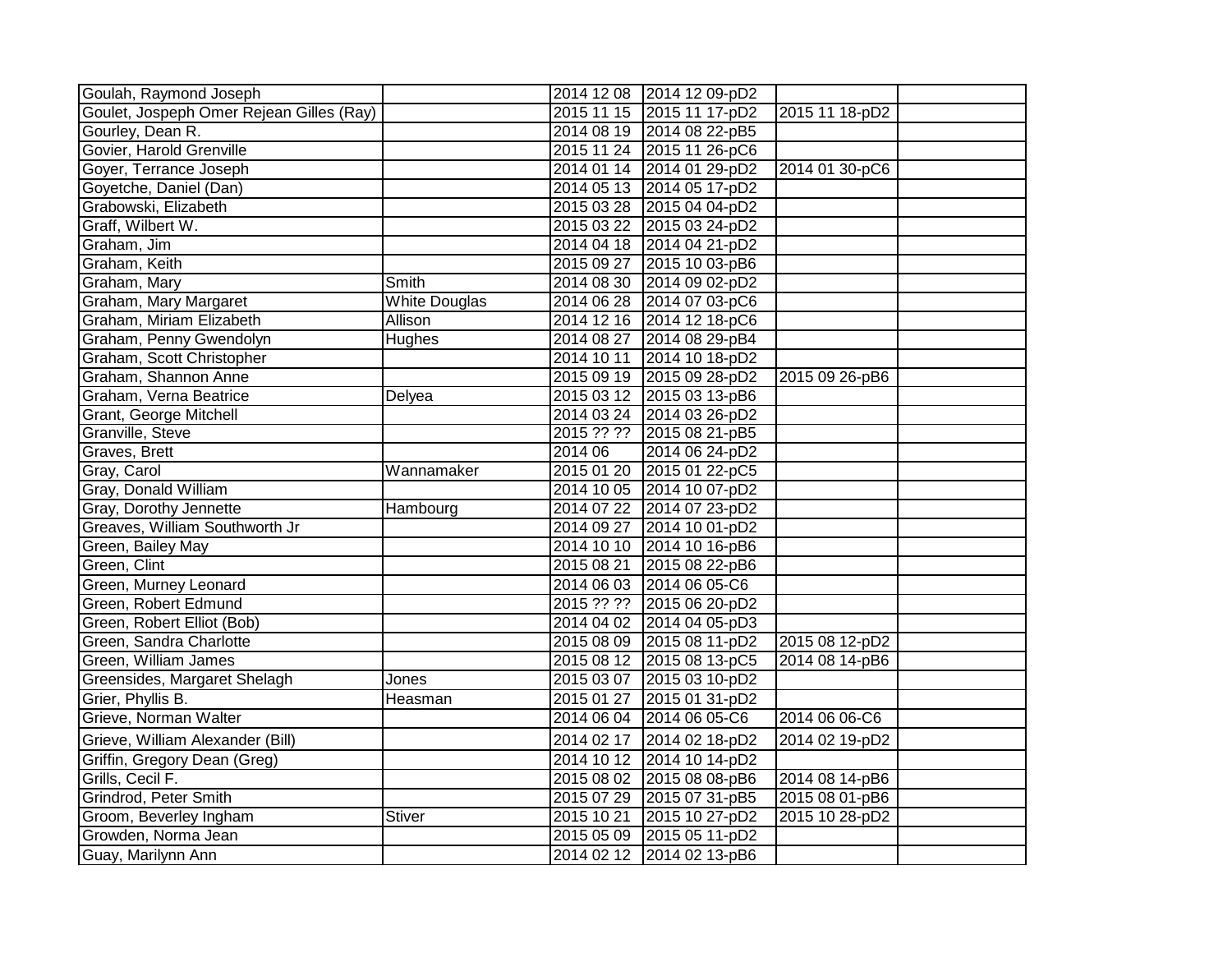| Guerrera, Mike                        |                |            | 2015 12 30 2016 01 04-pD2 |                               |  |
|---------------------------------------|----------------|------------|---------------------------|-------------------------------|--|
| Gumila, Robert                        |                |            | 2015 10 05 2015 10 08-pC5 |                               |  |
| Gunning, Olive Elizabeth              | Kennedy        |            | 2014 01 27 2014 01 28-pD2 |                               |  |
| Gunter, Jean Elizabeth                | Wiggins        |            | 2015 03 08 2015 03 10-pD2 |                               |  |
| Guthrie, Ronald Allan (Ron)           |                |            | 2014 08 29 2014 08 30-pD3 |                               |  |
| Hacker, Maurice Francis               |                |            | 2015 11 25 2015 11 27-pC4 |                               |  |
| Hackett, Allen Henry                  |                |            | 2015 12 09 2015 12 12-pB6 |                               |  |
| Hackett, Margaret Irene               |                |            | 2015 05 15 2015 05 20-pD2 |                               |  |
| Hackett, Scott Douglas (Bubba/Cowboy) |                |            | 2015 11 17 2015 11 21-pB6 |                               |  |
| Hagerman, Albert Wesley               |                |            | 2015 11 20 2015 11 23-pD1 | 2015 11 24-pD2                |  |
| Hagerman, Alta Beatrice May           | <b>Brooks</b>  |            | 2015 11 28 2015 12 14-pD1 |                               |  |
| Haig, Anne Philomena                  |                |            | 2014 12 02 2014 12 05-pB5 |                               |  |
| Haig, Christie                        |                |            | 2015 11 24 2015 11 26-pC6 |                               |  |
| Hainer, Margaret Alice                | Gibson         |            | 2014 01 23 2014 01 27-pD2 |                               |  |
| Haines, Joan                          |                |            | 2015 02 01 2015 02 03-pC4 |                               |  |
| Haire, Harry B.                       |                |            | 2015 08 02 2015 08 05-pD2 |                               |  |
| Hale, Sylvia                          |                |            | 2014 12 09 2014 12 11-pC6 |                               |  |
| Hall, Harry Clinton                   |                | 2015 02 21 | 2015 02 24-pD2            |                               |  |
| Hall, Violet Lillian                  | Rayment        | 2014 02 23 | 2014 03 01-pD3            |                               |  |
| Hall, Wayne R.                        |                | 2014 12 15 | 2014 12 18-pC6            |                               |  |
| Halsey, Mavis Lillian                 |                |            | 2014 11 07 2014 11 12-pD2 |                               |  |
| Haney, Anne Louise                    |                |            | 2014 01 25 2014 01 29-pD2 |                               |  |
| Hannah, Corey Raymond (Soney)         |                |            | 2015 05 31 2015 06 02-pD2 |                               |  |
| Hannah, Erika S.                      |                |            | 2014 05 08 2014 06 28-pD2 |                               |  |
| Hannah, Florence Kathleen             | Malcolm        |            | 2014 12 06 2014 12 08-pD2 |                               |  |
| Hannah, Mark Steven                   |                |            | 2014 09 01 2014 09 04-pC5 |                               |  |
| Hannah, Mary Bridget                  | <b>McGrath</b> |            | 2014 12 09 2014 12 11-pC6 | 2014 12 12-pB5                |  |
| Hannon, Alice Anne                    | Tyrell         |            | 2015 10 04 2015 10 07-pD2 | 2015 10 08-pC5                |  |
| Hannon, Cornelia (Corrie)             |                |            | 2015 12 09 2015 12 11-pC5 |                               |  |
| Hansen, Olive Daisy                   | Grinstead      |            | 2015 12 30 2016 01 02-pB8 |                               |  |
| Hansen, Willy Poul                    |                |            | 2015 06 25 2015 06 26-pB6 | 2015 06 27-pD2                |  |
| Harding, Mildred Jean (Millie)        | Osborne        | 2015 04 29 | 2015 05 02-pD2            | 2015 05 12-pD2 2015 05 13-pD2 |  |
| Harling, Andrew Charles Orman         |                |            | 2014 02 25 2014 02 27-pC6 | 2014 02 28-pB4                |  |
| Harrington, Janetta                   |                | 2015 04 28 | 2015 05 01-pB6            |                               |  |
| Harrington, Lyn Douglas               |                | 2015 12 10 | 2015 12 12-pB6            |                               |  |
| Harrington, Nathan Douglas            |                | 2014 07 28 | 2014 07 30-pD2            |                               |  |
| Harrison, Carl Roland                 |                | 2014 03 05 | 2014 03 07-pB5            |                               |  |
| Harrison, Robert George (Bob)         |                | 2015 02 27 | 2015 03 02-pD2            |                               |  |
| Harry, Beatrice Evelyn                | Cross          |            | 2014 02 06 2014 02 08-pD3 |                               |  |
| Hart, Margaret                        | Ferguson       | 2014 11 28 | 2014 12 05-pB5            | 2014 12 06-pD2                |  |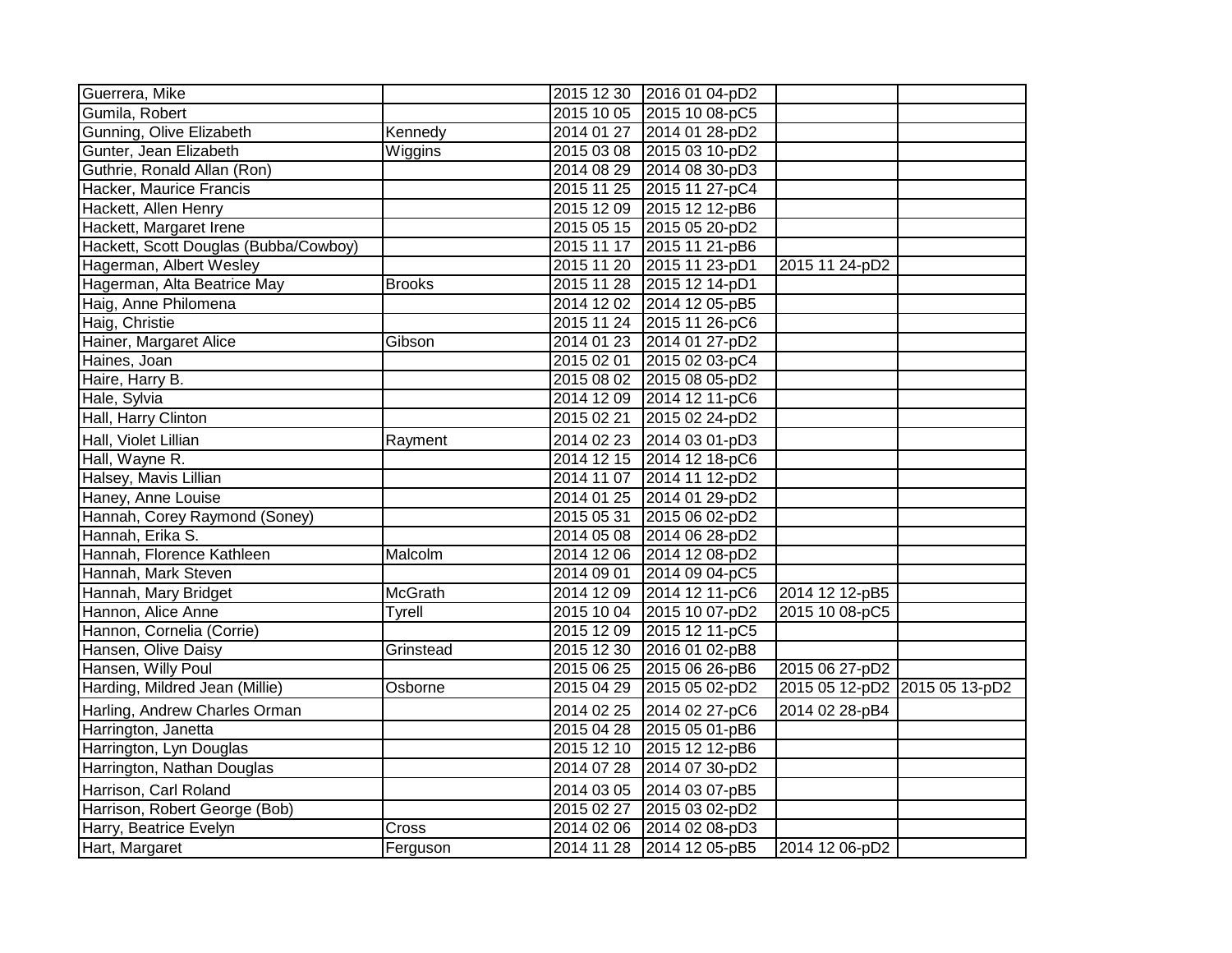| Harvey, Alister                        |                       |            | 2015 09 10 2015 09 11-pC7 | 2015 09 12-pB6 |  |
|----------------------------------------|-----------------------|------------|---------------------------|----------------|--|
| Hass, David Elwood                     |                       |            | 2014 11 08 2014 11 20-pC6 |                |  |
| Hass, David Elwood                     |                       |            | 2014 11 08 2014 11 25-pD2 |                |  |
| Hawker, Iris Pamela                    | Hannaford             |            | 2015 07 26 2015 07 28-pD2 |                |  |
| Hawkes, Heather Margaret (Hedy)        |                       |            | 2014 10 15 2014 10 21-pD2 |                |  |
| Hawkins, Henry James Richard (Harry)   |                       | 2014 08 11 | 2014 08 16-pD3            |                |  |
| Hawley, June                           | Perry                 | 2014 10 21 | 2014 10 29-pD2            |                |  |
| Hawley, Margaret Mary (Peggy)          | Douglas               |            | 2015 02 13 2015 02 14-pD2 |                |  |
| Hawthorn, Marilyn Kathleen             |                       | 2015 08 27 | 2015 08 29-pB6            |                |  |
| Hay, Peter Douglas                     |                       |            | 2014 03 25 2014 04 02-pD2 |                |  |
| Hayden, Ronald Stanley                 |                       |            | 2014 07 15 2014 07 18-pB4 |                |  |
| Hayman, John                           |                       | 2014 07 24 | 2014 07 26-pD3            |                |  |
| Healey, Gene Patrick                   |                       | 2015 ?? ?? | 2015 04 25-pD2            |                |  |
| Healey, Gene Patrick                   |                       |            | 2015 04 04 2015 04 06-pD2 | 2015 04 25-pD2 |  |
| Healy, Sr. Rose                        |                       |            | 2014 04 18 2014 04 21-pD2 |                |  |
| Heard, Arthur                          |                       |            | 2014 08 28 2014 08 29-pB4 |                |  |
| Hearns, Melvyn Douglas (MCPL)          |                       |            | 2015 02 15 2015 02 19-pC6 |                |  |
| Hebden, Ronald Ernest                  |                       |            | 2014 06 ?? 2014 07 05-D2  |                |  |
| Hedley, Vera Lilian                    | <b>Bramman-Powell</b> |            | 2014 11 23 2014 11 25-pD2 |                |  |
| Heeney, Blair                          |                       | 2015 08 21 | 2015 08 25-pD2            |                |  |
| Heeney, Wesley W.                      |                       |            | 2015 12 17 2015 12 21-pD3 |                |  |
| Heeringa, Marion                       | <b>Sneltjes</b>       |            | 2014 06 17 2014 06 19-pC6 |                |  |
| Hegadoren, Doris Elizabeth             |                       |            | 2015 10 28 2015 10 31-pB6 |                |  |
| Hegarty, Eamon                         |                       |            | 2014 09 12 2014 09 15-pD2 |                |  |
| Heighton, Robert William(Bob, Codfish) |                       | 2014 12 13 | 2014 12 15-pD2            |                |  |
| Heisler, Eldred (Rick)                 |                       | 2014 02 12 | 2014 02 15-pD2            |                |  |
| Heitbohmer, Shirley Marie              |                       | 2014 02 11 | 2014 02 14-pB5            |                |  |
| Helferty, Kathleen                     |                       | 2015 09 26 | 2015 09 28-pD2            |                |  |
| Helm, Keith Angus                      |                       | 2014 05 03 | 2014 05 05-pD2            |                |  |
| Hemmings, W. Kent                      |                       | 2014 04 01 | 2014 04 05-pD3            |                |  |
| Henderson, Helen Irene                 | Goodfellow            | 2014 05 21 | 2014 05 26-pD2            | 2014 05 31-pD2 |  |
| Hennesey, Frank                        |                       | 2015 05 17 | 2015 09 19-pD2            |                |  |
| Hennessy, Arnold                       |                       |            | 2014 08 20 2014 08 22-pB5 | 2014 08 23-pD3 |  |
| Herbert, Shirley Mae                   | Typhair               |            | 2014 06 08 2014 06 10-pD2 |                |  |
| Herbert, Thomas Edwin                  |                       |            | 2014 07 08 2014 07 10-pC6 |                |  |
| Heroux, Lillian May                    | Rushlow               |            | 2014 06 19 2014 06 19-pD3 |                |  |
| Herrington, Alvin Lyle                 |                       |            | 2015 11 10 2015 11 12-pC6 |                |  |
| Heslip, Steven                         |                       |            | 2015 02 10 2015 02 12-pC6 |                |  |
| Hessell, Dennis Allan                  |                       |            | 2015 09 15 2015 09 17-pC5 |                |  |
| Hicks, Lise Marie                      | Veilleux              |            | 2014 09 12 2014 09 13-pD3 |                |  |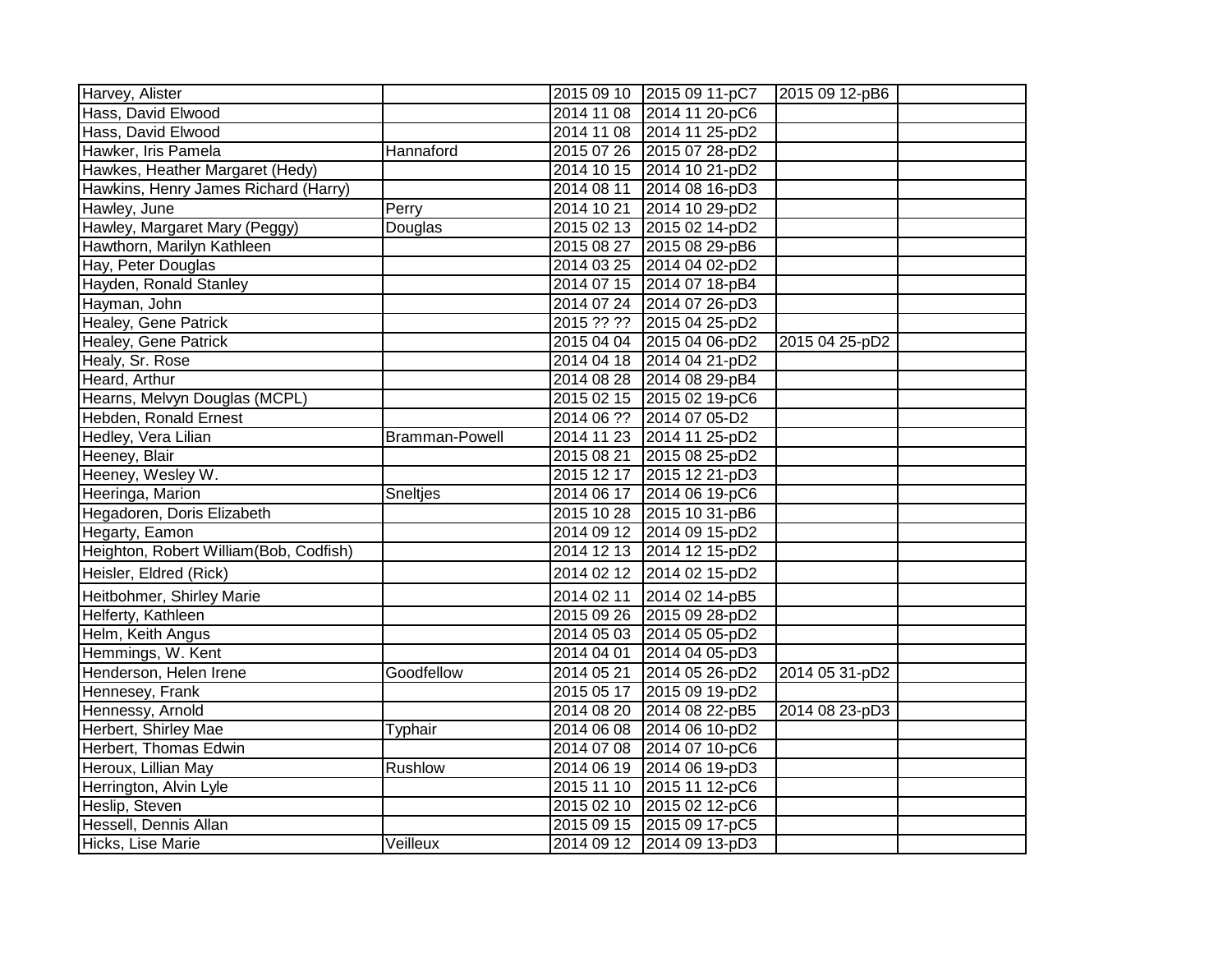| Higgins, Jean Sr.                |                  |            | 2015 11 24 2015 11 28-pB6 |                |  |
|----------------------------------|------------------|------------|---------------------------|----------------|--|
| Higgins, John (Jack)             |                  | 2015 08 27 | 2015 09 10-pC5            | 2015 09 11-pC7 |  |
| Higgins, William Reginald (Bill) |                  |            | 2015 03 21 2015 03 25-pD2 |                |  |
| Hill, Evan James                 |                  | 2015 06 21 | 2015 06 24-pD2            | 2015 06 25-pC6 |  |
| Hill, Jeffery Gordon             |                  |            | 2014 09 20 2014 09 24-pD2 |                |  |
| Hill, Kenneth Earl               |                  | 2015 07 22 | 2015 07 24-pB6            |                |  |
| Hill, Linda Michelle             | <b>Bunnett</b>   |            | 2015 01 13 2015 01 16-pB6 |                |  |
| Hill, Lorraine                   |                  |            | 2014 06 25 2014 06 27-pB4 | 2014 06 28-pD2 |  |
| Hill-Dracup, Velma Jean          | $\overline{H}$   | 2015 09 18 | 2015 09 19-pB6            | 2015 09 21-pD2 |  |
| Hinchliff, Diane                 |                  | 2014 03 18 | 2014 03 20-pC5            |                |  |
| Hinds, Cecil Frederick           |                  |            | 2015 02 10 2015 02 12-pC6 | 2015 02 13-pB6 |  |
| Hinks, Judith Elaine (Judy)      | <b>Brohm</b>     |            | 2015 05 25 2015 05 28-pC6 |                |  |
| Hoard, Alice Mae (Morrison)      | Morrison         | 2015 12 28 | 2015 12 30-pD2            |                |  |
| Hobbs, Garnet Frederick Ross     |                  |            | 2015 08 15 2015 08 18-pD2 |                |  |
| Hodges, Dorothy Jane             | Airhart          | 2014 08 17 | 2014 08 26-pD2            | 2014 08 27-pD2 |  |
| Hodgson, Marjorie Carter         | <b>Tucker</b>    | 2014 03 11 | 2014 03 13-pC6            | 2014 03 14-pB5 |  |
| Hoffman, Robert (Bob)            |                  |            | 2014 05 13 2014 05 15-pC6 |                |  |
| Hogan, Kenneth John Charles      |                  |            | 2014 03 29 2014 03 31-pD2 |                |  |
| Holgate, Freeman Roy             |                  |            | 2015 10 18 2015 10 20-pD2 | 2015 10 21-pD2 |  |
| Holland, Celia L.                | Southwell        | 2015 09 11 | 2015 09 15-pD2            |                |  |
| Holland, Neida Evaline           | Wasmund          | 2015 03 11 | 2015 03 13-pB6            |                |  |
| Holmes, Larry Dale               |                  | 2015 03 01 | 2015 03 12-pC6            | 2015 03 13-pB6 |  |
| Holmes, William Richard (Wally)  |                  | 2014 10 21 | 2014 10 22-pD2            |                |  |
| Hopkin, Douglas Derry            |                  |            | 2014 05 23 2014 05 26-pD2 | 2014 05 27-pD2 |  |
| Horan, Carol Jean                | Woods            | 2015 05 11 | 2015 05 12-pD2            |                |  |
| Hord, Luebelle                   | <b>Booth</b>     | 2014 06 23 | 2014 06 26-pC6            |                |  |
| Horn, Darrell Thomas             |                  | 2014 12 17 | 2014 12 19-pB6            |                |  |
| Horne, Katina                    | Norton           |            | 2014 01 26 2014 02 08-pD3 |                |  |
| Hornsby, Beatrice Mavis          | Mantle           | 2015 03 31 | 2015 04 02-pC6            |                |  |
| Horricks, Willard Walker         |                  | 2015 01 03 | 2015 01 05-pD2            |                |  |
| Horrigan, Joseph Patrick         |                  | 2014 10 08 | 2014 10 11-pD2            |                |  |
| Horton, Donna Marie              | Nicolson         | 2015 04 17 | 2015 04 18-pD2            |                |  |
| Horwood, Shirley                 | <b>McFarlane</b> |            | 2015 02 06 2015 02 10-pD2 |                |  |
| Hoskin, Barbara May              | Dennis           | 2014 09 14 | 2014 09 17-pD2            |                |  |
| Hoult, Margaret Douglas          |                  | 2015 12 21 | 2015 12 30-pD2            |                |  |
| Houston, Hazel Dianne            |                  | 2014 02 22 | 2014 02 26-pD2            |                |  |
| Houston, Lynda                   | <b>Ricketts</b>  | 2014 08 07 | 2014 08 09-pD3            |                |  |
| Houston, Wilma                   |                  | 2014 03 05 | 2014 03 10-pD2            |                |  |
| Hoven, Frederik                  |                  |            | 2015 10 05 2015 10 07-pD2 | 2015 10 08-pC5 |  |
| Howard, Dennis Francis           |                  |            | 2014 05 26 2014 06 02-pD2 | 2014 06 03-pD2 |  |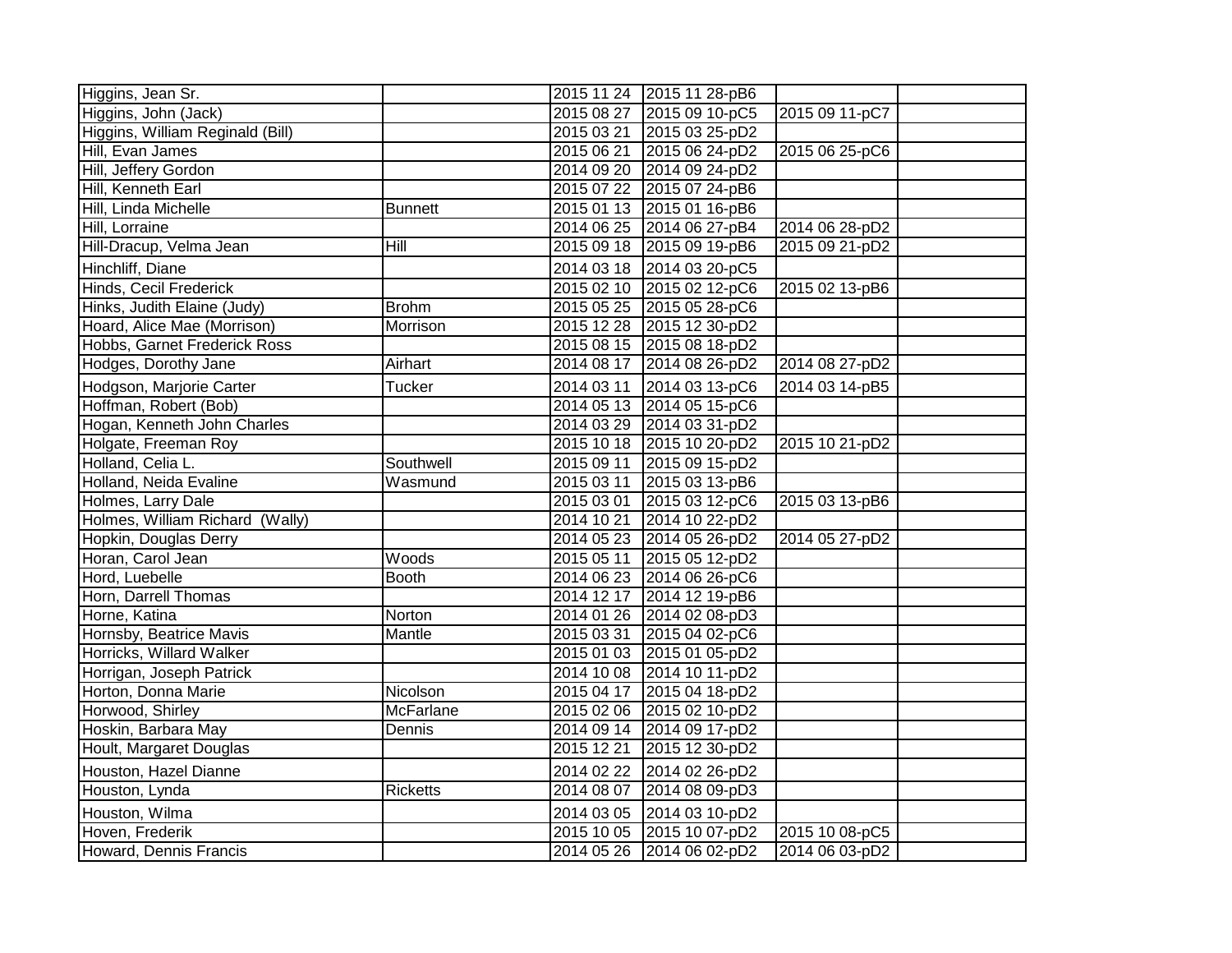| Howard, Ethel Viola                 | Carr           |            | 2014 12 15 2014 12 17-pD2 | 2014 12 20-pD2                |  |
|-------------------------------------|----------------|------------|---------------------------|-------------------------------|--|
| Howard, Frank Hughes                |                | 2014 12 31 | 2015 01 03-pD2            |                               |  |
| Howard, Frank Hughes                |                | 2014 12 31 | 2015 01 13-pD2            |                               |  |
| Howard, Iva May                     | Stone          |            | 2014 10 07 2014 10 08-pD2 |                               |  |
| Howard, Joan Louise                 |                |            | 2015 08 06 2015 08 08-pB6 | 2015 08 10-pD2                |  |
| Howard, Kenneth                     |                | 2014 10 07 | 2014 10 10-pB5            |                               |  |
| Howe, Peter Marvin                  |                | 2015 03 31 | 2015 04 04-pD2            |                               |  |
| Hoxford, Betty Ann                  | Norton         | 2014 11 27 | 2014 11 29-pD2            |                               |  |
| Hoxford, Norman Carl                |                |            | 2015 07 02 2015 07 04-pB6 | 2015 07 18-pB6                |  |
| Hrenyk, Arlene Agnes                | Martin         |            | 2015 06 23 2015 06 26-pB6 |                               |  |
| Hruszowy, Helen Janet               | Snelgrove      |            | 2014 12 08 2014 12 11-pC6 |                               |  |
| Huddleston, Pauline                 |                | 2014 12 07 | 2014 12 10-pD2            | 2014 12 13-pD2                |  |
| Huff, Bonnie Jean                   |                | 2015 02 03 | 2015 02 06-pB6            |                               |  |
| Huff, Elsie Maude                   |                |            | 2014 04 15 2014 04 16-pD2 |                               |  |
| Huffman, Marie E.                   | Duesberry      |            | 2015 08 13 2015 08 17-pD2 |                               |  |
| Hughes, Allan                       |                |            | 2014 01 05 2014 01 11-pD3 |                               |  |
| Hughes, Jacqueline Annette (Jackie) | Taylor         | 2014 03 29 | 2014 04 01-pD2            | 2014 04 02-pD2 2014 04 12-pD3 |  |
| Hughes, Thomas Stephen              |                |            | 2015 10 16 2015 10 24-pB6 |                               |  |
| Hulin, Helen Marilyn                | <b>Stapley</b> |            | 2015 96 06 2015 06 08-pD2 | 2015 06 08-pD2                |  |
| Hull, William Douglas               |                |            | 2015 02 19 2015 02 20-pB6 | 2015 02 21-pB6                |  |
| Humphrey, David Blake               |                |            | 2014 10 15 2014 10 17-pB4 |                               |  |
| Hunt, Shirley Anne                  |                |            | 2014 04 26 2014 05 06-pD2 |                               |  |
| Hutt, David                         |                |            | 2015 04 28 2015 04 30-pC6 |                               |  |
| Ialacci, Vincenzo                   |                | 2015 01 02 | 2015 01 03-pD2            |                               |  |
| Idle, Nancy                         |                |            | 2015 10 06 2015 11 07-pB6 |                               |  |
| Ireland, Danny Blair                |                |            | 2014 07 18 2014 07 24-pC5 |                               |  |
| Ireland, Georgina Rosetta           |                | 2014 11 21 | 2014 11 25-pD2            |                               |  |
| Ireland, Millie                     |                |            | 2015 05 12 2015 05 14-pC6 |                               |  |
| Irwin, Dorothy Fay                  | Wiltse         |            | 2014 10 15 2014 10 18-pD2 |                               |  |
| Irwin, J. David                     |                | 2014 11 27 | 2014 12 01-pD2            | 2014 12 02-pD2                |  |
| Iskierski, Kathleen                 | Dollman        | 2014 02 22 | 2014 02 26-pD2            |                               |  |
| Ison, Evangeline Mary               | Richard        |            | 2015 08 16 2015 08 18-pD2 |                               |  |
| Jackson, Anne Mary                  | Kimmerly       | 2014 09 30 | 2014 10 01-pD2            |                               |  |
| James, Constance Truth              |                | 2015 10 16 | 2015 10 31-pB6            |                               |  |
| James, Ida Viola Evelyn             | Kleinsteyber   | 2015 10 26 | 2015 10 28-pD2            |                               |  |
| James, Russell George Clarence      |                | 2014 10 02 | 2014 10 04-pD3            |                               |  |
| James, Stewart Thomas               |                | 2015 04 15 | 2015 04 18-pD2            |                               |  |
| Jaquith, Allan                      |                | 2015 01 25 | 2015 01 27-pD2            |                               |  |
| Jardine, Ruth Eileen Louise         | Woods          | 2015 07 11 | 2015 07 15-pD2            |                               |  |
| Jarrell, Francis                    |                | 2014 03 07 | 2014 03 11-pD2            | 2014 03 12-pD2                |  |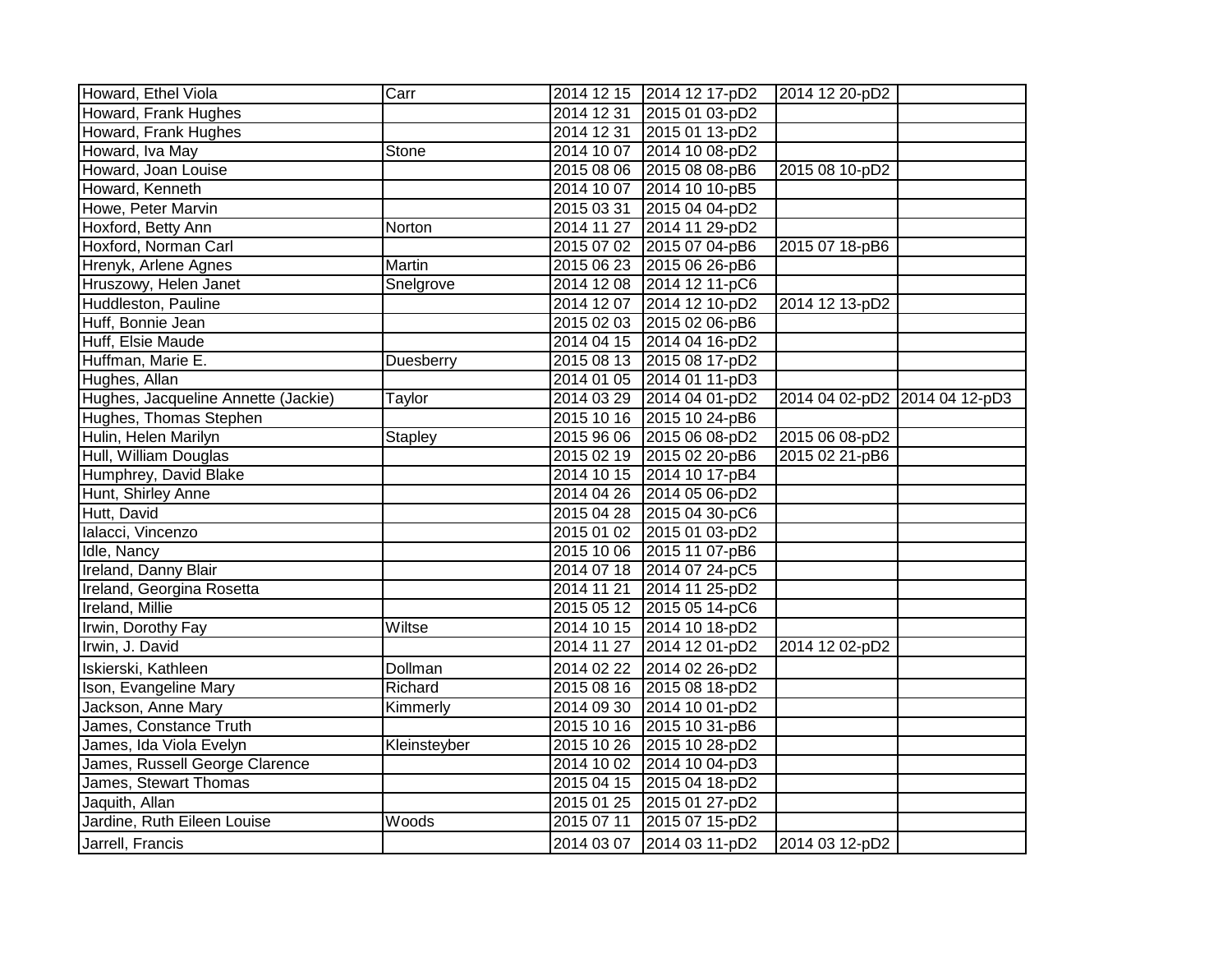| Jarvis, Edgar Clive              |                 |            | 2014 11 30 2014 12 01-pD2 |                               |  |
|----------------------------------|-----------------|------------|---------------------------|-------------------------------|--|
| Jaynes, Dorothy Jean             | Gay             |            | 2014 03 29 2014 03 31-pD2 | 2014 04 01-pD2                |  |
| Jeffery, Margaret                |                 |            | 2014 01 18 2014 01 21-pD2 | 2014 01 22-pD2                |  |
| Jeffrey, Marjorie Belle          |                 |            | 2014 01 27 2014 01 29-pD2 |                               |  |
| Jeffrey, Roy Kenneth (Jeff)      |                 | 2014 08 20 | 2014 08 22-pB5            | 2014 08 23-pD3                |  |
| Jeffries, John                   |                 | 2014 03 27 | 2014 03 29-pD3            |                               |  |
| Jenkins, William James           |                 | 2014 03 23 | 2014 03 26-pD2            |                               |  |
| Jermyn, Vera L.                  | Provins         | 2015 12 14 | 2016 01 02-pB8            |                               |  |
| Jess, Verda Mildred              | Currie          |            | 2015 08 05 2015 08 07-pB5 |                               |  |
| Jewell, Richard (The Rock)       |                 |            | 2015 05 22 2015 05 28-pC6 |                               |  |
| Jewell, Willet Fred              |                 |            | 2014 06 17 2014 06 18-pD2 |                               |  |
| Jobin, Frances Amelia            | Wells           |            | 2014 03 29 2014 04 01-pD2 | 2014 04 02-pD2                |  |
| Johansen, Doreen                 | Perrault        |            | 2015 03 09 2015 03 21-pD3 |                               |  |
| Johansen, Ejgil Juul (Joe)       |                 |            | 2014 05 13 2014 05 15-pC6 |                               |  |
| John, Phyllis Emma Maude         | Pyke            |            | 2014 08 01 2014 08 02-pD2 |                               |  |
| Johnson, Betty Ann               | <b>Travers</b>  |            | 2015 12 13 2015 12 15-pD2 |                               |  |
| Johnson, Burton Wesley (Burt)    |                 |            | 2014 08 02 2014 08 09-pD3 |                               |  |
| Johnson, Christopher             |                 |            | 2014 05 25 2014 05 29-pC6 |                               |  |
| Johnson, David George            |                 |            | 2015 05 03 2015 05 08-pB5 |                               |  |
| Johnson, Mary Ellan              | Serwylo         | 2015 05 21 | 2015 05 23-pD2            |                               |  |
| Johnson, Robert Edmund           |                 |            | 2015 03 18 2015 03 20-pB6 |                               |  |
| Johnston, Anne Mae               |                 |            | 2014 04 29 2014 05 03-pD3 |                               |  |
| Johnston, John Francis           |                 |            | 2015 10 ?? 2015 10 31-pB6 |                               |  |
| Johnston, Karen                  |                 | 2015 04 10 | 2015 04 13-pD2            |                               |  |
| Johnston, Leslie Ord             |                 | 2014 01 07 | 2014 01 15-pD2            | 2014 01 16-pC5                |  |
| Johnston, Nora Annie             | Hubble          | 2014 03 10 | 2014 03 13-pC6            | 2014 03 14-pB5                |  |
| Johnston, Stewart                |                 | 2015 11 12 | 2015 11 14-pB6            |                               |  |
| Johnston, William Henry          |                 |            | 2014 03 06 2014 03 08-pD2 |                               |  |
| Johnstone, Donna Alexandra       | Kslanzyna       | 2014 12 01 | 2014 12 06-pD2            |                               |  |
| Jokinen, Annell                  | Repo            | 2014 11 17 | 2014 11 19-pD2            | 2014 11 20-pC6                |  |
| Jolley, Eunice Elizabeth (Liz)   | Parr            |            | 2014 08 07 2014 08 09-pD3 |                               |  |
| Jones, Annie Joyce               | MacPherson      |            | 2015 08 08 2015 08 10-pD2 | 2015 08 11-pD2 2015 08 12-pD2 |  |
| Jones, Aurore                    |                 |            | 2015 10 22 2015 10 26-pD2 | 2015 10 28-pD2 2015 10 29-pC6 |  |
| Jones, Clarence                  |                 |            | 2015 11 26 2015 11 28-pB6 |                               |  |
| Jones, Elsie Adeline             | Hawley          |            | 2014 05 08 2014 05 10-pD3 |                               |  |
| Jones, Jean Elizabeth            |                 |            | 2014 12 06 2014 12 09-pD2 |                               |  |
| Jones, Viola Greta (Vi)          | <b>Bradbury</b> | 2014 07 07 | 2014 07 09-pD2            |                               |  |
| Jones-Anderson, Carole Elizabeth |                 | 2014 05 07 | 2014 05 09-pB4            | 2014 05 10-pD3                |  |
| Jourard, Arthur Leon (Lee)       |                 | 2014 09 01 | 2014 09 04-pC5            |                               |  |
| Joy, Robert Andrew (Bob)         |                 | 2015 02 02 | 2015 02 05-pB4            |                               |  |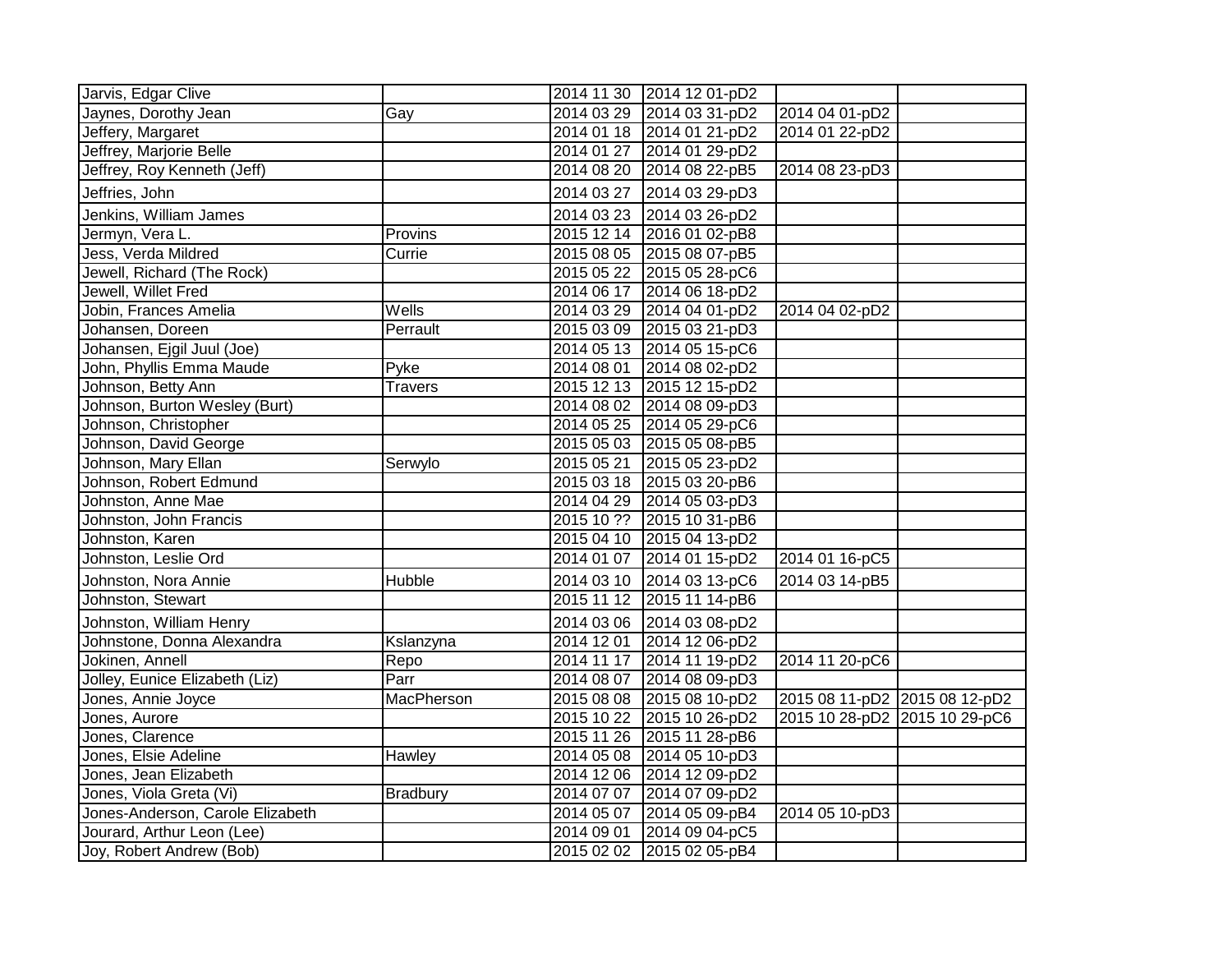| Joyce, Marilyn                                     | Terry          |                          | 2015 03 03 2015 03 07-pD3        |                               |  |
|----------------------------------------------------|----------------|--------------------------|----------------------------------|-------------------------------|--|
| Juby, William George (Bill)                        |                |                          | 2015 06 05 2015 06 08-pD2        |                               |  |
| Jung, Armin Bernhard                               |                |                          | 2014 02 24 2014 03 08-pD2        | 2014 03 12-pD2                |  |
| Kaake, Shirley Marie                               |                |                          | 2015 05 28 2015 05 30-pD2        |                               |  |
| Kaiser, Dorothy                                    | Cooper         |                          | 2015 03 24 2015 03 27-pB6        |                               |  |
| Kamminga, George (Sjoerd)                          |                |                          | 2014 11 06 2014 11 08-pD2        |                               |  |
| Kane, John Richard (Dick)                          |                |                          | 2014 08 26 2014 08 30-pD3        |                               |  |
| Kane, Maureen                                      |                |                          | 2014 07 20 2014 07 26-pD3        |                               |  |
| Kane, Maureen                                      |                |                          | 2014 07 20 2014 09 03-pD2        |                               |  |
| Karaszi, Anthony Ferenc                            |                |                          | 2015 04 13 2015 04 15-pD2        |                               |  |
| Karnik, Franz (Frank)                              |                | 2015 12 20               | 2015 12 22-pD2                   |                               |  |
| Kealy, Annemarie                                   | Hooper         |                          | 2014 11 29 2014 12 02-pD2        |                               |  |
| Kearney, William Patrick (Bear)                    |                |                          | 2014 04 29 2014 05 03-pD3        | 2014 05 05-pD2                |  |
| Keating, David Ralph                               |                |                          | 2015 06 04 2015 06 06-pD2        | 2015 06 08-pD2                |  |
| Keating, Eleanor Mary                              | Loshaw         |                          | 2014 03 15 2014 03 17-pD2        |                               |  |
| Keech, Gary Lee (Muggs)                            |                |                          | 2015 03 26 2015 03 28-pD2        |                               |  |
| Keech, Norman Lorne                                |                |                          | 2014 08 05 2014 08 09-pD3        |                               |  |
| Keech, Stephen Lynn                                |                |                          | 2015 06 19 2015 06 23-pD2        |                               |  |
| Keegan, Caroline Joan                              | Gibson         |                          | 2015 04 09 2015 04 24-pB6        |                               |  |
| Keegan, John Cecil (Jack)                          |                |                          | 2015 09 17 2015 09 19-pB6        |                               |  |
| Keegan, Johnathan Jeffrey                          |                |                          | 2015 04 15 2015 04 21-pD2        | 2015 04 23-pC6 2015 04 24-pB6 |  |
|                                                    |                |                          |                                  |                               |  |
| Keegan, William George                             |                |                          | 2015 03 30 2015 04 02-pC6        |                               |  |
| Keith, Kenneth David                               |                |                          | 2014 01 23 2014 01 27-pD2        |                               |  |
| Keith, Todd                                        |                |                          | 2015 04 ?? 2015 04 13-pD2        |                               |  |
| Kellar, Edith (Muriel) Merk                        | <b>Morris</b>  |                          | 2014 04 28 2014 04 30-pD2        | 2014 05 01-pC5                |  |
| Kellar, Fredrick Lewis                             |                |                          | 2014 04 24 2014 04 29-pD2        |                               |  |
| Kellar, Hazel Irene                                | Dunning        |                          | 2015 10 24 2015 10 27-pD2        |                               |  |
| Keller, Donald Edward (Don)                        |                |                          | 2015 04 08 2015 04 10-pB6        | 2015 04 11-pD2                |  |
| Keller, Joyce Pearl                                |                |                          | 2014 01 20 2014 01 21-pD2        | 2014 01 22-pD2                |  |
| Keller, Margaret Ann                               | Ashley         |                          | 2015 06 07 2015 06 10-pD2        |                               |  |
| Kells, Joan Anne                                   |                |                          | 2014 07 12 2014 07 15-pD2        |                               |  |
| Kelly, Carl Snowden                                |                | 2014 12 11               | 2014 12 13-pD2                   |                               |  |
| Kelly, Sheila Anne                                 |                | 2015 01 01               | 2015 01 09-pB6                   |                               |  |
| Kelly, William Amos                                |                | 2014 09 21               | 2014 09 22-pD2                   |                               |  |
| Kelsall, Amanda Lee                                |                |                          | 2014 01 05 2013 01 08-pD2        | 2014 01 09-pC6                |  |
| Kemp, Bruce Allen                                  |                | 2014 09 25               | 2014 09 27-pD2                   |                               |  |
| Kennedy, James Daniel                              |                |                          | 2014 04 24 2014 05 01-pC5        |                               |  |
| Kennedy, Luella Elizabeth Margaret                 | <b>Skinner</b> |                          | 2014 04 19 2014 04 29-pD2        |                               |  |
| Kennedy-Gough, Irene Olive<br>Kennett, David Edwin |                | 2015 12 01<br>2014 12 26 | 2015 12 03-pC6<br>2015 07 18-pB6 | 2015 12 04-pC5                |  |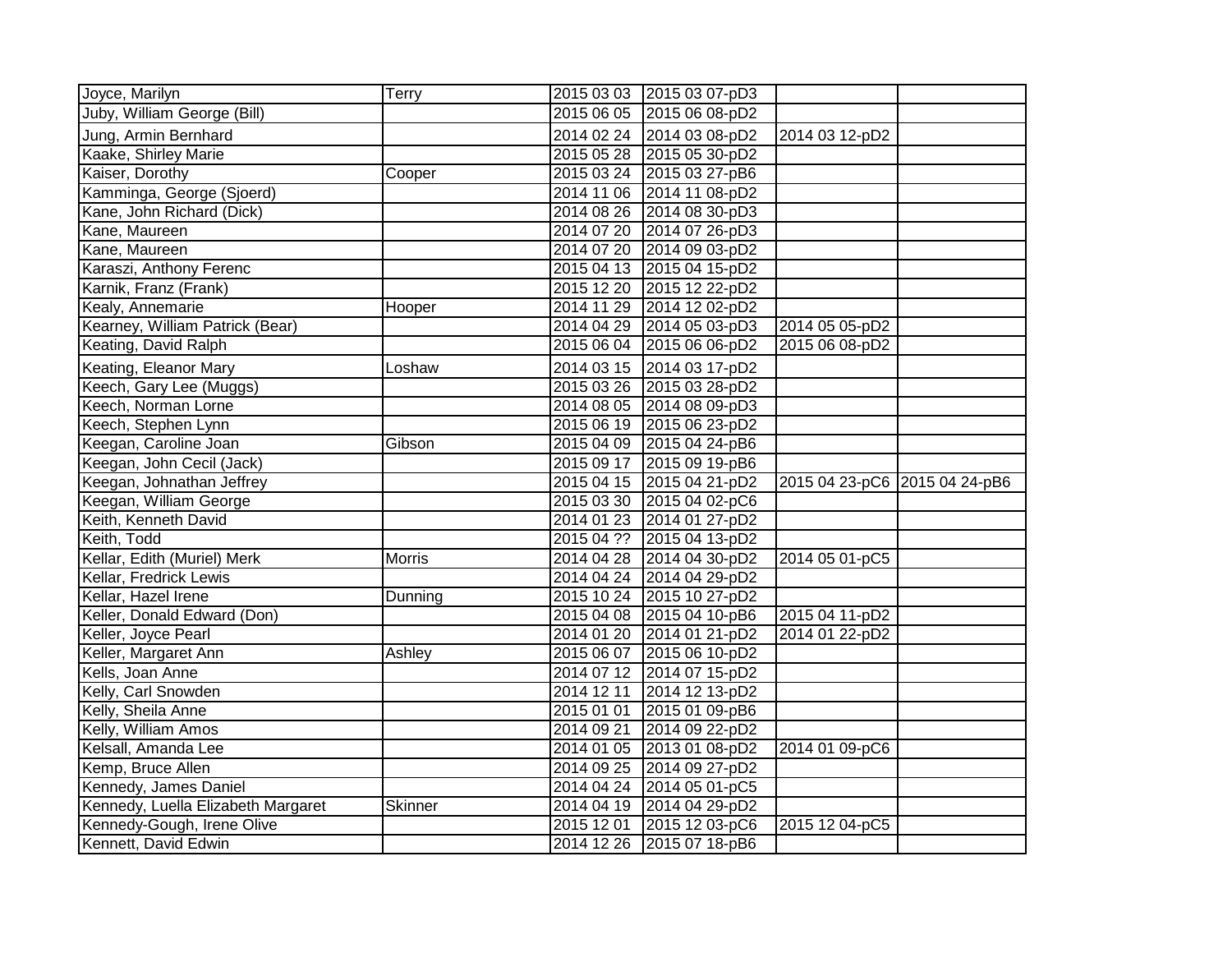| Kenny, George Edward                 |              |            | 2014 02 16 2014 02 20-pB5 |                |  |
|--------------------------------------|--------------|------------|---------------------------|----------------|--|
| Kenny, Joan Catherine                | Woods        |            | 2014 04 ?? 2014 04 14-pD2 |                |  |
| Kernohan, David I.                   |              |            | 2014 04 29 2014 05 01-pC5 |                |  |
| Kerr, Barbara Mary                   | Edens        |            | 2014 08 11 2014 08 16-pD3 |                |  |
| Kew, Trevor Alfred                   |              |            | 2015 10 03 2015 10 06-pD2 |                |  |
| Khare, Dr Dhananjay (Dhan)           |              |            | 2014 12 04 2014 12 08-pD2 |                |  |
| Kilpatrick, Jean Myrtle              | Shouldice    | 2014 01 16 | 2014 01 20-pD2            |                |  |
| Kimmerly, Norman Louis               |              |            | 2014 04 10 2014 04 12-pD3 |                |  |
| Kimmerly, Richard William            |              |            | 2015 09 25 2015 09 28-pD2 |                |  |
| King, Frederick Joseph               |              | 2015 07 08 | 2015 07 11-pB6            |                |  |
| King, Lois Jean                      |              | 2014 10 01 | 2014 10 03-pB5            |                |  |
| Kingston, Hazel M.                   | Chapman      | 2014 08 30 | 2014 09 06-pD3            |                |  |
| Kingston, Kenneth Paul               |              | 2014 11 29 | 2014 12 01-pD2            | 2014 12 02-pD2 |  |
| Kinmond, Chrstine May                | <b>Hibbs</b> | 2015 02 21 | 2015 02 23-pD2            |                |  |
| Kirkpatrick, Thora Ruth (Goose)      |              | 2015 11 11 | 2015 11 13-pC7            | 2015 11 14-pB6 |  |
| Kirouac, Clement Joseph Philippe     |              |            | 2014 01 14 2014 01 17-pB4 |                |  |
| Kirton, Henry Gordon                 |              |            | 2014 04 14 2014 04 15-pD2 | 2014 04 16-pD2 |  |
| Kleinsteuber, Kevin James            |              |            | 2014 05 24 2014 05 26-pD2 |                |  |
| Kline, Lewis Robert (Lew)            |              |            | 2014 10 16 2014 10 17-pB4 | 2014 10 18-pD2 |  |
| Knack, Betty                         |              |            | 2014 04 23 2014 04 25-pB4 |                |  |
| Knapman, Carol Annetta               | Perry        |            | 2015 07 16 2015 07 18-pB6 |                |  |
| Knight, Percy John                   |              |            | 2015 01 26 2015 01 29-pC6 |                |  |
| Kofler, Daniel Ludwig                |              | 2014 07 01 | 2014 07 04-pB4            |                |  |
| Kollars, Erich                       |              | 2015 08 20 | 2015 08 24-pD2            | 2015 08 25-pD2 |  |
| Koomen, Cornelius Nicolaas (Corey)   |              |            | 2014 07 19 2014 07 23-pD2 |                |  |
| Koponyk, Ingeborg                    |              |            | 2014 01 30 2014 02 01-pD3 | 2014 02 03-pD2 |  |
| Koren, Arthur                        |              |            | 2014 09 23 2014 10 27-pD2 |                |  |
| Korver, Aartje Edith                 | Van Dommelen | 2014 12 11 | 2014 12 13-pD2            |                |  |
| Kotel (Kotelnikov), Alexey Alexander |              | 2014 02 21 | 2014 02 24-pD2            |                |  |
| Kozlof, Glen                         |              |            | 2015 12 10 2015 12 14-pD1 |                |  |
| Krekk, Lajos (Louis)                 |              | 2015 08 28 | 2015 08 29-pB6            |                |  |
| Krogman, George Barry                |              |            | 2014 05 12 2014 05 17-pD2 |                |  |
| Kujadt, Oskar                        |              |            | 2014 01 28 2014 01 29-pD2 |                |  |
| Kupecz, Amy Jessica                  | Ford         | 2014 03 02 | 2014 05 03-pD3            |                |  |
| Kurkoski, Lawrence Norman (Larry)    |              | 2015 ?? ?? | 2015 03 14-pD3            |                |  |
| Kurylyszyn, Anna                     | Sudia        |            | 2014 12 26 2015 01 03-pD2 |                |  |
| Kyle, William (Bill)                 |              |            | 2014 07 10 2014 07 11-pB5 | 2014 07 14-pD2 |  |
| Lacey, Monica E.                     | Wiles        | 2014 01 02 | 2014 01 04-pD2            |                |  |
| Lachman, Roman J                     |              | 2014 07 06 | 2014 07 12-pD3            |                |  |
| Lacombe, Doris Helen                 |              | 2015 11 05 | 2015 11 07-pB6            |                |  |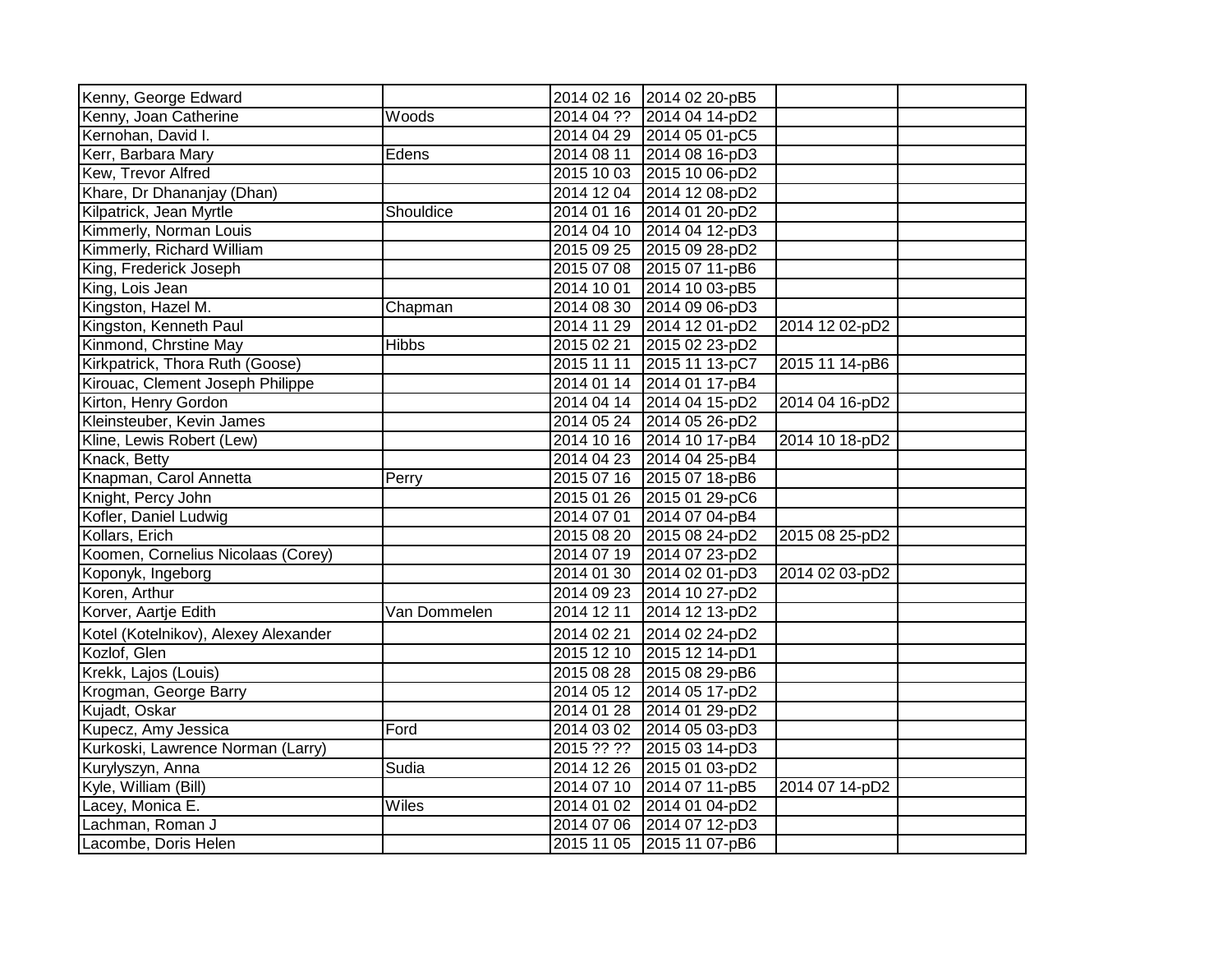| LaCombe, Jeff                          |                |            | 2014 09 05 2014 09 10-pD2 |                               |  |
|----------------------------------------|----------------|------------|---------------------------|-------------------------------|--|
| Lacroix, Stanley Edmund                |                |            | 2015 07 23 2015 07 24-pB6 |                               |  |
| Ladoucier, Robert Edward (Bob)         |                |            | 2014 ?? ?? 2014 01 14-pD2 |                               |  |
| Lafay, Anne Isobel                     | Raymond        |            | 2015 03 08 2015 03 10-pD2 |                               |  |
| LaFleur, Donna Margaret                | Ryan           |            | 2014 06 13 2014 06 18-pD2 |                               |  |
| LaFleur, Sr. Mary Joan (Marion Doreen) |                | 2014 12 05 | 2014 12 08-pD2            | 2014 12 09-pD2                |  |
| LaJoie, Irene Catherine                | Power          | 2015 02 05 | 2015 02 07-pD3            |                               |  |
| Lajunen, Steven Paul Andrew            |                | 2015 09 25 | 2015 10 05-pD2            |                               |  |
| Lake, Carol Elizabeth                  | Rose           |            | 2014 11 12 2014 11 15-pD2 |                               |  |
| Lamb, Gary Francis                     |                |            | 2015 ?? ?? 2015 07 24-pB6 |                               |  |
| Lambert, Robert Wayne                  |                | 2015 04 07 | 2015 04 11-pD2            | 2015 05 13-pD2 2015 05 16-pD2 |  |
| Lambert, Robert Wayne                  |                | 2015 04 07 | 2015 05 13-pD2            |                               |  |
| Lamer, Denise Cecile                   | Mitchell       | 2015 04 27 | 2015 04 28-pD2            | 2015 04 29-pD2                |  |
| Landon, Elizabeth Alice                | Appelbe        | 2014 08 01 | 2014 08 05-pD1            |                               |  |
| Langille, Nancy                        | Watson         |            | 2015 03 20 2015 03 23-pD2 | 2015 03 24-pD2                |  |
| Langman, Heather Fay                   | Haines         | 2015 04 03 | 2015 04 06-pD2            |                               |  |
| Lanning, Muriel Eileen                 | Wilson         | 2014 09 28 | 2014 10 01-pD2            |                               |  |
| Lanouette, Louise                      |                | 2014 05 22 | 2014 05 23-pB4            |                               |  |
| Larocque, Marjorie Inis                | Rose           |            | 2015 04 13 2015 04 15-pD2 |                               |  |
| Latchford, Bert E                      |                | 2014 06 11 | 2014 06 13-pB4            |                               |  |
| Latchford, Marian Dorothy              | Nevery         | 2014 02 28 | 2014 03 03-pD2            | 2014 03 04-pD2                |  |
| Laundry, Dennis                        |                | 2014 03 14 | 2014 03 15-pD3            |                               |  |
| Lavecque, Leon Bazil                   |                | 2014 07 30 | 2014 08 01-pB4            |                               |  |
| Lavery, Winefride                      |                | 2014 03 25 | 2014 03 26-pD2            |                               |  |
| Lazenby, John Harvey (Jack)            |                | 2015 05 26 | 2015 05 28-pC6            |                               |  |
| Lazenby, Joyce Eleanor                 | Wood           | 2014 09 14 | 2014 09 17-pD2            | 2014 09 18-pB6                |  |
| Lazier, Gary Allan                     |                | 2014 05 06 | 2014 05 07-pD2            |                               |  |
| Lazier, Ilah Mae                       | <b>Brummel</b> | 2015 08 14 | 2015 08 17-pD2            |                               |  |
| Leahy, Gerald Joseph Anthony           |                | 2015 07 22 | 2015 08 01-pB6            |                               |  |
| Leal, Margaret Clytie                  |                |            | 2015 ?? ?? 2015 07 04-pB6 |                               |  |
| Leal, Marjorie Irene                   | McInroy        |            | 2015 06 13 2015 06 15-pD2 |                               |  |
| Learned, Minta Emily                   |                | 2015 05 15 | 2015 05 19-pD2            | 2015 05 22-pB5                |  |
| Leavens, Marion Leone                  | Simpson        | 2015 05 10 | 2015 05 11-pD2            |                               |  |
| Leavey, Phyllis Margaret               | Maidens        | 2015 03 ?? | 2015 03 28-pD2            |                               |  |
| LeBel, Vanessa Jean                    |                | 2014 10 17 | 2014 10 25-pD2            |                               |  |
| LeBrun, Charles Joseph                 |                | 2014 12 08 | 2014 12 12-pB5            |                               |  |
| Leclerc, Gabriel Joseph                |                | 2015 07 09 | 2015 07 13-pD2            |                               |  |
| Lee, Donald Earl (Terry)               |                | 2014 05 22 | 2014 05 26-pD2            |                               |  |
| Lee-Knapp, Gertrude (Trudy)            |                | 2014 04 13 | 2014 04 15-pD2            |                               |  |
| Legacey, Daniel R. J.                  |                | 2015 08 08 | 2015 08 15-pB6            |                               |  |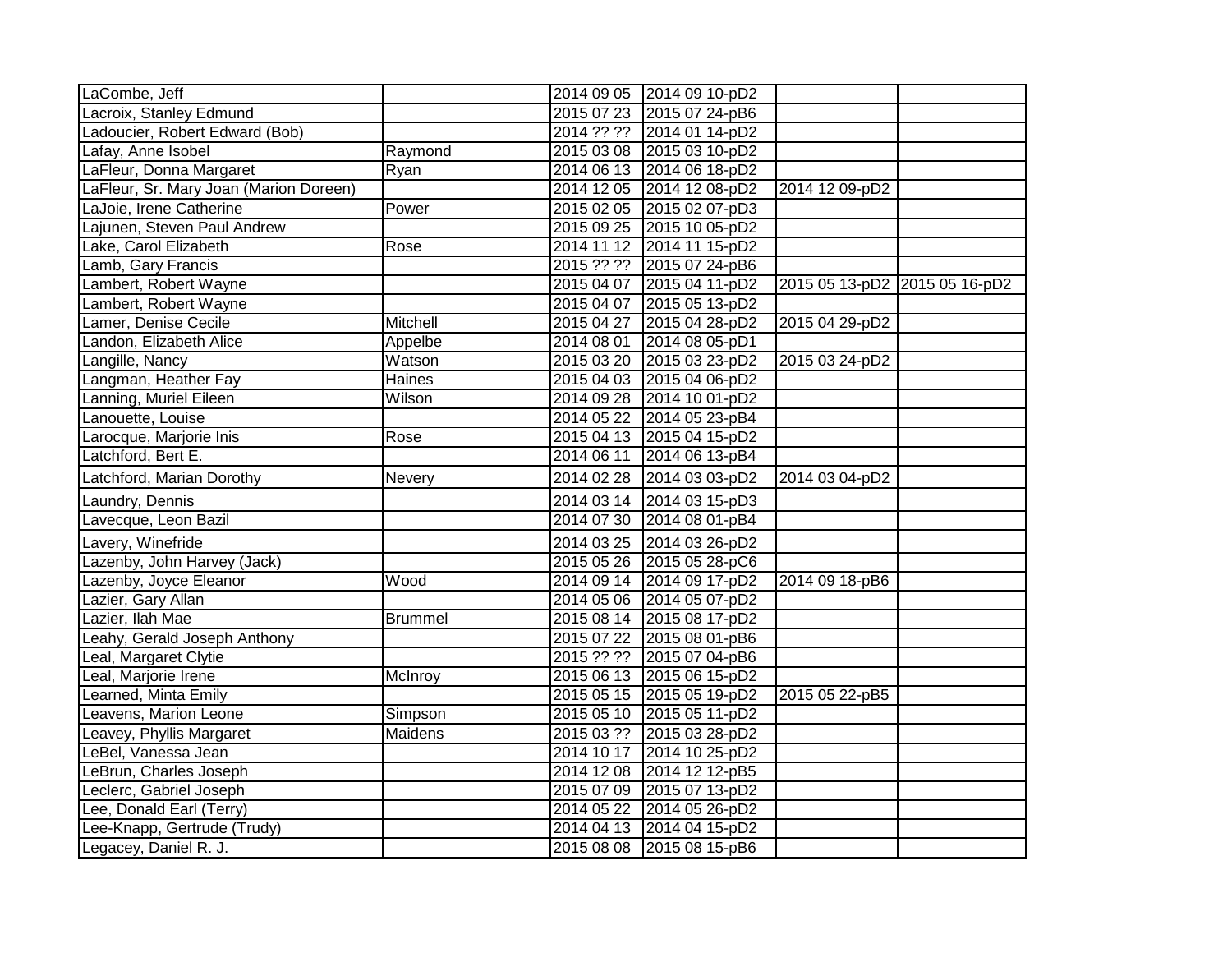| Legge, Shiela Marion              |                       | 2014 03 21 | 2014 03 22-pD3             | 2014 03 24-pD2 |  |
|-----------------------------------|-----------------------|------------|----------------------------|----------------|--|
| Legget, Sandra Winnifred (Sandie) |                       | 2015 07 21 | 2015 08 01-pB6             |                |  |
| Leland, Ann Signa                 | Sundstrum             | 2015 05 11 | 2015 05 13-pD2             |                |  |
| Lemoire, David James (Jim)        |                       | 2014 08 06 | 2014 08 09-pD3             |                |  |
| Lentz, Ronald                     |                       | 2015 11 24 | 2015 11 26-pC6             | 2015 11 27-pC4 |  |
| Lepp, W. Peter                    |                       |            | 2014 02 02 2014 02 04-pD2  |                |  |
| LeSage, Donald Joseph             |                       | 2015 01 11 | 2015 01 13-pD2             |                |  |
| Lessard, Mary                     | Nugent                | 2014 07 29 | 2014 07 31-pC6             |                |  |
| Leth, Margit                      |                       | 2014 11 22 | 2014 11 25-pD2             |                |  |
| Levecque, Bernard                 |                       |            | 2014 09 10 2014 09 13-pD3  |                |  |
| Leverton, Bettyanne               | Juniper               | 2015 01 17 | 2015 01 20p-D2             |                |  |
| Lewis Denotter, Sandra Jean       |                       |            | 2015 04 22 2015 04 25-pD2  |                |  |
| Lewis, Debra Maria Dorothy        |                       |            | 2014 08 25 2014 08 28-pC6  |                |  |
| Lewis, Fern V.                    |                       |            | 2015 04 06 2015 04 08-pD2  |                |  |
| Lewis, Kevin John                 |                       |            | 2014 12 13 2014 12 17-pD2  |                |  |
| Librecz, Odon                     |                       |            | 2014 04 30 2014 05 01-pC5  |                |  |
| Lidster Anderson, Dorothy Anna    | <b>Tucker</b>         |            | 2014 11 17 2014 11 22-pD3  | 2014 11 29-pD2 |  |
| Lindenberg, Helen Linley          | Paci                  |            | 2014 04 20+ 2014 05 27-pD2 | 2014 05 28-pD2 |  |
| Lindsay, Henry Alfred James       |                       |            | 2014 03 26 2014 03 29-pD3  |                |  |
| Lindsay, Kenneth A.               |                       |            | 2014 09 12 2014 09 13-pD3  |                |  |
| Little, Gary Allan                |                       | 2014 08 23 | 2014 08 26-pD2             |                |  |
| Llightstone, Stevens Higgins      | Robins, Jean Isobelle | 2015 02 03 | 2015 02 21-pB6             |                |  |
| Lloyd, Carman Bertrum             |                       | 2014 04 03 | 2014 04 07-pD2             |                |  |
| Lloyd, Helen Florence Ruth        | Thompson              | 2015 08 31 | 2015 09 02-pD2             |                |  |
| Lloyd, Richard Edward             |                       | 2014 06 07 | 2014 06 14-pD3             |                |  |
| Lock, Paul Arthur                 |                       | 2015 10 06 | 2015 10 20-pD2             | 2015 10 21-pD2 |  |
| Locke, Douglas Taylor             |                       | 2014 ?? ?? | 2014 09 23-pD2             |                |  |
| Locklin, Winnifred (Winnie)       | Chapman               | 2015 01 30 | 2015 02 02-pD2             |                |  |
| Lockyer, David Carleton           |                       |            | 2014 11 05 2014 11 10-pD5  |                |  |
| Loney, Jack Hubert                |                       | 2015 03 04 | 2015 03 06-pB6             |                |  |
| Loney, Jason Peter Anson Vernon   |                       | 2014 04 27 | 2014 04 30-pD2             |                |  |
| Long, Gary Joseph                 |                       |            | 2014 06 24 2014 06 30-pD2  |                |  |
| Lott, Edwin Max                   |                       | 2015 07 23 | 2015 07 27-pD2             | 2015 07 28-pD2 |  |
| Lough, Stewart Kevin              |                       | 2015 07 24 | 2015 08 10-pD2             |                |  |
| Lougheed, Dianne                  | Knowlden              | 2015 08 10 | 2015 08 20-pC5             |                |  |
| Love, James David                 |                       | 2014 09 25 | 2014 09 26-pB5             | 2014 09 27-pD2 |  |
| Lucy, Robert James (Bob)          |                       | 2015 04 12 | 2015 04 14-pD2             | 2015 04 15-pD2 |  |
| Lummiss, Brian                    |                       | 2014 08 14 | 2014 08 18-pD2             |                |  |
| Luxford, Reta Elizabeth           | O'Brien               | 2015 07 25 | 2015 07 27-pD2             |                |  |
| Lynch, Dennis James               |                       |            | 2015 07 04 2015 07 07-pD2  | 2015 07 11-pB6 |  |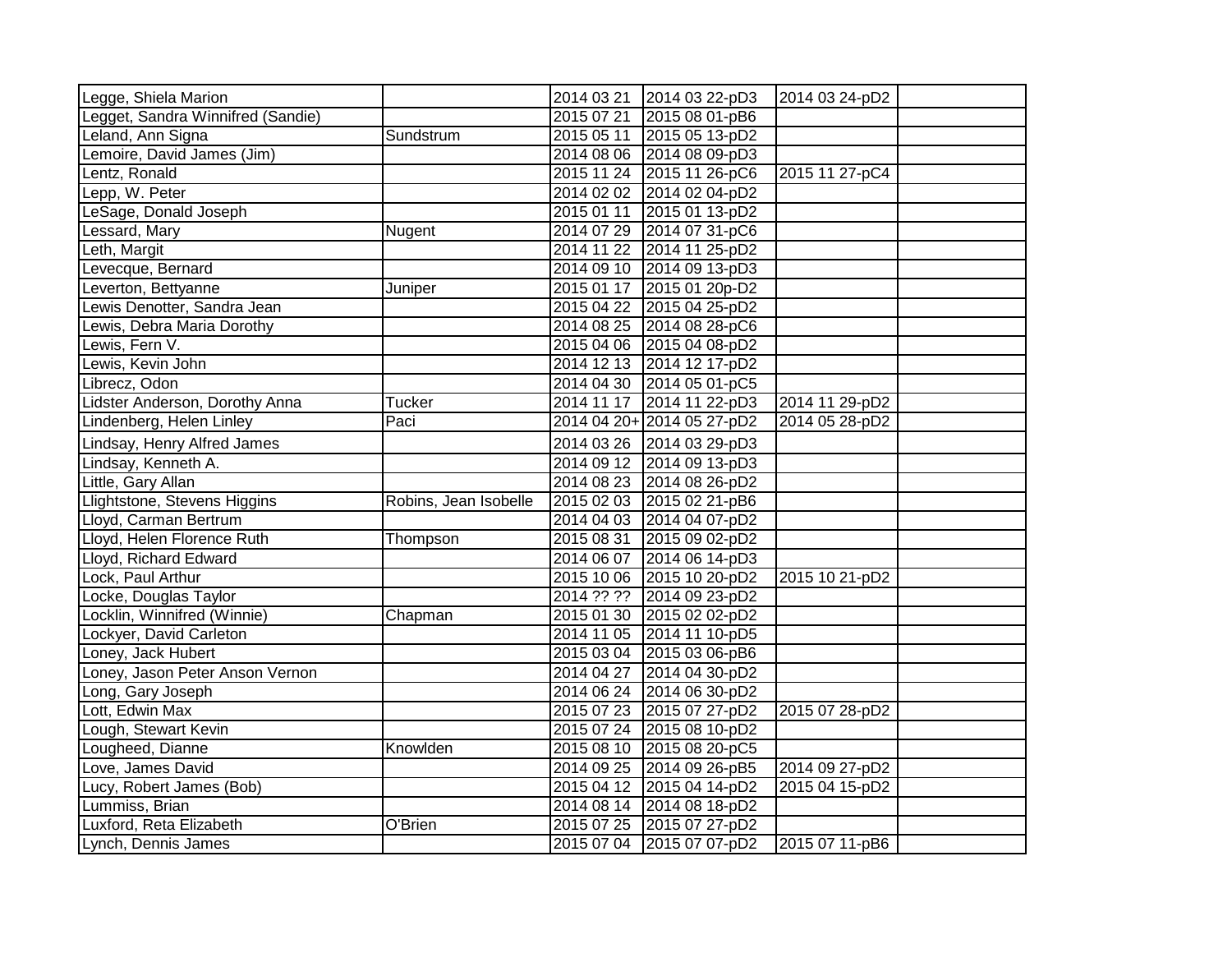| Lynch, Terry                  |                |            | 2015 03 29 2015 05 22-pB5 |                |  |
|-------------------------------|----------------|------------|---------------------------|----------------|--|
| Lyons, E. Hugh                |                |            | 2014 12 23 2014 12 24-pD2 | 2014 12 27-pD2 |  |
| Mabee, Margaret Eleanor       | Armstrong      |            | 2015 05 13 2015 05 20-pD2 |                |  |
| MacDonald, Carman Wayne (Bud) |                |            | 2014 04 08 2014 04 09-pD2 |                |  |
| MacDonald, Clarence           |                |            | 2014 07 03 2014 07 09-pD2 |                |  |
| MacDonald, Edward Angus (Ted) |                |            | 2014 08 ?? 2014 08 11-pD2 |                |  |
| MacDonald, John               |                |            | 2014 01 02 2014 01 04-pD2 |                |  |
| MacDonald, Kenneth Blair      |                |            | 2014 01 03 2014 01 07-pD2 |                |  |
| MacDonald, Kyle Nelson        |                |            | 2014 08 01 2014 08 05-pD1 |                |  |
| MacDonald, Merie Rita         | Varrin         |            | 2014 07 17 2014 07 19-pD3 | 2014 07 21-pD2 |  |
| MacDonald, Patricia           |                |            | 2014 04 24 2014 04 28-pD2 |                |  |
| MacDonald, Sarah Sr.          |                |            | 2014 01 06 2014 01 09-pC6 |                |  |
| Machala, Mildred Evelyn       | Gist           |            | 2014 01 27 2014 01 30-pC6 |                |  |
| Mackay, Mary Georgia          |                | 2015 11 27 | 2015 12 01-pD2            | 2015 12 02-pD2 |  |
| MacKillican, Angus            |                |            | 2014 04 10 2014 04 11-pB4 | 2014 04 12-pD3 |  |
| Macleod, Alice Jane           | Vandervoort    |            | 2015 04 22 2015 04 30-pC6 |                |  |
| MacLeod, Elizabeth Agnes      | MacDonald      |            | 2015 04 26 2015 04 28-pD2 |                |  |
| MacMillan, Doreen Isobel      | Spry           | 2014 07 11 | 2014 07 14-pD2            |                |  |
| Madigan, Betty                |                |            | 2014 04 04 2014 04 05-pD3 |                |  |
| Magnuson, Marjorie Joy        |                |            | 2014 05 06 2014 05 10-pD3 |                |  |
| Maher, Eric John (Rocket)     |                |            | 2014 02 04 2014 02 05-pD2 | 2014 02 07-pB5 |  |
| Mahoney, Frederick Lewis      |                |            | 2014 01 17 2014 01 20-pD2 |                |  |
| Main, Barbara Ellen (Nellie)  | <b>Bedford</b> | 2015 09 21 | 2015 09 23-pD2            |                |  |
| Mairs, Edith Mary (Molly)     | Jury           |            | 2015 07 04 2015 07 06-pD2 |                |  |
| Maki, Micheline               | Dion           | 2014 09 27 | 2014 09 30-pD2            |                |  |
| Mallon, James Andrew          |                |            | 2014 08 23 2014 08 27-pD2 |                |  |
| Manuel, Roy Chesley           |                |            | 2015 02 27 2015 03 03-pD2 |                |  |
| Mapes, George Frederick       |                |            | 2014 02 26 2014 02 27-pC6 |                |  |
| Maracle, Bernice              |                |            | 2014 01 22 2014 01 24-pB5 |                |  |
| Maracle, Darryl John          |                |            | 2014 01 03 2014 01 04-pD2 | 2014 01 06-pD2 |  |
| Maracle, Gene Laverne (Fish)  |                |            | 2014 10 10 2014 10 14-pD2 |                |  |
| Maracle, Margaret Helen       | Boothby        |            | 2015 02 06 2015 02 14-pD2 |                |  |
| Maracle, Richard Robin        |                | 2014 07 17 | 2014 07 19-pD3            |                |  |
| Maracle, Tyler Quinn (Teapot) |                |            | 2015 04 26 2015 05 13-pD2 |                |  |
| Margetson, Ralph              |                |            | 2015 07 14 2015 07 18-pB6 |                |  |
| Marineau, Joan Marilyn        | <b>Brown</b>   |            | 2014 12 20 2014 12 22-pD2 |                |  |
| Maroney, James Patrick (Pat)  |                |            | 2015 12 04 2015 12 08-pD2 |                |  |
| Marsh, Eileen                 | Darusha        | 2015 09 01 | 2015 09 05-pB6            |                |  |
| Marshall, Elda Marina         | Reynolds       | 2014 07 ?? | 2014 07 22-pD2            | 2014 07 23-pD2 |  |
| Marshall, Gregory John        |                | 2015 11 17 | 2015 11 25-pD2            |                |  |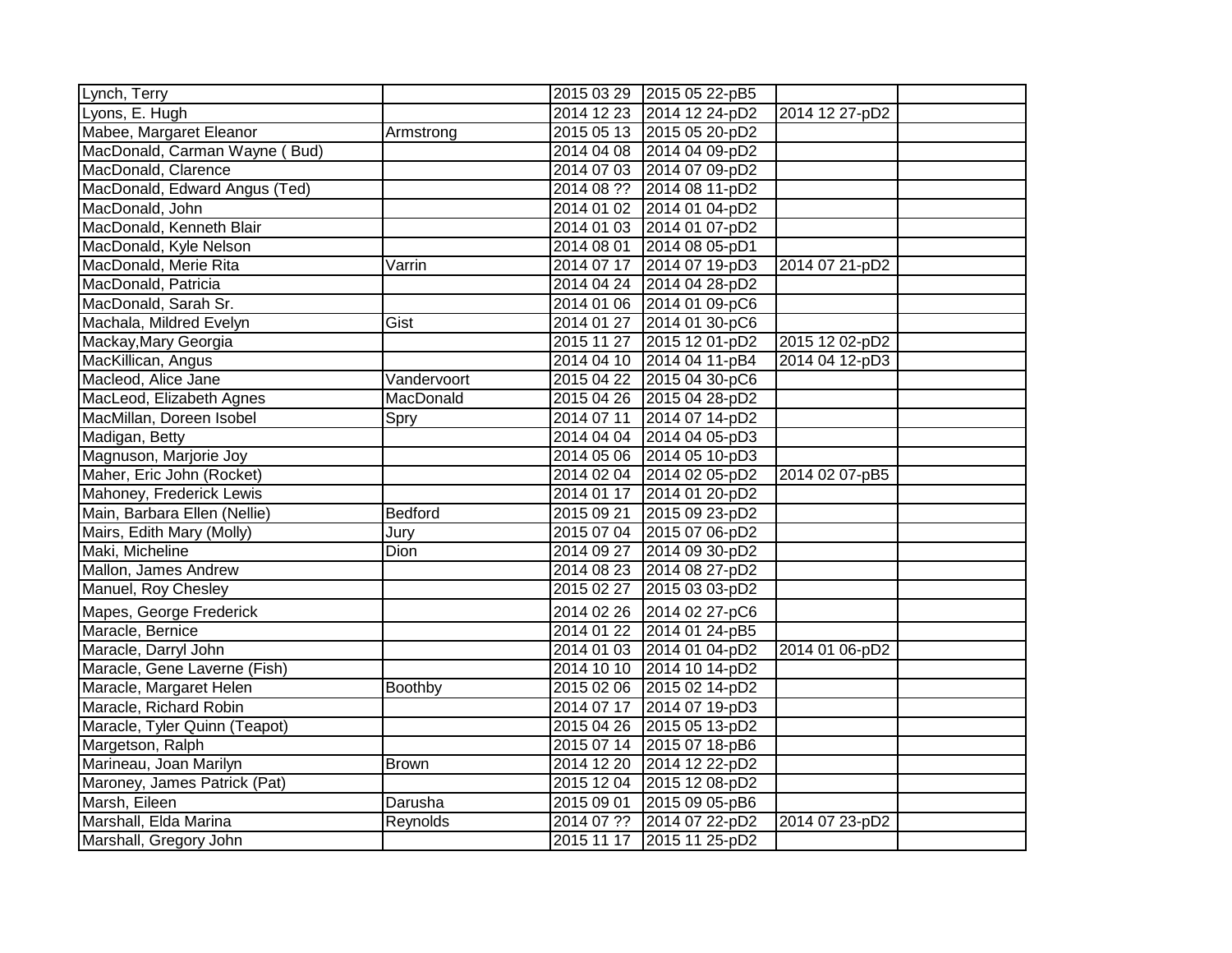| Marshall, Helen May               | Allport       |            | 2014 11 26 2014 11 29-pD2 |                |  |
|-----------------------------------|---------------|------------|---------------------------|----------------|--|
| Martin, Garry Robert              |               |            | 2014 12 13 2014 12 16-pD2 |                |  |
| Martin, Harvey Robert             |               | 2015 02 27 | 2015 03 02-pD2            |                |  |
| Martin, Norman Duncan             |               |            | 2014 03 24 2014 03 26-pD2 |                |  |
| Martin, Shirley Anne              | Maracle       | 2015 07 20 | 2015 07 21-pD2            | 2015 07 22-pD2 |  |
| Martin, Thomas Albertt            |               | 2015 10 11 | 2015 10 15-pC4            |                |  |
| Marvin, Douglas Earl              |               |            | 2014 04 15 2014 04 19-pD3 |                |  |
| Maslo, Anna                       |               | 2015 10 30 | 2015 10 31-pB6            | 2015 11 02-pD2 |  |
| Masterson, Donald                 |               | 2015 01 27 | 2015 02 02-pD2            |                |  |
| Masterson, George Henry Lionel    |               | 2015 06 19 | 2015 06 24-pD2            |                |  |
| Mawer, Carol                      |               | 2015 06 16 | 2015 06 18-pC6            |                |  |
| Mawer, K. Barry                   |               | 2015 07 30 | 2015 08 01-pB6            |                |  |
| Maxwell, Reginald                 |               | 2014 10 10 | 2014 10 14-pD2            |                |  |
| Maynes, Bernice Lena              | Maracle       | 2015 09 16 | 2015 09 17-pC5            |                |  |
| McArton, Stuart John              |               |            | 2015 07 26 2015 07 28-pD2 | 2015 07 29-pD2 |  |
| McBride, James Michael            |               | 2014 05 11 | 2014 05 14-pD2            |                |  |
| McCaffrey, Carman John            |               | 2015 10 24 | 2015 10 26-pD2            | 2015 10 27-pD2 |  |
| McCaffrey, Robert Francis         |               |            | 2015 02 13 2015 02 18-pD2 | 2015 02 19-pC6 |  |
| McCallum, Fern                    | <b>Miller</b> |            | 2014 03 30 2014 04 01-pD2 |                |  |
| McCann, Barbara                   | Caterer       | 2015 08 18 | 2015 08 20-pC5            |                |  |
| McCarthy, Dorothy (Glenda)        | Turcotte      | 2015 03 28 | 2015 03 30-pD2            |                |  |
| McCartney, Helen Mary Margaret    | Farrell       | 2014 05 05 | 2014 05 07-pD2            |                |  |
| McCaw, Catherine Lorraine         |               | 2015 07 01 | 2015 07 04-pB6            |                |  |
| McColl, Lynda Jane                | Canning       | 2015 03 21 | 2015 03 25-pD2            | 2015 03 28-pD2 |  |
| McConnell, Gerald Henry           |               | 2014 01 31 | 2014 02 03-pD2            |                |  |
| McConnell, Ruby Doreen            | Sargent       | 2015 07 02 | 2015 07 04-pB6            |                |  |
| Mcconnell. Walter Gerald (Gerry)  |               | 2015 11 14 | 2015 11 17-pD2            |                |  |
| McCormack, James (Jim) Michael    |               | 2014 08 02 | 2014 08 06-pD2            |                |  |
| McCormick, Dorothy (Dot)          | <b>Bishop</b> | 2015 05 10 | 2015 05 21-pC6            |                |  |
| McCormick, Edward (Ed)            |               |            | 2014 04 23 2014 04 25-pB4 | 2014 04 26-pD2 |  |
| McCormick-Cooke, Geraldine        | Murray        | 2014 12 28 | 2014 12 31-pD2            |                |  |
| McCorquodales, Helen Elsie        | Falkenberg    | 2014 05 11 | 2014 05 15-pC6            | 2014 05 16-pB5 |  |
| McCoy, Lynn Allan                 |               | 2014 04 04 | 2014 04 07-pD2            |                |  |
| McCoy, Vera Ellen                 | Thompkins     | 2015 04 05 | 2015 04 08-pD2            |                |  |
| McCumber, Darrell W.              |               | 2014 02 25 | 2014 02 27-pC6            |                |  |
| McCutcheson, Charles              |               | 2014 03 07 | 2014 03 08-pD2            |                |  |
| McDermaid, Carole Janice          |               | 2014 03 04 | 2014 03 06-pC6            |                |  |
| McDonell, Bernard Daniel James    |               | 2014 02 14 | 2014 02 18-pD2            |                |  |
| McDonnell, Gerald Joseph (Mickey) |               | 2014 04 18 | 2014 04 21-pD2            | 2014 04 22-pD2 |  |
| Mcelary, Laurie Fenton            |               |            | 2014 10 10 2014 10 16-pB6 |                |  |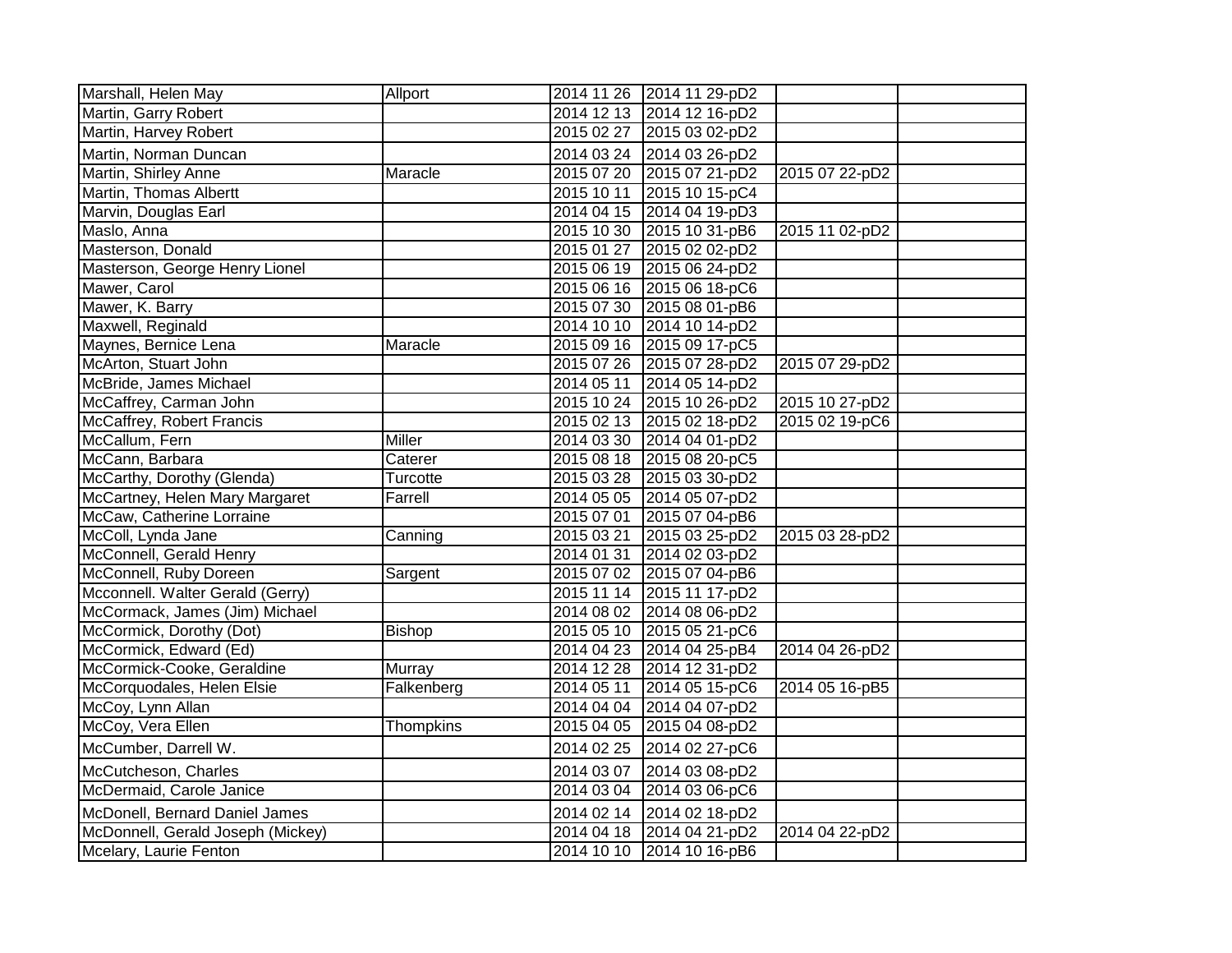| McFadden, Albert Barlette          |                 |            | 2014 01 08 2014 01 09-pC6 | 2013 01 10                    |  |
|------------------------------------|-----------------|------------|---------------------------|-------------------------------|--|
| McFall, Marjorie Maria             | McCoy           |            | 2014 05 03 2014 05 05-pD2 |                               |  |
| McFarland, William T. (Bill)       |                 |            | 2015 11 25 2015 11 30-pD2 |                               |  |
| McFarlane, Florence Rosamond       | Bell            |            | 2015 06 17 2015 06 19-pB6 | 2015 06 20-pD2 2015 07 15-pD2 |  |
| McFarlane, John Robert (Jack)      |                 |            | 2014 03 28 2014 03 31-pD2 | 2014 04 01-pD2                |  |
| McFarlane, Phyllis Jean            | Badgley         |            | 2015 09 07 2015 09 09-pD2 | 2015 09 10-pC5                |  |
| McGarvey, Terrance Allen (Terry)   |                 | 2014 10 05 | 2014 10 11-pD2            | 2014 10 18-pD2                |  |
| McGee, Father William Joseph       |                 | 2015 10 13 | 2015 10 15-pC4            |                               |  |
| McGowan, Milfred Janette (Janet)   |                 | 2014 03 08 | 2014 03 11-pD2            |                               |  |
| McGrath, John                      |                 | 2015 04 27 | 2015 04 29-pD2            |                               |  |
| McGraw, Mary-Jayne Ada             |                 | 2015 01 06 | 2015 01 09-pB6            |                               |  |
| McGregor, John Roderick            |                 | 2015 08 27 | 2015 08 28-pB6            |                               |  |
| McIlquham, Sandra Lucille          | Goettler        | 2014 08 27 | 2014 09 02-pD2            |                               |  |
| McInroy, Harriett Ida              | Fry             | 2015 03 30 | 2015 04 01-pD2            |                               |  |
| McIntosh, Donald Alexander         |                 | 2015 07 31 | 2015 08 04-pD2            |                               |  |
| McIntosh, Patrick Bruce            |                 | 2014 03 20 | 2014 03 25-pD2            |                               |  |
| McIssac, Bernard (Bernie)          |                 | 2015 09 09 | 2015 09 11-pC7            |                               |  |
| McKee, Kimberley Anne              | Chapman         |            | 2015 09 10 2015 09 15-pD2 |                               |  |
| McKee, Major William Harold (Bill) |                 | 2014 05 31 | 2014 05 04-pD2            | 2014 06 05-C6                 |  |
| McKenna, Bernard                   |                 | 2014 10 30 | 2014 11 01-pD2            |                               |  |
| McKenna, Patricia Anne             | <b>Mouck</b>    |            | 2014 04 06 2014 04 08-pD2 | 2014 04 09-D2                 |  |
| McKillor, James Alexander          |                 | 2015 01 11 | 2015 01 13-pD2            |                               |  |
| McKinnon, William Richard          |                 | 2014 05 19 | 2014 05 20-pD2            |                               |  |
| McLaren, Elizabeth Rachel          | Walsh           | 2014 03 11 | 2014 03 14-pB5            | 2014 03 15-pD3                |  |
| Mclaughlin, Robin John (Rob)       |                 | 2015 09 24 | 2015 10 01-pC5            |                               |  |
| McLean, Bernice Joy (Bunny)        |                 |            | 2015 03 03 2015 03 04-pD2 | 2015 03 07-pD3                |  |
| McLeod, Janet                      | Grafftey        |            | 2014 09 13 2014 09 16-pD2 |                               |  |
| Mcleod-Deshane, Makayla Lee        |                 |            | 2014 06 08 2014 06 11-pD3 | 2014 06 12-pB6                |  |
| McLuckie, Margaret Alfreda         | Tebo            | 2015 11 07 | 2015 11 09-pD2            |                               |  |
| McLuskie, Robert Mason (Bob)       |                 |            | 2015 06 19 2015 06 24-pD2 | 2015 06 25-pC6 2015 06 26-pB6 |  |
| McManus, Hugh D.                   |                 |            | 2015 12 03 2015 12 05-pB6 |                               |  |
| McMartin, Reta Dorothy             | <b>Tucker</b>   |            | 2014 09 14 2014 09 17-pD2 | 2014 09 18-pB6                |  |
| McMaster, Helen Anne               | Faulkner        | 2015 06 10 | 2015 06 12-pB6            | 2015 06 13-pD2                |  |
| McMillan, Ruth Annie               | <b>Stephens</b> | 2014 09 03 | 2014 09 05-pB4            | 2014 09 06-pD3                |  |
| McMillian, Olive Ruth              | Nicholson       | 2015 03 02 | 2015 03 04-pD2            | 2015 03 05-pC6                |  |
| <b>McMullen Bernard David</b>      |                 | 2015 02 25 | 2015 03 10-pD2            | 2015 03 11-pD2 2015 03 12-pC6 |  |
| McMullen, Ilene Mary               | Williamson      | 2014 11 17 | 2014 11 20-pC6            |                               |  |
| McMullen, Melody Ann               | Knox            |            | 2015 02 14 2015 02 17-pD2 |                               |  |
| McMullen, Robert Celil (Bob)       |                 | 2015 01 08 | 2015 01 17-pD3            |                               |  |
| McMullen, Ronald James             |                 | 2014 06 03 | 2014 06 04-pD2            |                               |  |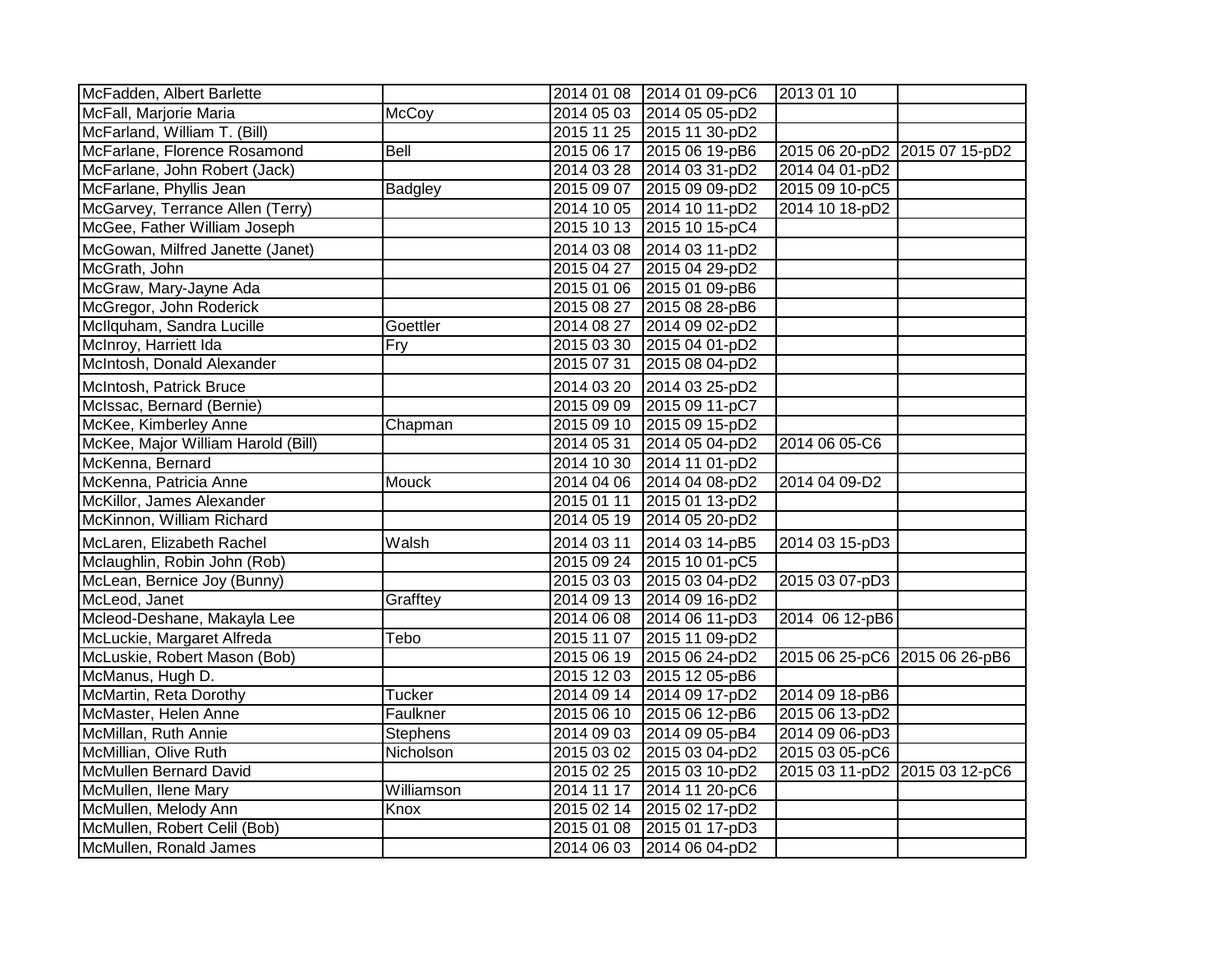| Mcmullen-McQuire, Lesley Estelle    |                  |            | 2014 12 02 2014 12 03-pD2 |                |  |
|-------------------------------------|------------------|------------|---------------------------|----------------|--|
| McMullin, Nancy Erva Evelyn         |                  | 2015 12 01 | 2015 12 02-pD2            |                |  |
| McMurter, Wendy Cheryl              |                  |            | 2014 06 07 2014 06 11-pD3 |                |  |
| McNair, Allan                       |                  |            | 2014 11 18 2014 11 21-pB5 |                |  |
| McNair, John Alexander Barr         |                  |            | 2015 11 25 2015 11 25-pD2 |                |  |
| McNaulty, Peter                     |                  | 2014 02 08 | 2014 02 10-pD2            | 2014 02 11-pD2 |  |
| McQuad, Bertrum William (Bert)      |                  | 2014 03 24 | 2014 03 27-pC5            |                |  |
| McQuaid, Frances                    | Cannon           | 2015 10 26 | 2015 10 28-pD2            | 2015 10 31-pB6 |  |
| McQuaid, Jean Margaret              |                  | 2015 10 30 | 2015 10 31-pB6            |                |  |
| McQuaid, Kaye Richard               |                  |            | 2014 06 03 2014 06 05-C6  |                |  |
| McQuarrie, Mabel Joyce              |                  | 2015 12 31 | 2016 01 04-pD2            |                |  |
| McQuilkin, Victoria Lynn Grace      | <b>McMurter</b>  |            | 2014 07 17 2014 07 19-pD3 |                |  |
| McRitchie, Gordon Stanley           |                  |            | 2014 10 30 2014 10 01-pD2 |                |  |
| McRobb, Alix                        | Sullivan         |            | 2014 04 02 2014 04 05-pD3 | 2014 04 07-pD2 |  |
| McSpadden, Joseph Leslie (Les)      |                  |            | 2014 11 17 2014 11 20-pC6 |                |  |
| McTaggart, Lalla                    | Histed           | 2014 05 04 | 2014 05 06-pD2            |                |  |
| McWilliams, Faye Catherine          |                  |            | 2014 12 02 2014 12 03-pD2 |                |  |
| McWilliams, Mabel Eliza             | Kirkney          |            | 2015 09 06 2015 09 08-pD2 |                |  |
| Meehan, Dorene Rubina               | Tugnette         |            | 2014 01 02 2014 01 03-pB4 |                |  |
| Meens, Ethel Marion                 | Weese            |            | 2014 06 15 2014 06 18-pD2 | 2014 06 19-pC6 |  |
| Mehrkens, Krimhilde Barbara (Kim)   |                  |            | 2014 01 07 2014 01 09-pC6 |                |  |
| Melenson, Laurie Albert (Larry)     |                  |            | 2015 05 05 2015 05 07-pC6 |                |  |
| Meneilley, Frederick (John)         |                  |            | 2015 07 16 2015 07 18-pB6 |                |  |
| Meraw, Larry Triffley               |                  | 2015 03 27 | 2015 03 28-pD2            |                |  |
| Mezel, Klara                        | Koning-von Pajzs |            | 2015 08 19 2015 09 01-pD2 |                |  |
| Michael, Edna June                  | Campbell         | 2015 03 21 | 2015 03 25-pD2            |                |  |
| Mifsud, Paul T.                     |                  |            | 2014 02 04 2014 02 07-pB5 |                |  |
| Millar, Robert Willliam James (Bob) |                  |            | 2015 09 29 2015 09 30-pD2 | 2015 10 01-pC5 |  |
| Miller, Michael Scott               |                  | 2014 09 07 | 2014 09 09-pD2            |                |  |
| Miller, Peter Courtland (Pete)      |                  |            | 2014 11 16 2014 11 19-pD2 |                |  |
| Milligan, Hilda                     |                  |            | 2014 08 22 2014 08 28-pC6 |                |  |
| Millligan, Roy Barry                |                  |            | 2014 06 10 2014 06 12-pB6 |                |  |
| Mills, Frederick Howard             |                  |            | 2014 12 19 2014 12 22-pD2 |                |  |
| Mills, Robert (Emerson)             |                  |            | 2015 04 23 2015 04 28-pD2 |                |  |
| Milne, John Kingsley                |                  |            | 2015 03 09 2015 03 11-pD2 |                |  |
| Mimee, Bernard (Bernie)             |                  | 2015 03 16 | 2015 03 20-pB6            |                |  |
| Miron, William Barry (Bill)         |                  | 2015 09 01 | 2015 09 04-pC7            | 2015 09 05-pB6 |  |
| Mitchell, Bradley                   |                  | 2015 03 01 | 2015 03 04-pD2            |                |  |
| Mitchell, Brian (Mitch)             |                  | 2015 06 14 | 2015 06 22-pD2            |                |  |
| Mitchell, Donald Robert             |                  |            | 2014 03 23 2014 03 25-pD2 |                |  |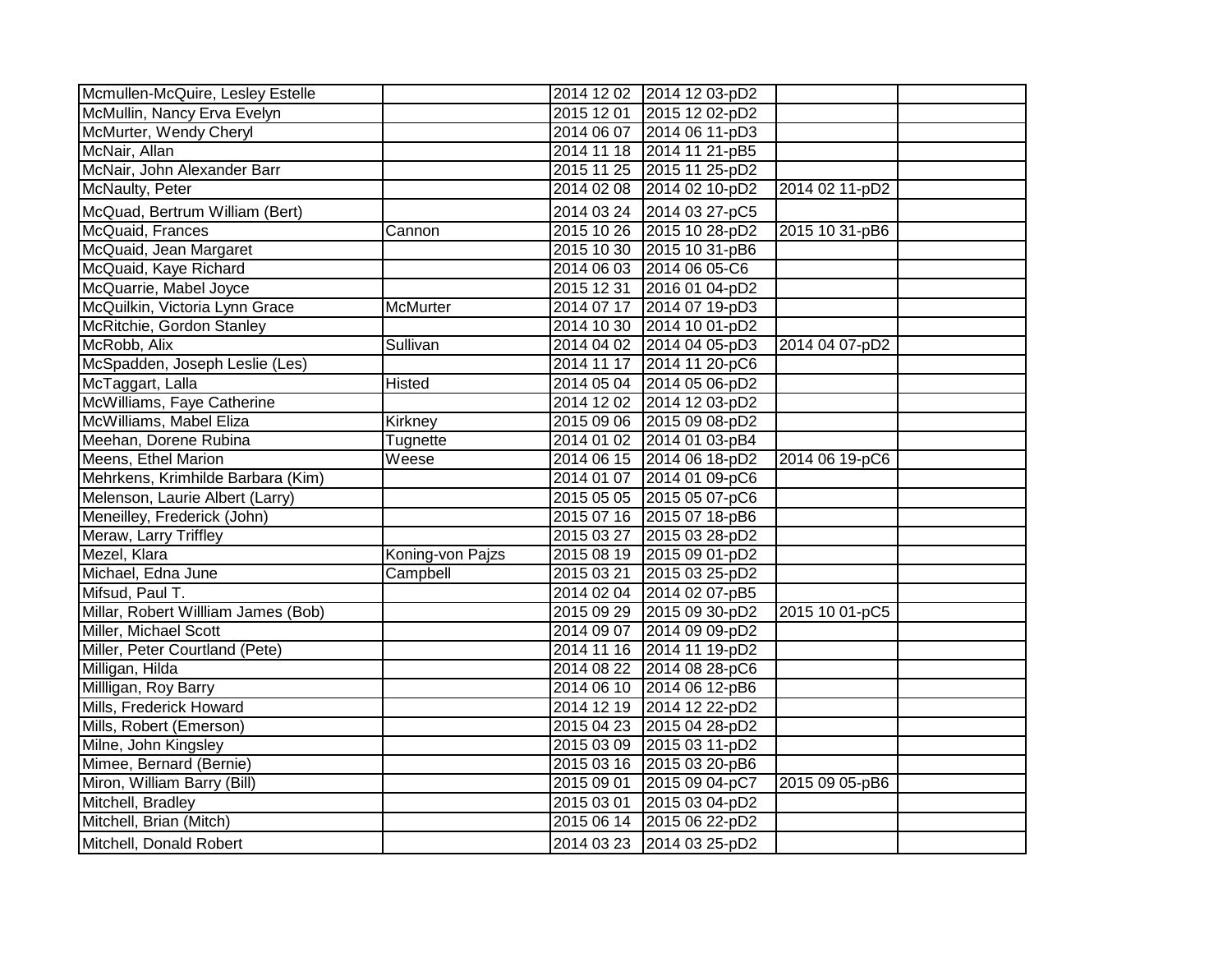| Mitchell, Janet                    | McLean         | 2014 06 10            | 2014 06 16-pD2            | 2014 06 17-pD2 |  |
|------------------------------------|----------------|-----------------------|---------------------------|----------------|--|
| Mitchell, Jean Frederica           | <b>Buckley</b> | 2014 04 09            | 2014 04 12-pD3            |                |  |
| Mitchell, Vanessa Carole           | Leakey         |                       | 2015 09 08 2015 09 14-pD2 | 2015 09 17-pC5 |  |
| Mitts, Anna Monica                 | DeMarsh        |                       | 2015 03 ?? 2015 03 16-pD2 |                |  |
| Mitts, Donald                      |                | $201411\overline{17}$ | 2014 11 21-pB5            |                |  |
| Moffot, Annette Kathleen           | Dosman         | 2015 06 29            | 2015 06 30-pD2            |                |  |
| Mofina, Helena Sophia Czulo Brazda | Suprunowicz    |                       | 2015 03 16 2015 03 18-pD2 |                |  |
| Mofina, Marian Vincent (Moe)       |                | 2014 08 01            | 2014 08 02-pD2            |                |  |
| Mohammed, Curtis Saheed (Curly)    |                | 2015 05 23            | 2015 05 30-pD2            | 2015 06 06-pD2 |  |
| Moher, Owen Joseph                 |                | 2015 03 30            | 2015 03 31-pD2            |                |  |
| Moher/Button, Bonnie               | Soaft          | 2015 11 05            | 2015 11 07-pB6            | 2015 11 09-pD2 |  |
| Molenaar, Leendert (Len)           |                | 2015 06 22            | 2015 06 26-pB6            | 2015 07 08-pD2 |  |
| Mollison, Claude Henry             |                | 2014 10 14            | 2014 10 16-pB6            |                |  |
| Monds, Bruce Wellington            |                | 2014 01 04            | 2014 01 09-pC6            |                |  |
| Monk, Margaret Mary Louise         | Shannon        | 2015 11 06            | 2015 11 09-pD2            |                |  |
| Montgomery, Doreen Hilda           | Loney          | 2014 05 01            | 2014 05 03-pD3            |                |  |
| Montgomery, Grant Foster           |                | 2015 02 25            | 2015 02 28-pD3            | 2015 03 21-pD3 |  |
| Moon, Jessie                       | Arnold         | 2015 03 08            | 2015 03 11-pD2            |                |  |
| Moon, Joan Marie                   | Pynn           | 2015 04 05            | 2015 04 07-pD2            | 2015 04 08-pD2 |  |
| Moorcraft, John Warren             |                | 2015 02 15            | 2015 02 18-pD2            |                |  |
| Moore, Gerald Embury               |                | 2014 02 19            | 2014 02 20-pB5            |                |  |
| Moran, Agathe G.                   | Lafond         | 2015 ?? ??            | 2015 06 03-pD2            |                |  |
| Moran, Claude Raymond              |                | 2014 02 23            | 2014 02 25-pD2            |                |  |
| Moran, Donna Sylvia                |                | 2015 11 12            | 2015 11 14-pB6            |                |  |
| Morch, Francis Ian                 |                | 2014 10 15            | 2014 10 17-pB4            | 2014 10 18-pD2 |  |
| Morden, Faye Arlene                | Roberts        | 2014 02 25            | 2014 02 27-pC6            | 2014 02 28-pB4 |  |
| Moreton, Edith                     |                | 2014 12 26            | 2015 01 03-pD2            |                |  |
| Morgan, Barbara Louise             |                | 2015 11 27            | 2015 11 28-pB6            |                |  |
| Morgan, Rose Agnes (Marlene)       | <b>Brown</b>   | 2015 01 14            | 2015 01 15-pC6            |                |  |
| Morin, June Marie                  | <b>Bowins</b>  |                       | 2014 01 29 2014 01 30-pC6 |                |  |
| Morin, Shirley Joan                | Stagg          | 2015 06 01            | 2015 06 06-pD2            |                |  |
| Moroney, Terrence Brian            |                | 2015 02 11            | 2015 02 13-pB6            |                |  |
| Morosan-Cooke, Una Letitia         | Rowe           | 2014 08 18            | 2014 08 22-pB5            | 2014 08 23-pD3 |  |
| Morrin, Frances B                  | Shepherd       | 2015 02 23            | 2015 02 25-pD2            |                |  |
| Morris, Jason (Hound)              |                | 2015 04 24            | 2015 04 28-pD2            | 2015 04 29-pD2 |  |
| Morris, Roxanne Hazel              | <b>Miller</b>  | 2015 03 22            | 2015 03 26-pC2            |                |  |
| Morrisey-King, Jayde Arryanna      |                | 2015 06 27            | 2015 07 02-pC6            |                |  |
| Morrison, Joan Ethel               | <b>Mills</b>   | 2015 12 18            | 2015 12 19-pB6            |                |  |
| Morrison, Lillian Jermina          | Embury         | 2014 09 14            | 2014 09 18-pB6            | 2014 09 20-pD3 |  |
| Mossman, Rosemary                  |                |                       | 2014 01 18 2014 01 20-pD2 |                |  |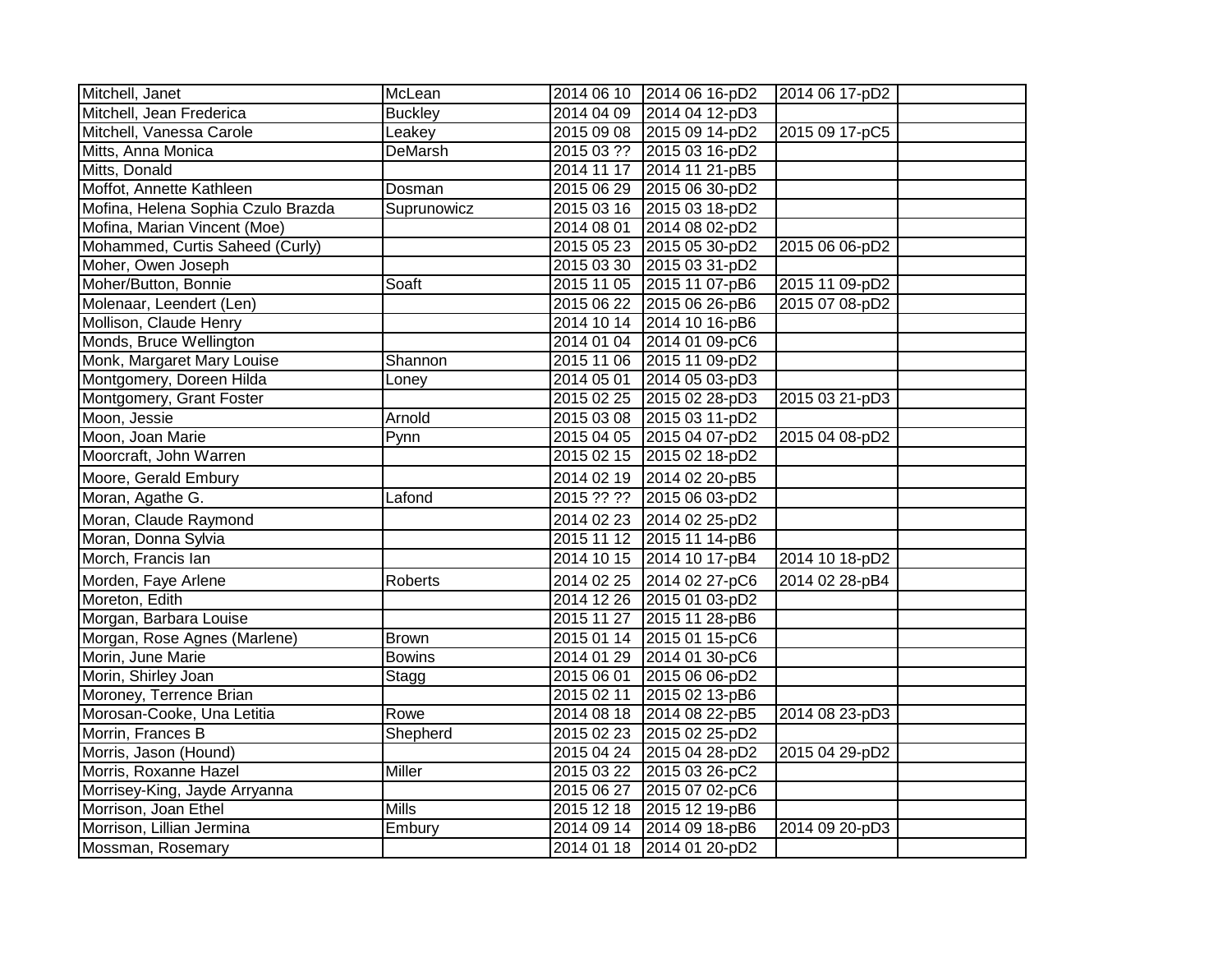| Mowbray, Miriam Isabel                    | <b>Teskey</b> |            | 2014 07 15 2014 07 17-pC6 |                               |  |
|-------------------------------------------|---------------|------------|---------------------------|-------------------------------|--|
| Mowers, Howard Grant                      |               |            | 2015 07 01 2015 07 03-pB6 |                               |  |
| Moy, Doris Irene                          |               |            | 2014 02 02 2014 02 05-pD2 | 2014 02 06-pC6                |  |
| Moynes, Blake                             |               |            | 2015 02 07 2015 02 11-pD2 | 2015 02 14-pD2 2015 03 11-pD2 |  |
| Mudd, Harry David                         |               |            | 2015 06 28 2015 06 30-pD2 | 2015 07 02-pC6                |  |
| Muir, Gary Bruce                          |               |            | 2015 12 12 2015 12 15-pD2 |                               |  |
| Muir, Robert (Garth)                      |               |            | 2014 10 22 2014 10 25-pD2 |                               |  |
| Muise, Lindy Joseph                       |               | 2015 12 21 | 2015 12 23-pD2            |                               |  |
| Mulder, Jan                               |               |            | 2015 01 08 2015 01 12-pD2 |                               |  |
| Mullett, Alvin                            |               |            | 2015 11 26 2015 11 28-pB6 |                               |  |
| Mulligan, William Charles                 |               |            | 2014 02 24 2014 02 26-pD2 |                               |  |
| Mullin, Maurice (Moon)                    |               |            | 2015 03 23 2015 03 28-pD2 |                               |  |
| Mulvihill, Brian William Ignatius         |               |            | 2015 06 16 2015 06 18-pC6 |                               |  |
| Mulvihill, Hilda Jean                     | Roach         |            | 2015 12 15 2015 12 17-pC6 | 2015 12 18-pC6                |  |
| Mumby, Alice Evanlene                     | Vardy         |            | 2015 07 16 2015 07 18-pB6 | 2015 07 22-pD2                |  |
| Mumby, Merle Eileen                       | Carelton      |            | 2015 01 09 2015 01 10-pD2 | 2015 01 12-pD2                |  |
| Munkittrick, Roland Ernest (Jack, Rollie) |               |            | 2015 02 20 2015 02 23-pD2 |                               |  |
| Munnings, Stehpen Charles                 |               |            | 2014 10 27 2014 10 28-pD2 | 2014 10 29-pD2                |  |
| Murphy, Faye                              | Chadwick      |            | 2015 06 25 2015 06 27-pD2 |                               |  |
| Murray, Aaron Raymond George              |               |            | 2014 04 07 2014 04 10-pB5 | 2014 04 11-pB4                |  |
| Murray, Harvey Beatty                     |               |            | 2015 12 15 2015 12 17-pC6 | 2015 12 18-pC6                |  |
| Murray, Marjorie Babara Pearl             |               |            | 2015 04 17 2015 04 20-pD2 |                               |  |
| Murray-Bond, Julie Ann                    |               |            | 2014 05 20 2014 05 24-pB2 |                               |  |
| Naegeli, Konrad                           |               |            | 2015 05 21 2015 05 23-pD2 |                               |  |
| Napan, Lorraine Mary                      | Morey         |            | 2015 02 14 2015 02 17-pD2 |                               |  |
| Nardocchio, Nadezda Frances               | Marek         |            | 2014 07 07 2014 07 09-pD2 |                               |  |
| Nash, David Robin                         |               |            | 2015 02 05 2015 02 07-pD3 |                               |  |
| Nayler, William James                     |               |            | 2015 03 25 2015 03 30-pD2 |                               |  |
| Neal, Arlie Ilene                         | Pack          |            | 2014 11 08 2014 11 10-pD5 |                               |  |
| Neal, Marlene Elizabeth                   |               |            | 2014 01 02 2013 01 08-pD2 |                               |  |
| Neal, William Blair (Bill)                |               |            | 2014 01 26 2014 01 28-pD2 |                               |  |
| Neill, Doris                              | Chisholm      |            | 2015 01 12 2015 01 28-pD2 | 2015 01 29-pC6                |  |
| Nelles, Barbara Elizabeth                 | Wright        |            | 2015 12 03 2015 12 04-pC5 | 2015 12 05-pB6                |  |
| Nelson, Arthur Gordon Gerald (Jake)       |               |            | 2014 11 13 2014 11 15-pD2 | 2014 11 18-pD2                |  |
| Nelson, Jack Ernest                       |               | 2014 10 11 | 2014 10 14-pD2            |                               |  |
| Neville, Olive                            | Gorman        | 2014 08 31 | 2014 09 02-pD2            |                               |  |
| Nicholas, Bertha (Dot - Fotini)           | Cochios       |            | 2015 07 23 2015 07 24-pB6 | 2015 07 25-pB6                |  |
| Nicholas-Towns, Marjorie                  | Sweet         | 2014 02 25 | 2014 02 28-pB4            |                               |  |
| Nihill, Shelia Annette                    | Green         | 2015 11 13 | 2015 11 16-pD2            | 2015 11 17-pD2                |  |
| Nike, Sharon Viola                        |               |            | 2014 03 22 2014 03 24-pD2 |                               |  |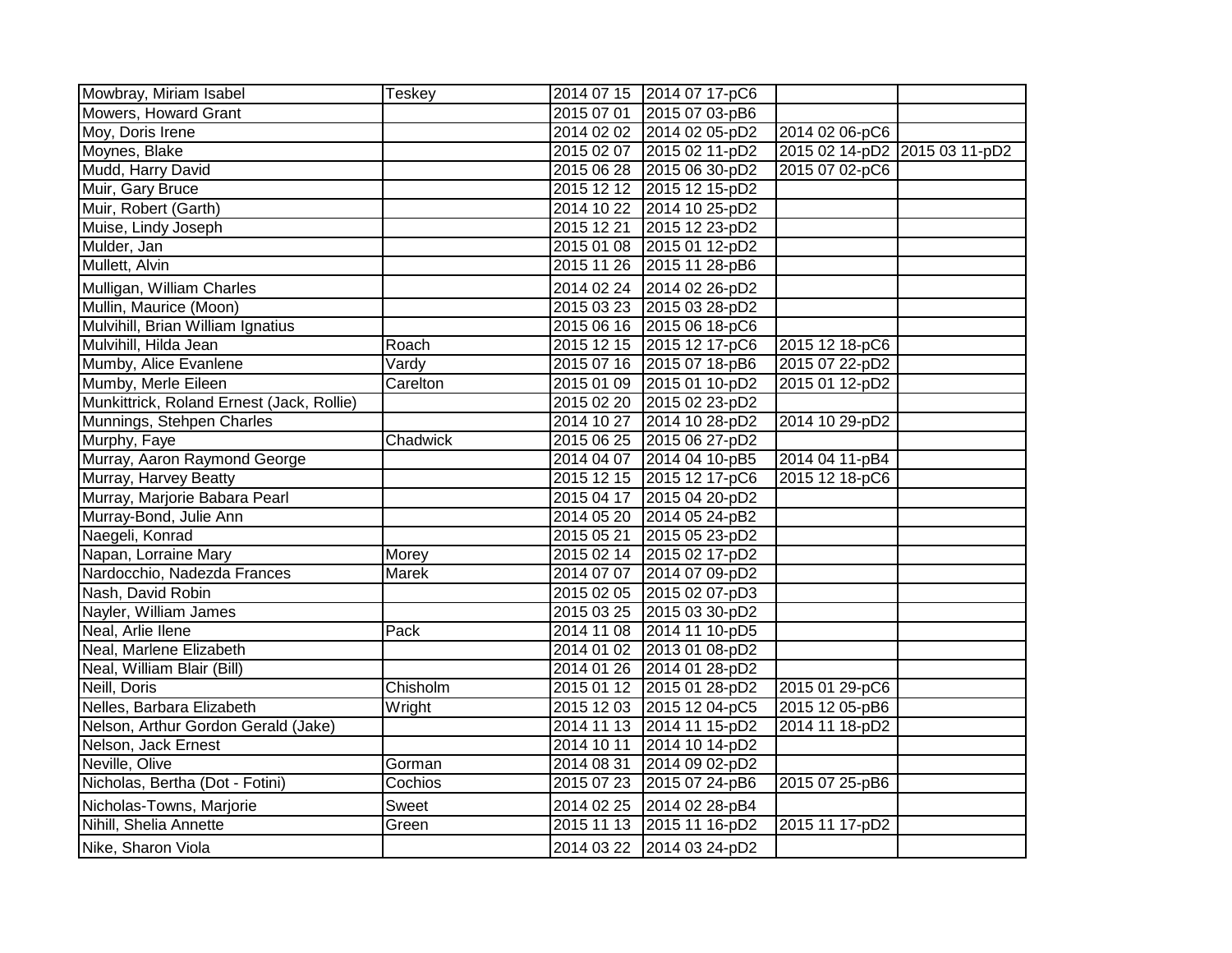| Nix, Shawn Darlene               |               |            | 2014 02 23 2014 02 25-pD2 | 2014 02 26-pD2                |  |
|----------------------------------|---------------|------------|---------------------------|-------------------------------|--|
| Nixon, Florence Adelaide (Annie) | MacKinnon     |            | 2014 02 07 2014 02 10-pD2 |                               |  |
| Noise, Barbara                   | Shepperd      |            | 2015 08 08 2015 08 10-pD2 |                               |  |
| Nolan, Freda Evelyn              | <b>Barry</b>  | 2015 09 11 | 2015 09 16-pD2            | 2015 09 23-pD2                |  |
| Norman, Carmen Ronald            |               |            | 2014 11 04 2014 11 05-pD2 |                               |  |
| Norman, Helen Margaret           | Power         |            | 2015 03 02 2015 03 05-pC6 |                               |  |
| Noyes, Eileen Faith              |               |            | 2015 04 12 2015 04 13-pD2 |                               |  |
| Nugent, Elizabeth (Liz)          |               |            | 2014 10 27 2014 10 30-pC6 | 2014 11 05-pD2                |  |
| O'Brien, John Joseph (Jack)      |               |            | 2014 05 26 2014 05 28-pD2 |                               |  |
| O'Brien, Patrick Robert          |               |            | 2014 01 29 2014 01 31-pB4 | 2014 05 22-pB5                |  |
| O'Flynn, John D.                 |               | 2015 07 01 | 2015 07 03-pB6            | 2015 07 04-pB6 2015 07 07-pD2 |  |
| O'Hara, Jean Isabel              | Kennedy       |            | 2015 10 10 2015 10 17-pB6 |                               |  |
| O'Leary, Isabel Teresa           | Towns         |            | 2014 03 16 2014 03 19-pD2 |                               |  |
| Oliver, William Gerald (Gerry)   |               |            | 2014 06 15 2014 06 15-pD3 |                               |  |
| Ollerenshaw, Dorothy Alma        | Jared         |            | 2015 02 26 2015 02 27-pB6 |                               |  |
| O'Neil, Hugh Patrick             |               |            | 2015 09 14 2015 09 16-pD2 |                               |  |
| Orford, John kenneth             |               |            | 2014 01 14 2014 01 17-pB4 |                               |  |
| Orr, Aileen Helen                | Wood          | 2014 03 21 | 2014 03 22-pD3            |                               |  |
| Orser, Angus                     |               |            | 2014 12 07 2014 12 09-pD2 |                               |  |
| Osborne, George Richard          |               |            | 2015 08 08 2015 08 11-pD2 | 2015 08 12-pD2                |  |
| O'Shaughnessy, Alice Elizabeth   | Anderson      |            | 2015 08 25 2015 08 27-pC5 |                               |  |
| Outingdyke, Joshua David         |               |            | 2014 01 03 2014 01 06-pD2 |                               |  |
| Owens, Myrna Mae                 | Woolhead      |            | 2015 10 30 2015 11 10-pD2 |                               |  |
| Paddison, Kayla Anne             |               |            | 2015 08 24 2015 08 31-pD2 |                               |  |
| Page, Lyla Winnifred             | Jones         | 2015 01 06 | 2015 01 08-pC7            | 2015 01 09-pB6                |  |
| Palmateer, John Rose             |               |            | 2014 02 24 2014 02 27-pC6 |                               |  |
| Palmer, Gladys                   | <b>Halsey</b> | 2015 08 11 | 2015 08 13-pC5            |                               |  |
| Palmer, John Joseph (Joe)        |               |            | 2014 12 06 2014 12 09-pD2 |                               |  |
| Panelas, Jeanne                  |               |            | 2015 05 17 2015 05 20-pD2 |                               |  |
| Papke, Lois Anna                 | Batchelor     |            | 2014 07 18 2014 07 21-pD2 | 2014 07 22-pD2                |  |
| Parker, Douglas                  |               |            | 2015 02 07 2015 02 09-pD2 |                               |  |
| Parker, Eva Agnes                |               |            | 2015 01 24 2015 01 28-pD2 |                               |  |
| Parkhurst, Gregory Alvin (Greg)  |               | 2014 07 31 | 2014 08 01-pB4            | 2014 08 02-pD2                |  |
| Parks, Arthur John Sylvester     |               |            | 2014 01 15 2014 01 17-pB4 |                               |  |
| Parks, Gerald Stephen (Gerry)    |               |            | 2014 09 23 2014 09 24-pC5 | 2014 09 25-pD2                |  |
| Parks, John Gordon Donald        |               |            | 2015 07 06 2015 07 07-pD2 |                               |  |
| Parks, Marjorie Francis          | Brownson      |            | 2015 03 16 2015 03 18-pD2 |                               |  |
| Parks, Michael Eugene            |               | 2015 12 10 | 2015 12 16-pD2            |                               |  |
| Parks, Sharon Joyce              |               |            | 2014 11 20 2014 11 21-pB5 |                               |  |
| Parks, Sharon Joyce              |               | 2014 11 20 | 2014 11 22-pD3            |                               |  |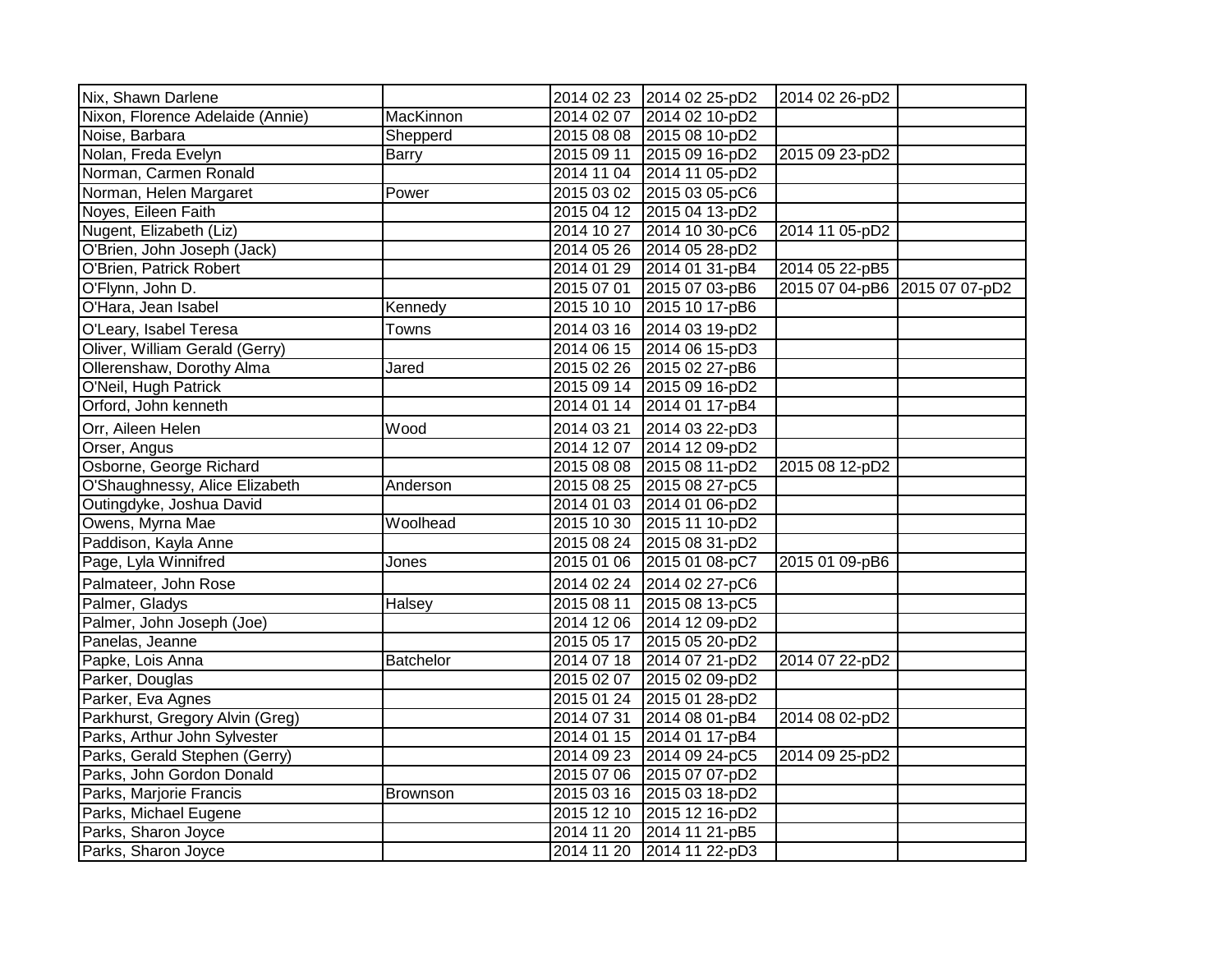| Parnell, June Isobel                 | Whitmore        |            | 2015 12 19 2016 01 04-pD2 |                |  |
|--------------------------------------|-----------------|------------|---------------------------|----------------|--|
| Parsons, Lance Robert                |                 |            | 2015 03 26 2015 03 30-pD2 |                |  |
| Parsons, Reta May                    |                 |            | 2014 09 03 2014 09 06-pD3 |                |  |
| Parsonson, Howard Leslie             |                 |            | 2014 01 30 2014 02 01-pD3 |                |  |
| Pascoe-Thompson, Agnes               | Hamilton        |            | 2015 03 15 2015 03 17-pD2 | 2015 03 18-pD2 |  |
| Patridge, Jean Olga                  | Plevak          |            | 2014 02 12 2014 02 14-pB5 |                |  |
| Patriquin, Robert Douglas (Doug)     |                 |            | 2015 04 09 2015 04 11-pD2 |                |  |
| Patterson, Captain William (Bill)    |                 |            | 2015 10 16 2015 10 19-pD2 | 2015 10 20-pD2 |  |
| Patterson, Gertrude                  | <b>Moll</b>     |            | 2014 08 18 2014 08 23-pD3 |                |  |
| Payette, Alvina Minna                | Lentz           |            | 2014 09 19 2014 09 23-pD2 |                |  |
| Pearson, Wesley                      |                 |            | 2014 04 27 2014 04 30-pD2 |                |  |
| Peck, James Eric                     |                 |            | 2015 11 02 2015 11 09-pD2 |                |  |
| Peck, Trevor                         |                 |            | 2015 06 17 2015 06 20-pD2 |                |  |
| Pell, Betty Joyce                    | Cox             |            | 2014 11 07 2014 11 10-pD5 |                |  |
| Peppin, Patricia Jean                |                 |            | 2015 06 22 2015 07 11-pB6 |                |  |
| Perry, Audrey Nora                   | Hawley          |            | 2014 09 20 2014 09 23-pD2 |                |  |
| Perry, Hazel Margaret                |                 |            | 2015 03 03 2015 03 05-pC6 |                |  |
| Perry, Howard Carson Sr.             |                 |            | 2014 04 14 2014 04 16-pD2 |                |  |
| Perry, Laurie Wayne                  |                 |            | 2014 07 21 2014 07 25-pB5 |                |  |
| Peters, Barbara                      |                 |            | 2015 07 07 2015 07 17-pB5 |                |  |
| Petherick, Kevin                     |                 |            | 2014 01 19 2014 01 21-pD2 |                |  |
| Petherick, Roy Reginald              |                 |            | 2014 07 01 2014 07 04-pB4 |                |  |
| Pettibone, Steve                     |                 |            | 2014 08 18 2014 08 27-pD2 |                |  |
| Pheonix, Mary Adeline                | <b>Hollands</b> |            | 2014 05 10 2014 05 17-pD2 |                |  |
| Philip, Helen Marie                  | Howard          |            | 2015 08 27 2015 08 28-pB6 | 2015 08 29-pB6 |  |
| Phillips, Bernice Audrey             |                 |            | 2014 06 07 2014 06 10-pD2 |                |  |
| Phillips, Francis Elmer (Frank)      |                 |            | 2014 04 23 2014 04 25-pB4 |                |  |
| Phillips, Harry Floyd                |                 |            | 2014 04 04 2014 04 07-pD2 | 2014 04 08-pD2 |  |
| Phillips, James William              |                 |            | 2014 02 18 2014 02 20-pB5 |                |  |
| Phillips, Kathryn Pauline            | <b>Nesbitt</b>  |            | 2014 10 06 2014 10 10-pB5 | 2014 10 15-pD2 |  |
| Phillips, Robert William (Bob)       |                 |            | 2015 10 03 2015 10 06-pD2 |                |  |
| Phillips, William H. (Bill)          |                 | 2014 03 11 | 2014 03 19-pD2            |                |  |
| Phillips, Zeta Audrey                | Mumby           |            | 2015 12 02 2015 12 03-pC6 |                |  |
| Phinney, Lew                         |                 |            | 2015 12 15 2015 12 24-pC6 |                |  |
| Pickard, Douglas John (Tony)         |                 |            | 2014 06 14 2014 06 16-pD2 | 2014 06 17-pD2 |  |
| Pinder, Bennison (Frank)             |                 |            | 2015 05 28 2015 05 30-pD2 |                |  |
| Pineo, Susanne Ingeborg (Susie)      | Pfluger         |            | 2015 04 03 2015 04 09-pC6 |                |  |
| Plumpton, Douglas Edward             |                 |            | 2015 08 06 2015 08 08-pB6 | 2015 08 10-pD2 |  |
| Plumton, Raymond (Gene)              |                 |            | 2014 11 20 2014 11 22-pD3 | 2014 11 26-pD5 |  |
| Podmilschak, Mitchell Steven (Mitch) |                 |            | 2015 07 06 2015 07 08-pD2 | 2015 07 09-pC6 |  |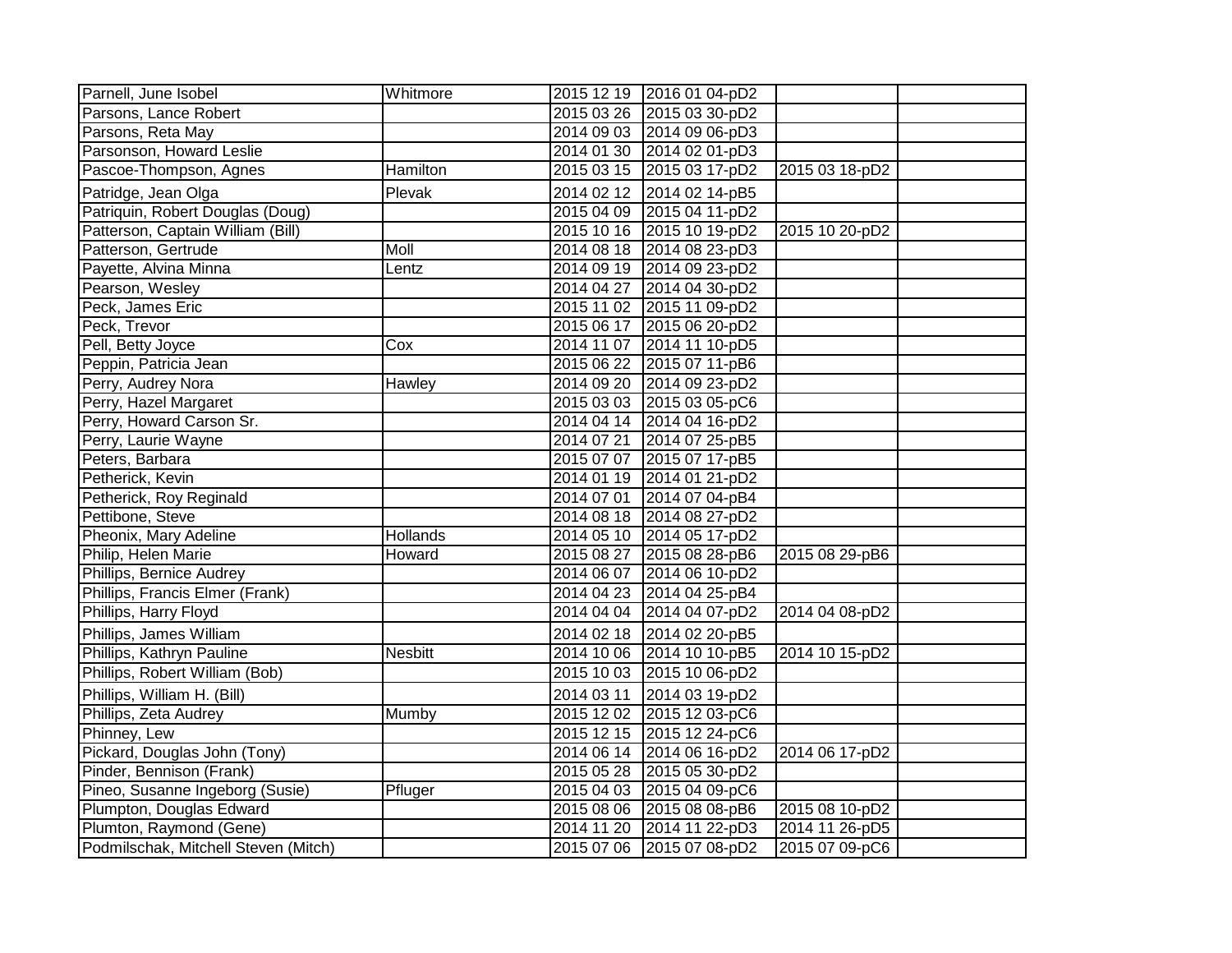| Pohl, Marie Rose Louise             | Laurent    |            | 2014 09 20 2014 09 23-pD2 |                |  |
|-------------------------------------|------------|------------|---------------------------|----------------|--|
| Pointer, Muriel Margaret            | Lyon       |            | 2015 01 13 2015 01 15-pC6 |                |  |
| Poirier, Diane                      | Barton     |            | 2014 06 10 2014 06 19-pC6 |                |  |
| Polmanter, Lorne Bruce              |            |            | 2015 08 20 2015 08 24-pD2 |                |  |
| Polmateer, Keith Edward             |            |            | 2014 11 05 2014 11 07-pB5 |                |  |
| Pope, Phylis May                    | Frost      |            | 2014 04 26 2014 04 28-pD2 |                |  |
| Porter, Gladys Louise               |            |            | 2014 07 04 2014 07 22-pD2 |                |  |
| Porter, Janet Yvonne                |            | 2014 05 27 | 2014 05 29-pC6            |                |  |
| Post, Mary Kathleen (Kay)           | O'Sullivan |            | 2015 11 02 2015 11 05-pC6 |                |  |
| Post, Mathew Eric Adam              |            |            | 2014 02 08 2014 02 15-pD2 |                |  |
| Post, Patricia Frances              |            | 2015 03 14 | 2015 03 17-pD2            |                |  |
| Post, Rocky                         |            | 2015 01 17 | 2015 01 21p-D2            |                |  |
| Poste, Grace Edna                   | Gonyou     |            | 2015 11 08 2015 11 12-pC6 | 2015 11 13-pC7 |  |
| Poulain, Ronald Joseph Arthur       |            | 2014 07 17 | 2014 08 25-pD2            |                |  |
| Pound, Ross Irwin                   |            | 2014 04 07 | 2014 04 09-pD2            | 2014 04 10-pB5 |  |
| Power, Barbara Ann                  |            | 2015 07 31 | 2015 08 04-pD2            |                |  |
| Presant, Mildred Audrey             |            |            | 2014 06 09 2014 06 11-pD3 |                |  |
| Preston, Mary Margurette Elizabeth  | Quinn      | 2015 01 27 | 2015 02 02-pD2            | 2015 02 03-pC4 |  |
| Price, Philip James                 |            |            | 2015 07 13 2015 07 20-pD2 |                |  |
| Primaeau, Mary Lucy                 | Pepe       |            | 2015 05 16 2015 05 19-pD2 |                |  |
| Pringle, Brenda Ann                 |            | 2014 07 11 | 2014 07 14-pD2            |                |  |
| Pringle, Francis Gerald (Frank)     |            |            | 2015 05 02 2015 05 04-pD2 |                |  |
| Profit, Kenneth Ralph               |            | 2014 11 01 | 2014 11 04-pD2            |                |  |
| Pruden, Dorothy Elizabeth           | Page       |            | 2014 07 08 2014 07 10-pC6 |                |  |
| Ptolemy, Gilbert Lyle (Bert)        |            |            | 2014 09 22 2014 09 27-pD2 |                |  |
| Ptolemy, Marjorie Beryl             |            | 2015 01 17 | 2015 01 20p-D2            |                |  |
| Pullen, James Cyril                 |            |            | 2015 02 09 2015 02 14-pD2 |                |  |
| Quance, Tim                         |            |            | 2015 05 23 2015 05 26-pD2 |                |  |
| Quickert, Elizabeth Johanna Augusta |            | 2014 06 17 | 2014 06 19-pC6            | 2014 06 20-pB4 |  |
| Quinn, Francis Anthony (Frank)      |            |            | 2015 10 29 2015 10 31-pB6 |                |  |
| Quinn, Norma Frances                |            |            | 2014 05 03 2014 05 05-pD2 |                |  |
| Quinn, Verna Isabel                 | Dewarrene  |            | 2015 02 18 2015 02 20-pB6 |                |  |
| Rachotte, Judith Anne (Judy)        |            |            | 2014 01 18 2014 01 25-pD2 |                |  |
| Rajotte, Marguerite Mary (Peg)      | Winn       | 2014 07 17 | 2014 07 18-pB4            |                |  |
| Rajotte, Marguerite Mary (Peg)      | Winn       | 2014 07 17 | 2014 07 21-pD2            |                |  |
| Ramsay, Margaret Viola May          |            |            | 2015 02 03 2015 02 05-pB4 |                |  |
| Ramsey, Elizabeth Arleigh (Liz)     |            | 2015 09 09 | 2015 09 11-pC7            | 2015 09 12-pB6 |  |
| Ramsey, Violet Elizabeth            | Harris     | 2015 09 07 | 2015 09 08-pD2            |                |  |
| Randall, Annie Almeda               | Dickson    | 2015 06 27 | 2015 06 30-pD2            |                |  |
| Randolph, Clifford                  |            |            | 2015 07 05 2015 07 07-pD2 |                |  |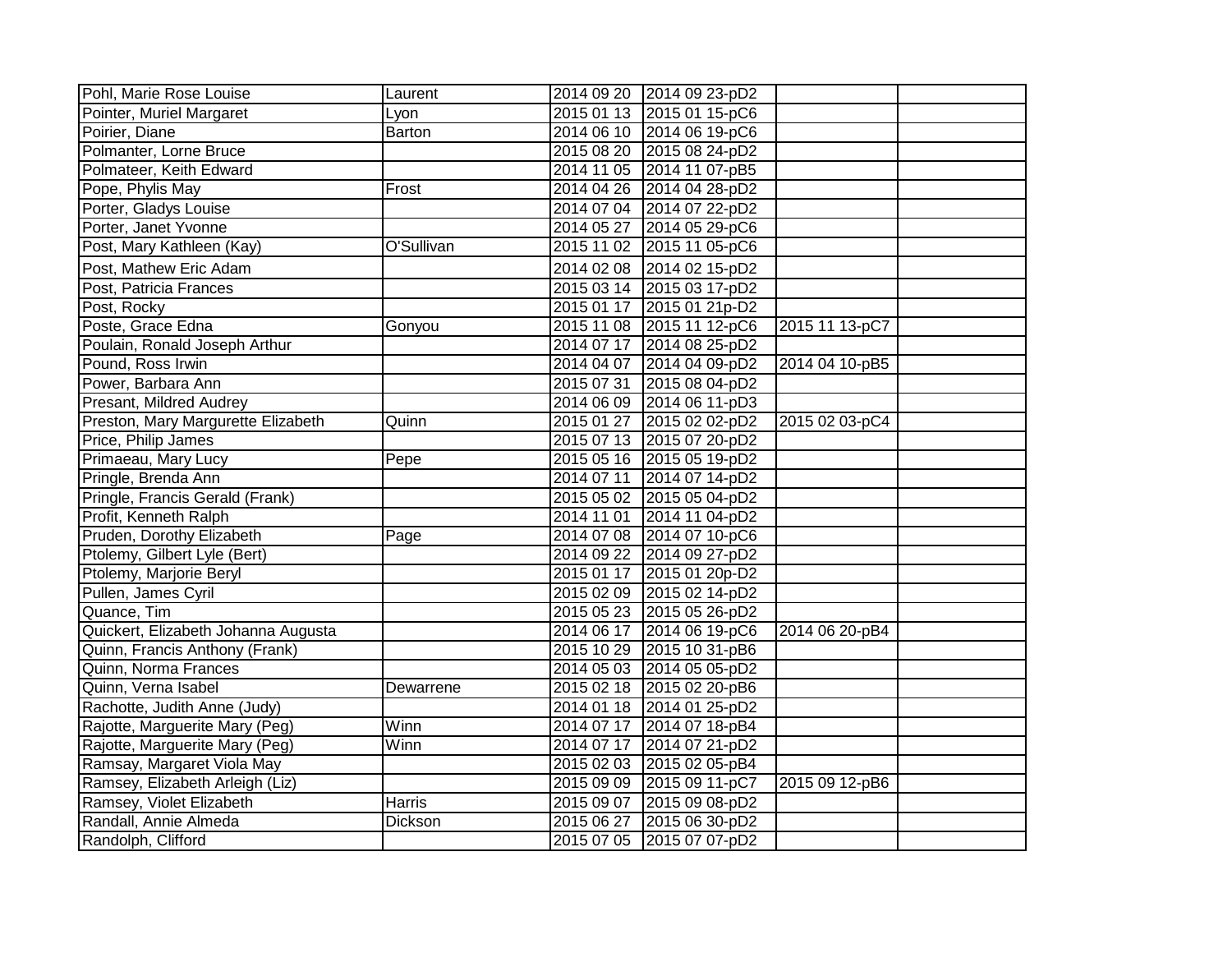| Rankin, Robert (Bob)               |                 |            | 2015 01 24 2015 01 29-pC6 |                |  |
|------------------------------------|-----------------|------------|---------------------------|----------------|--|
| Ransom, Kathleen Frances (Kaye)    | Tait            |            | 2015 04 16 2015 04 17-pB6 | 2015 04 18-pD2 |  |
| Rashotte, Dorothy Mae              | Moore           |            | 2014 03 16 2014 03 19-pD2 |                |  |
| Rashotte, Mary Agnes Patricia      | Cassidy         | 2014 05 24 | 2014 05 26-pD2            |                |  |
| Rashotte, Maureen Henrietta (Etta) |                 | 2015 10 28 | 2015 10 29-pC6            |                |  |
| Rathwell, Brian Lacey              |                 | 2015 09 18 | 2015 09 21-pD2            |                |  |
| Rawding, Walter Frank              |                 | 2014 09 20 | 2014 09 24-pD2            |                |  |
| Rawson, Helen Veronica             | Murphy          | 2015 08 20 | 2015 08 22-pB6            |                |  |
| Ray, Gordon William                |                 | 2014 08 18 | 2014 08 20-pD3            | 2014 08 21-pC6 |  |
| Ray, Michael Joseph                |                 | 2014 11 28 | 2014 12 01-pD2            |                |  |
| Read, Charles                      |                 | 2015 04 03 | 2015 04 08-pD2            |                |  |
| Reardon, Gerald Albert             |                 | 2014 12 25 | 2015 01 05-pD2            |                |  |
| Reavie, Marilyn Joan               | Stapley         |            | 2015 01 14 2015 01 16-pB6 | 2015 01 17-pD3 |  |
| Redding, Albert                    |                 | 2015 10 26 | 2015 11 03-pD2            |                |  |
| Redner, Joan Louise                | Russell         | 2014 07 15 | 2014 07 18-pB4            |                |  |
| Reed, Douglas Lorne                |                 | 2015 08 05 | 2015 08 08-pB6            |                |  |
| Reed, Irene Elizabeth              |                 | 2014 07 08 | 2014 07 11-pB5            |                |  |
| Reekie, John Saunders              |                 | 2015 05 19 | 2015 05 20-pD2            |                |  |
| Rees, Daniel Wayne                 |                 |            | 2014 09 15 2014 09 17-pD2 |                |  |
| Regan, Michael Joseph              |                 |            | 2015 12 28 2015 12 31-pC6 | 2016 01 02-pB8 |  |
| Regimbal, Muriel Garoline          | <b>Brooke</b>   | 2015 07 27 | 2015 07 28-pD2            |                |  |
| Reid, Barry James                  |                 | 2014 11 05 | 2014 11 08-pD2            |                |  |
| Reid, Carol                        | Patterson       |            | 2015 06 15 2015 06 18-pC6 |                |  |
| Reid, Grant                        |                 | 2015 01 28 | 2015 01 30-pB4            |                |  |
| Reid, Harold Frederick (Stubby)    |                 |            | 2014 09 20 2014 09 22-pD2 |                |  |
| Reid, Helen (Ruth)                 | Hamilton        | 2015 01 25 | 2015 01 27-pD2            |                |  |
| Reid, Isabel Mary                  | Rombough        | 2014 12 07 | 2014 12 09-pD2            |                |  |
| Reid, James Carl                   |                 | 2014 06 27 | 2014 06 30-pD2            | 2014 07 02-pD2 |  |
| Reid, Judy A.                      | Sinclair        |            | 2014 09 18 2014 09 20-pD3 |                |  |
| Reid, Sandra Eileen                | Ryckman         | 2015 04 06 | 2015 04 10-pB6            | 2015 04 11-pD2 |  |
| Reid, Stanley Ablert               |                 | 2015 09 03 | 2015 09 04-pC7            | 2015 09 05-pB6 |  |
| Reid, Tracey                       | <b>Bradbury</b> | 2014 06 29 | 2014 07 02-pD2            |                |  |
| Reid, Virginia (Ginny)             | <b>Berry</b>    | 2014 07 27 | 2014 07 30-pD2            | 2014 07 31-pC6 |  |
| Reid, William Gerald               |                 | 2015 02 ?? | 2015 02 27-pB6            |                |  |
| Reilly, Marcella (Louise)          | Peister         | 2015 12 28 | 2015 12 30-pD2            | 2015 12 31-pC6 |  |
| Reinhardus, Larissa Marie          |                 | 2014 12 06 | 2014 12 09-pD2            | 2014 12 10-pD2 |  |
| Renouf, Ernest Frederick (Crane)   |                 | 2015 03 03 | 2015 03 07-pD3            |                |  |
| Revoy, Ken                         |                 | 2014 09 19 | 2014 09 25-pC5            | 2014 09 26-pB5 |  |
| Reyner, Audrey Bernice             |                 | 2014 07 12 | 2014 07 16-pD2            |                |  |
| Reynolds, George Byron Almon       |                 |            | 2015 02 19 2015 02 23-pD2 |                |  |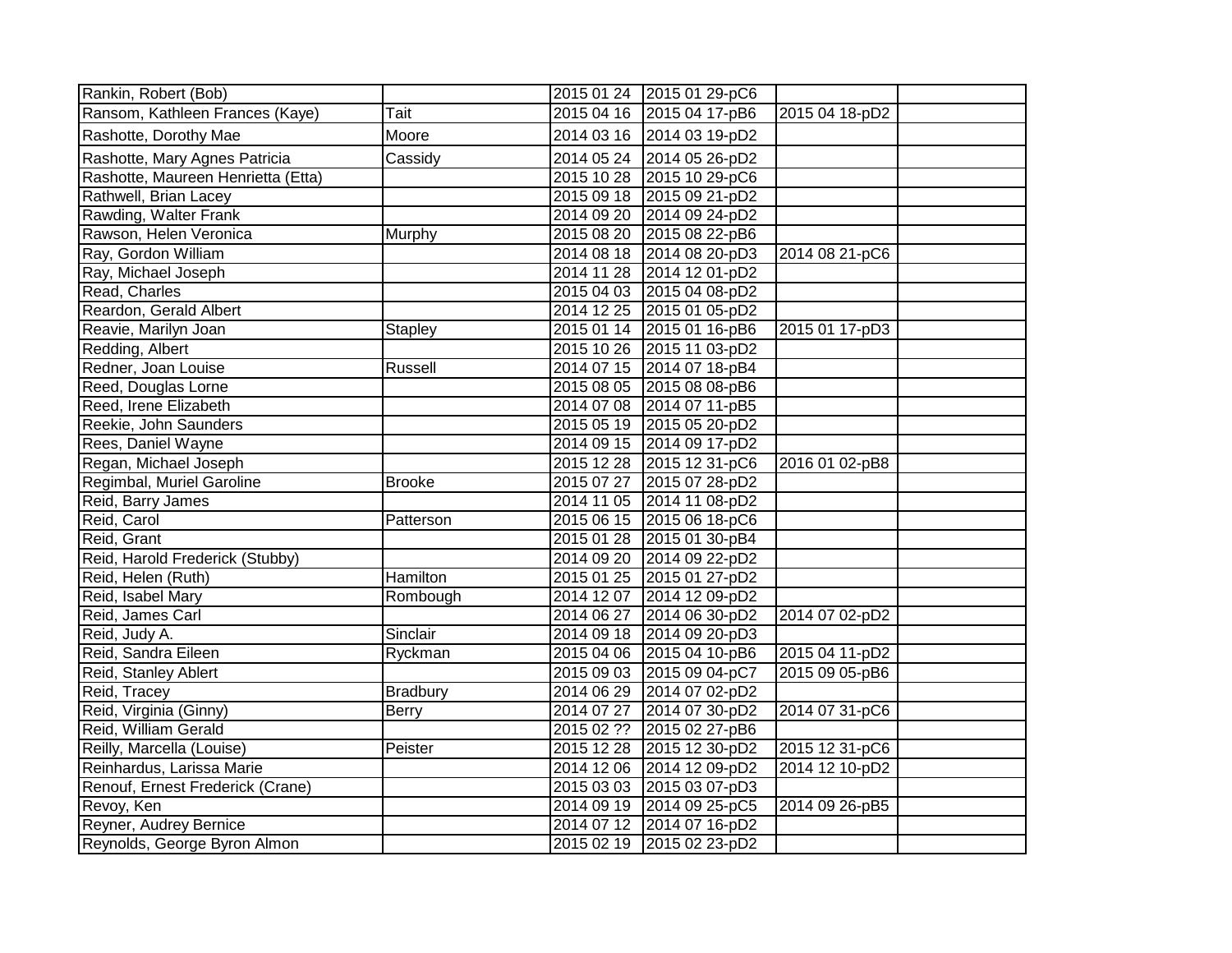| Reynolds, John David                  |          |            | 2014 11 14 2014 11 18-pD2 |                               |  |
|---------------------------------------|----------|------------|---------------------------|-------------------------------|--|
| Reynolds, Marjorie Edith              | Elstow   |            | 2015 08 18 2015 08 20-pC5 |                               |  |
| Reynolds, William Dale                |          |            | 2015 07 28 2015 07 31-pB5 |                               |  |
| Rice, Dorothy (Anne)                  |          |            | 2015 03 30 2015 04 01-pD2 |                               |  |
| Rice, George Leslie                   |          |            | 2014 07 24 2014 07 26-pD3 |                               |  |
| Richardson, Susan Kathleen (Sue)      | Walsh    |            | 2015 05 21 2015 05 22-pB5 | 2015 05 23-pD2                |  |
| Riley, William Edward (Bill)          |          |            | 2014 05 21 2014 05 23-pB4 | 2014 05 23-pB4 2014 05 29-pC6 |  |
| Ringham, Carolyn Dorothy              | Cornell  |            | 2015 09 13 2015 09 16-pD2 |                               |  |
| Ringham, Stephen                      |          |            | 2015 11 15 2015 11 16-pD2 | 2015 11 17-pD2                |  |
| Ripley, Gregory Allyn                 |          |            | 2014 10 27 2014 10 30-pC6 | 2014 10 31-pB5                |  |
| Riseley, Ralph Phillip                |          |            | 2015 03 09 2015 03 10-pD2 |                               |  |
| Rivard, Marie Helen Elizabeth (Betty) | Pogue    |            | 2015 10 21 2015 10 23-pC7 |                               |  |
| Roach, Adelaide Emmeline              |          |            | 2015 04 01 2015 04 11-pD2 |                               |  |
| Roach, Gordon Archibald               |          |            | 2015 09 30 2015 10 10-pB6 |                               |  |
| Robb, Loreen                          | Wheeler  |            | 2015 08 19 2015 08 20-pC5 | 2015 08 21-pB5                |  |
| Roberson, Willis Lavelle (Slim)       |          |            | 2015 09 14 2015 09 15-pD2 |                               |  |
| Roberts, Doris Jean                   | Seaborn  |            | 2015 06 24 2015 06 26-pB6 | 2015 06 27-pD2                |  |
| Roberts, Eric Gwyn                    |          |            | 2014 05 29 2014 05 31-pD2 |                               |  |
| Roberts, Lloyd William                |          |            | 2014 12 31 2014 01 03-pB4 |                               |  |
| Roberts, Mary Bernadine               |          |            | 2015 05 01 2015 05 04-pD2 |                               |  |
| Robichaud, Isobel                     | Campbell |            | 2015 11 08 2015 11 10-pD2 |                               |  |
| Robicheau, Walter James (Bobby)       |          |            | 2014 04 13 2014 04 15-pD2 |                               |  |
| Robinson, George Stanley              |          |            | 2014 06 18 2014 06 19-pC6 | 2014 06 20-pB4                |  |
| Robinson, Mary Christine              |          |            | 2014 11 ?? 2014 11 20-pC6 |                               |  |
| Robinson, Orval (Larry)               |          |            | 2014 11 ?? 2014 11 20-pC6 |                               |  |
| Robitaille, Gerard Joseph (Gerry)     |          |            | 2014 09 12 2014 09 17-pD2 |                               |  |
| Roblin, Deborah Joanne (Debbie)       |          |            | 2015 07 14 2015 07 15-pD2 |                               |  |
| Roblin, Gordon A.                     |          |            | 2015 08 14 2015 08 17-pD2 | 2015 08 18-pD2 2015 08 19-pD2 |  |
| Roblin, Kenneth Walter                |          |            | 2014 02 06 2014 02 08-pD3 |                               |  |
| Robson, Leslie Ann                    | Pauliuk  |            | 2014 09 06 2014 09 13-pD3 |                               |  |
| Roch, Roland (Roly)                   |          |            | 2015 05 09 2015 05 15-pB6 |                               |  |
| Roche, Lawrence Allan                 |          | 2014 07 02 | 2014 07 05-pD2            |                               |  |
| Roche, Philip Anthony                 |          |            | 2014 03 25 2014 03 27-pC5 |                               |  |
| Rodger, Ruth Elizabeth                | Cotter   |            | 2014 02 25 2014 03 01-pD3 | 2014 05 20-pD2 2014 05 22-pB5 |  |
| Rodgers, Donald Frederick             |          |            | 2014 11 04 2014 11 07-pB5 |                               |  |
| Roe, Michael Kenneth                  |          |            | 2014 04 29 2014 04 30-pD2 |                               |  |
| Roeper, Pieter                        |          |            | 2015 12 10 2015 12 12-pB6 |                               |  |
| Rogers, Daniel Arthur                 |          |            | 2015 01 25 2015 01 28-pD2 |                               |  |
| Rogers, Donald Frederick              |          |            | 2014 11 04 2014 11 06-pC6 |                               |  |
| Rogers, Margaret Esther               | Marshall |            | 2014 02 07 2014 02 10-pD2 |                               |  |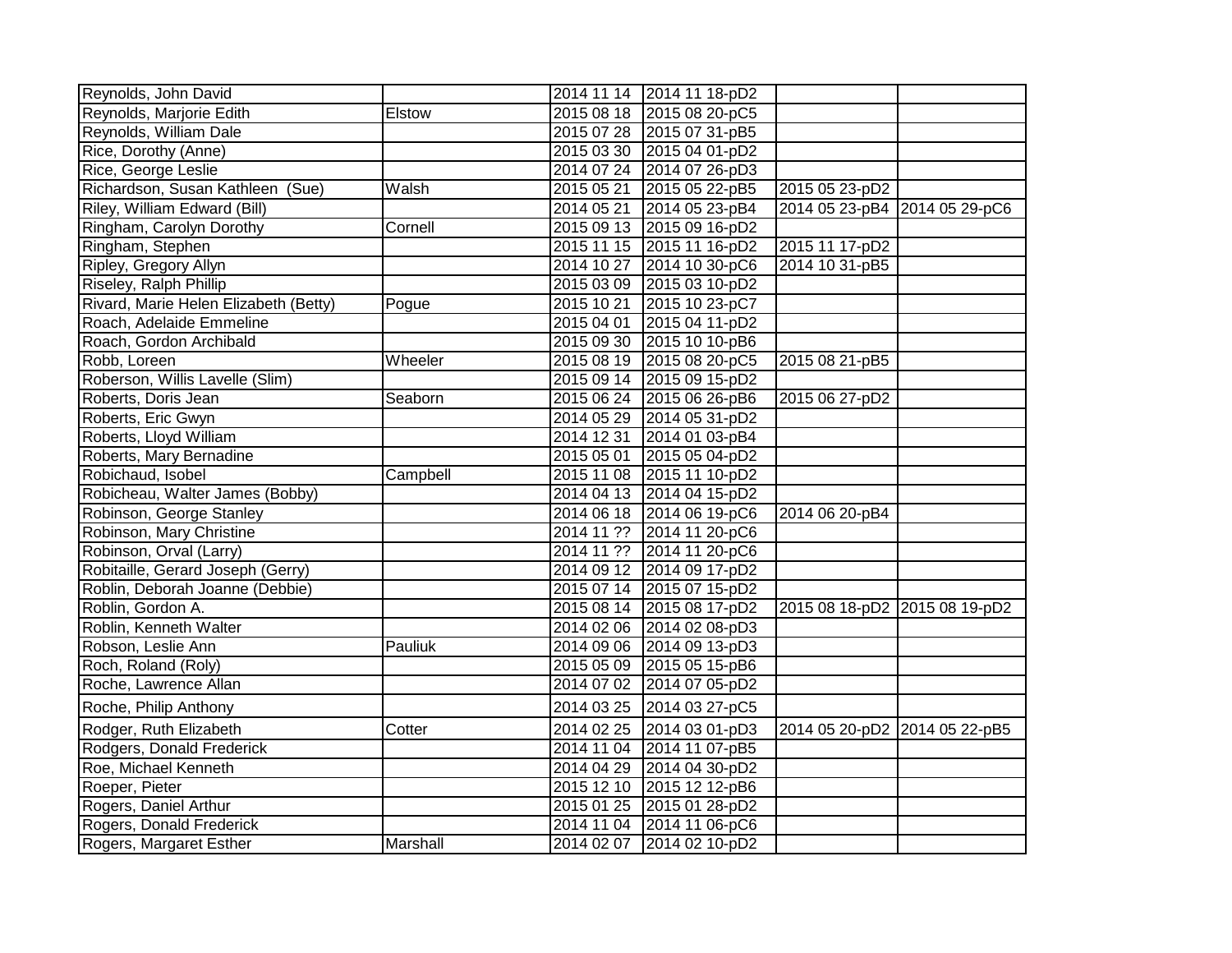| Rogers, Rev. Donald Ira (Don)     |                 |            | 2014 11 07 2014 11 10-pD5 | 2014 11 11-pD2                |  |
|-----------------------------------|-----------------|------------|---------------------------|-------------------------------|--|
| Rogers, Therese Liane             |                 |            | 2015 ?? ?? 2015 10 17-pB6 |                               |  |
| Rollins, Tye Curtis               |                 |            | 2015 08 29 2015 09 02-pD2 |                               |  |
| Rollins, Vera Annie               |                 |            | 2014 07 02 2014 07 03-pC6 | 2014 07 04-pB4                |  |
| Rollins-Taylor, Evelyn            | Storring        | 2015 10 11 | 2015 10 15-pC4            |                               |  |
| Rollo, Gregg Kenneth              |                 |            | 2014 04 24 2014 04 26-pD2 |                               |  |
| Romano, Armida Marie              | Rossit          |            | 2015 08 08 2015 08 10-pD2 | 2015 08 11-pD2                |  |
| Ropchan, Raymond Nicholas         |                 | 2014 05 04 | 2014 05 08-pC6            |                               |  |
| Rosenplot, Gerald                 |                 |            | 2014 03 15 2014 03 17-pD2 |                               |  |
| Ross, Earl Harford                |                 |            | 2014 07 13 2014 07 15-pD2 |                               |  |
| Ross, James Macey                 |                 |            | 2015 08 29 2015 09 03-pC4 | 2015 09 04-pC7 2015 09 05-pB6 |  |
| Ross, Ruth May                    | Wessels         |            | 2015 02 06 2015 02 09-pD2 |                               |  |
| Ross. John Raymond Joseph (Jack)  |                 |            | 2015 09 17 2015 09 19-pB6 |                               |  |
| Roulet, Catherine Marjorie (Kate) | Jenkins         |            | 2014 ?? ?? 2014 11 29-pD2 | 2014 12 06-pD2                |  |
| Rouse, Kenneth Richard            |                 |            | 2015 01 23 2015 01 26-pD2 |                               |  |
| Roushorn, William Henry           |                 |            | 2015 10 30 2015 11 02-pD2 |                               |  |
| Rowbotham, Grace Clara            | Wilson          |            | 2014 03 06 2014 03 08-pD2 | 2014 03 10-pD2                |  |
| Rowe, Hazel Irene                 | Shillington     |            | 2014 04 14 2014 04 16-pD2 |                               |  |
| Roy, Barbara Elizabeth            | O'Neil          |            | 2014 07 06 2014 07 08-pD2 | 2014 07 09-pD2                |  |
| Roy, Leona                        |                 |            | 2015 10 17 2015 10 19-pD2 |                               |  |
| Royle, Beatrice Margaret          | Grainger        |            | 2015 07 22 2015 07 24-pB6 |                               |  |
| Runions, Nathan Jarod Newling     |                 |            | 2015 03 15 2015 03 17-pD2 |                               |  |
| Runnalls, Jean Mary               | Morton          | 2014 05 01 | 2014 05 03-pD3            |                               |  |
| Russell, Norman                   |                 |            | 2015 03 13 2015 03 16-pD2 | 2015 05 22-pB5 2015 05 23-pD2 |  |
| Rutherford Dallas, Jean Gibson    |                 | 2014 ?? ?? | 2014 04 02-pD2            |                               |  |
| Rutherford, Jean Gibson           |                 | 2014 03 11 | 2014 03 15-pD3            |                               |  |
| Rutherford, Kathleen Marion       | Robertson       | 2015 10 11 | 2015 10 13-pD2            |                               |  |
| Ruttan, Bonnie                    | Thomas          |            | 2014 12 09 2014 12 11-pC6 |                               |  |
| Ryan, Ellen                       | <b>Billings</b> |            | 2014 06 29 2014 07 03-pC6 | 2014 07 04-pB4                |  |
| Ryan, Geraldine Flossie           | Andrews         |            | 2015 03 30 2015 04 01-pD2 | 2015 04 04-pD2                |  |
| Ryan, John Joseph (JJ)            |                 |            | 2015 04 29 2015 05 01-pB6 | 2015 05 02-pD2                |  |
| Ryan, John Vincent                |                 | 2015 02 11 | 2015 02 13-pB6            |                               |  |
| Ryan, Margaret Ann                | Devine          |            | 2014 05 20 2014 05 21-pD2 |                               |  |
| Ryan, Patrick James               |                 | 2015 11 21 | 2015 11 23-pD2            | 2015 11 24-pD2 2015 11 25-pD2 |  |
| Ryan, Vivian                      | Rashotte        | 2015 04 21 | 2015 04 23-pC6            |                               |  |
| Rydzewski, Jozef                  |                 |            | 2015 08 09 2015 08 11-pD2 | 2015 08 12-pD2                |  |
| Sabourin, Gilles R.               |                 | 2015 12 17 | 2015 12 19-pB6            |                               |  |
| Sage, Donald (Don)                |                 |            | 2014 04 02 2014 04 04-pB4 | 2014 04 07-pD2                |  |
| Salley, Peggy                     |                 |            | 2014 04 24 2014 04 26-pD2 |                               |  |
| Sampson-Gardiner, Marjoie Ruth    |                 |            | 2015 11 04 2015 11 07-pB6 | 2015 11 09-pD2                |  |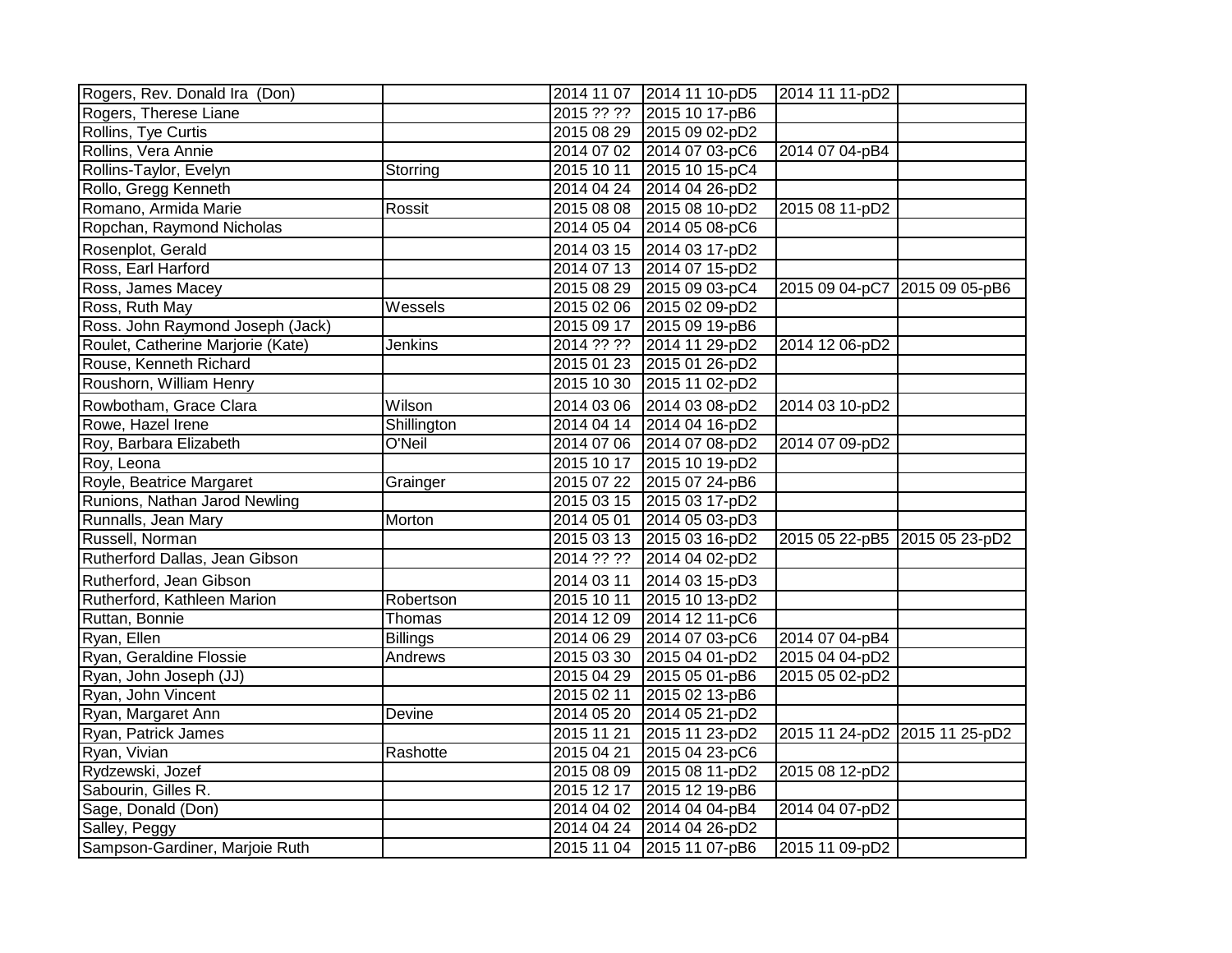| Sanderson, Royston William George  |              |            | 2015 02 04 2015 02 06-pB6 |                               |  |
|------------------------------------|--------------|------------|---------------------------|-------------------------------|--|
| Sanvidge, Marilyn F.               | Henry        |            | 2015 06 06 2015 06 08-pD2 | 2015 06 09-pD2                |  |
| Sararas, Carman                    |              |            | 2015 09 01 2015 09 03-pC4 | 2015 09 04-pC7                |  |
| Sargent, William (Bill)            |              |            | 2015 12 18 2015 12 19-pB6 |                               |  |
| Sauer, Herbert (Herb)              |              |            | 2014 01 01 2014 01 04-pD2 |                               |  |
| Saunders, Roger Duncan             |              |            | 2015 08 16 2015 08 22-pB6 |                               |  |
| Scaletta, Michael George           |              |            | 2015 10 28 2015 10 30-pC7 |                               |  |
| Scaletta, Paul                     |              |            | 2014 12 03 2014 12 05-pB5 |                               |  |
| Scanlan, Ann                       | Gleason      |            | 2014 04 29 2014 05 01-pC5 |                               |  |
| Scarletta, Vincent Paul John       |              |            | 2015 07 16 2015 07 18-pB6 |                               |  |
| Scerri, Michael Lawrence           |              |            | 2015 09 21 2015 09 23-pD2 | 2015 09 24-pC5                |  |
| Schamerhorn, Amelia Dorothy        | Charlton     |            | 2015 03 26 2015 03 31-pD2 |                               |  |
| Scharf, Hugh Evan                  |              |            | 2015 12 ?? 2015 12 07-pD2 |                               |  |
| Schembri, David Joseph             |              |            | 2014 01 20 2014 01 23-pC6 |                               |  |
| Schwager, Michael (Mike)           |              |            | 2014 11 15 2014 11 20-pC6 |                               |  |
| Scott, Douglas Hugh                |              |            | 2014 10 27 2014 10 29-pD2 |                               |  |
| Scott, Graydon Brian               |              |            | 2014 04 25 2014 05 01-pC5 |                               |  |
| Scott, Malcom Sanborn              |              |            | 2015 06 15 2015 06 20-pD2 |                               |  |
| Scott, Marguerite Matilda (Tillie) | Wickens      |            | 2015 05 13 2015 05 14-pC6 |                               |  |
| Searle, Donna Jean                 | Kipp         |            | 2015 08 19 2015 08 21-pB5 |                               |  |
| Seebeck, Cordon Frank Lynn         |              |            | 2014 05 11 2014 05 15-pC6 |                               |  |
| Severson, Bernice                  | Logan        |            | 2014 01 31 2014 02 03-pD2 |                               |  |
| Sexsmith, Gerald                   |              | 2015 08 21 | 2015 08 24-pD2            |                               |  |
| Sharland, Tom                      |              |            | 2015 11 28 2015 11 30-pD2 | 2015 12 01-pD2                |  |
| Sharp, Elizabeth Lenore (Betty)    | Weaver       |            | 2014 01 16 2014 01 30-pC6 | 2014 02 01-pD3                |  |
| Sharpe, Daren J.                   |              |            | 2014 02 06 2014 02 08-pD3 |                               |  |
| Sharpe, Daren Jeffery              |              | 2014 ?? ?? | 2014 03 05-pD2            |                               |  |
| Sharrard, Ronald Albert August     |              |            | 2014 03 03 2014 03 10-pD2 |                               |  |
| Shaw, Ian James                    |              |            | 2015 04 18 2015 04 21-pD2 |                               |  |
| Shaw, Isabella Ella Maye           | Sager        |            | 2014 10 02 2014 10 04-pD3 |                               |  |
| Shaw, Margaret Ramsay              | Lockie       |            | 2014 03 15 2014 03 17-pD2 |                               |  |
| Shensel, Stephen Stanley           |              |            | 2014 07 17 2014 07 19-pD3 |                               |  |
| Shepard, Agnes Carolyn             | <b>Baker</b> |            | 2014 11 16 2014 11 29-pD2 |                               |  |
| Sheppard, Kenneth Edwin            |              |            | 2014 05 26 2014 05 28-pD2 |                               |  |
| Sheppard, Ronald Wilson (Ron)      |              |            | 2015 05 12 2015 05 16-pD2 |                               |  |
| Sheridan Jerome Henry (Jerry)      |              |            | 2014 11 23 2014 11 25-pD2 | 2014 11 26-pD5                |  |
| Sherwin, Arthur Francis            |              |            | 2015 05 10 2015 05 13-pD2 | 2015 05 14-pC6 2015 05 15-pB6 |  |
| Sherwin, Della Bernice             |              |            | 2014 01 02 2014 01 04-pD2 |                               |  |
| Shier, Lois Anne                   | Parrr        |            | 2014 05 02 2014 05 05-pD2 |                               |  |
| Shires, Elaine L.                  | <b>McCue</b> |            | 2015 04 08 2015 04 10-pB6 |                               |  |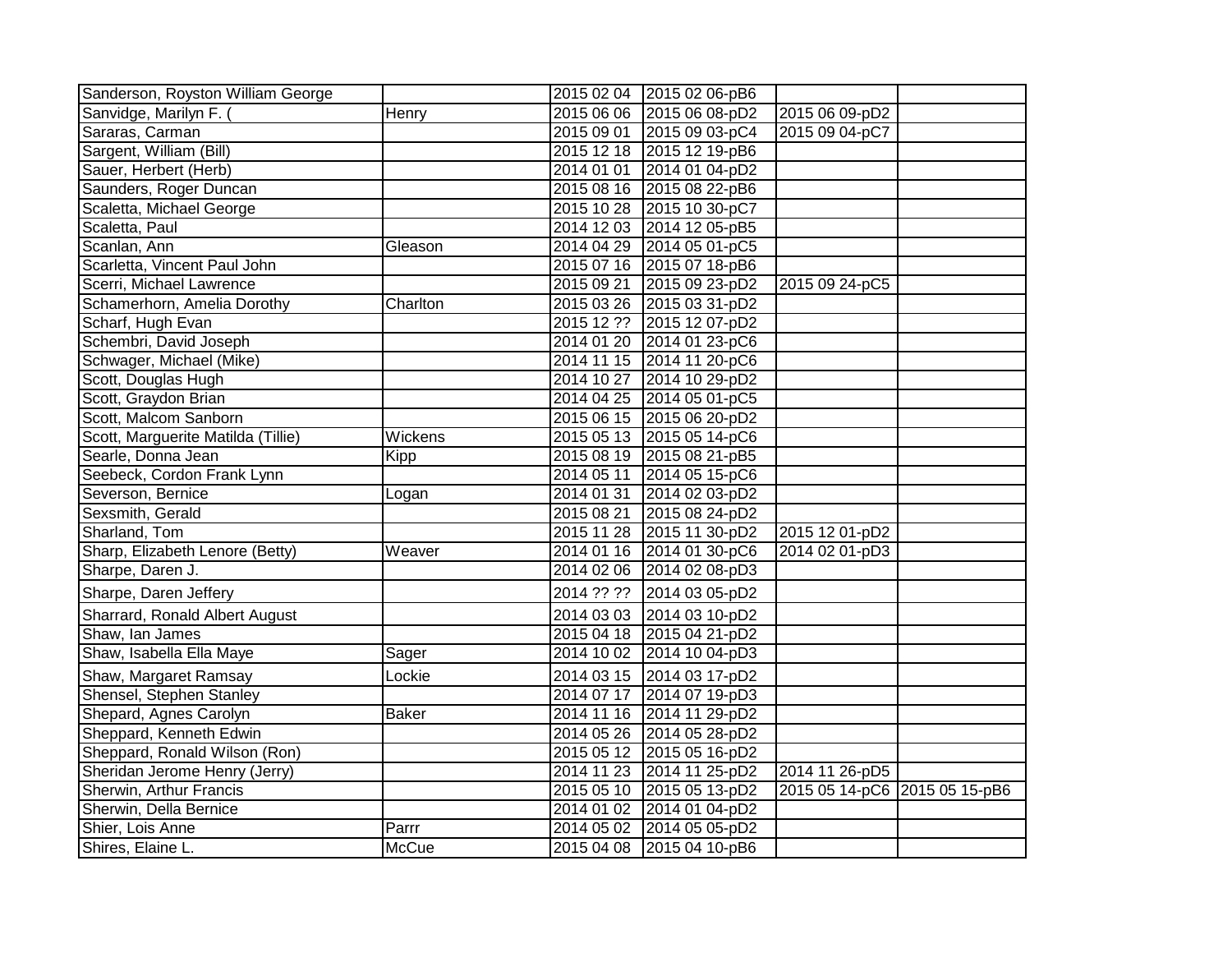| Shires, Lawrence Steven (Larry)  |               |            | 2014 07 28 2014 07 31-pC6 |                |  |
|----------------------------------|---------------|------------|---------------------------|----------------|--|
| Shoebridge, Eleanor May          | Frizzone      |            | 2015 04 13 2015 04 15-pD2 |                |  |
| Shorey, Jean Carle Bain          |               |            | 2015 02 22 2015 02 24-pD2 |                |  |
| Short, Cecil Edward              |               |            | 2014 12 28 2014 12 31-pD2 |                |  |
| Short, Ruby Irene                | Elliott       | 2014 12 31 | 2015 01 03-pD2            |                |  |
| Short, Ruby Irene                | Elliott       | 2014 12 31 | 2015 01 06-pD2            |                |  |
| Sietsma, Carol Ann Ruth          | Colton        |            | 2014 09 19 2014 09 23-pD2 |                |  |
| Sills, Ivy Pearl                 | <b>Brooks</b> | 2014 12 11 | 2014 12 12-pB5            |                |  |
| Sills, Maxine                    | Embury        |            | 2014 04 20 2014 04 24-pC6 |                |  |
| Simmons, Isobel Martha           | William       | 2015 07 29 | 2015 08 01-pB6            |                |  |
| Simmons, Margaret (Jean)         | <b>McCaw</b>  | 2014 01 07 | 2014 01 11-pD3            | 2014 01 13-pD2 |  |
| Simms, Donald (Dutch)            |               | 2015 07 11 | 2015 07 13-pD2            |                |  |
| Simpson, John Mellville          |               | 2015 09 27 | 2015 11 04-pD2            | 2015 11 05-pC6 |  |
| Sinclair, Dale Patrick           |               |            | 2015 07 29 2015 07 30-pD2 |                |  |
| Sinclair, Donald                 |               |            | 2015 10 28 2015 11 03-pD2 | 2015 11 05-pC6 |  |
| Sinclair, Linda Helen            | Smith         |            | 2015 04 02 2015 04 04-pD2 |                |  |
| Sine, Allan James                |               |            | 2015 08 05 2015 08 08-pB6 | 2015 08 12-pD2 |  |
| Sine, Steven James Ralph         |               | 2014 09 17 | 2014 09 18-pB6            |                |  |
| Sjostrom, Melvin (Mel)           |               | 2014 11 17 | 2014 11 19-pD2            | 2014 11 20-pC6 |  |
| Skinner, William Lyle            |               |            | 2015 04 04 2015 04 07-pD2 |                |  |
| Slack, Orma Mae                  |               |            | 2015 04 13 2015 04 17-pB6 | 2015 04 18-pD2 |  |
| Sleeper, Evelyn                  | Aide          |            | 2015 06 19 2015 06 22-pD2 |                |  |
| Sloan, Dorothy Patricia          | Croft         |            | 2014 03 04 2014 03 07-pB5 | 2014 03 08-pD2 |  |
| Smith, Audrey Jean               | Corby         |            | 2014 10 07 2014 10 09-pB6 | 2014 10 16-pB6 |  |
| Smith, Barry Dean Louis          |               |            | 2015 09 07 2015 09 09-pD2 |                |  |
| Smith, Betty Marguerite          | Kelly         | 2014 01 17 | 2014 01 20-pD2            | 2014 01 21-pD2 |  |
| Smith, Cameron Leo Ambrose (Cam) |               |            | 2014 04 08 2014 04 09-pD2 | 2014 04 10-pB5 |  |
| Smith, Conrad Earl               |               |            | 2015 12 15 2015 12 17-pC6 |                |  |
| Smith, Doris Harriet             |               |            | 2015 08 22 2015 08 25-pD2 |                |  |
| Smith, Elizabeth Joan            | Walker        |            | 2015 08 10 2015 08 15-pB6 | 2015 08 18-pD2 |  |
| Smith, Ellen Louise              |               |            | 2014 11 07 2014 11 13-pB6 |                |  |
| Smith, Floyd Robert              |               |            | 2015 03 30 2015 04 02-pC6 |                |  |
| Smith, Frederick Lawrence (Fred) |               | 2015 12 27 | 2016 01 02-pB8            |                |  |
| Smith, Gordon Aubrey             |               | 2014 02 20 | 2014 02 24-pD2            |                |  |
| Smith, Gordon, Aubrey            |               | 2014 02 20 | 2014 02 27-pC6            |                |  |
| Smith, Harry Stewart             |               | 2015 03 20 | 2015 03 23-pD2            | 2015 03 24-pD2 |  |
| Smith, Hazel Evelyn              | Cowen         | 2014 01 07 | 2014 01 09-pC6            |                |  |
| Smith, Irene                     | Savage        |            | 2015 12 16 2015 12 19-pB6 |                |  |
| Smith, Marion Frances            | Sandford      |            | 2015 02 15 2015 02 17-pD2 |                |  |
| Smith, Mary Alice Elizabeth      | Doyle         |            | 2015 04 26 2015 04 28-pD2 |                |  |
|                                  |               |            |                           |                |  |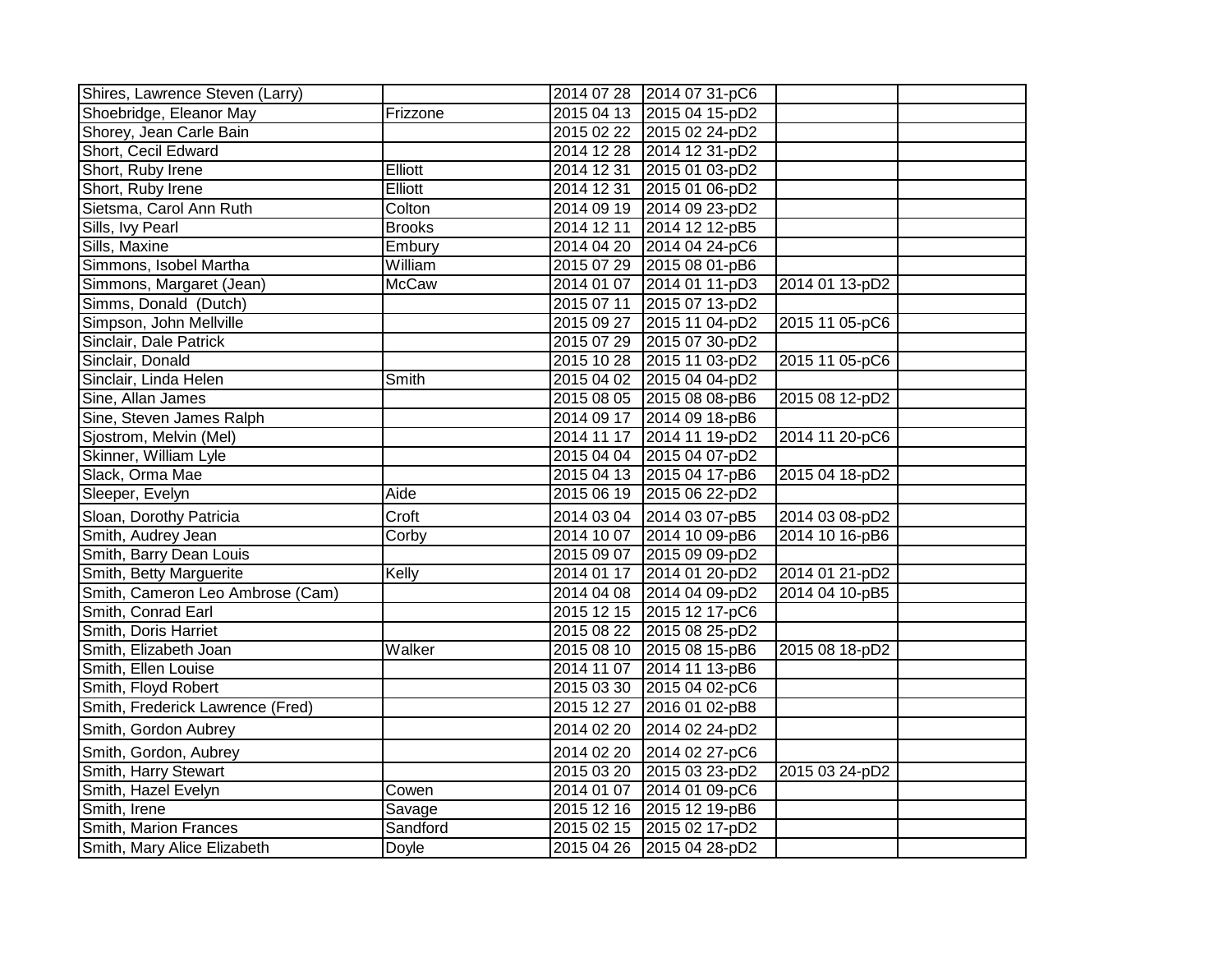| Smith, Mary Theresa                            | Flannery      | 2014 09 16 2014 09 17-pD2 |                               |  |
|------------------------------------------------|---------------|---------------------------|-------------------------------|--|
| Smith, Robert Burton (Bob)                     |               | 2014 08 02 2014 08 06-pD2 | 2014 08 09-pD3                |  |
| Smith, Robert Burton (Bob)                     |               | 2014 08 02 2014 09 10-pD2 |                               |  |
| Smith, Sarah                                   |               | 2015 01 03 2015 01 05-pD2 | 2015 01 06-pD2                |  |
| Smith, Sean Robert                             |               | 2014 03 22 2014 03 25-pD2 |                               |  |
| Smith, Shirley Barbara                         | Wilson        | 2014 06 28 2014 06 30-pD2 |                               |  |
| Smith, Yvonne Frances                          |               | 2015 09 26 2015 10 03-pB6 |                               |  |
| Smith, William James Tapley                    |               | 2014 01 27 2014 02 01-pD3 |                               |  |
| Smith-Clarke, Dorothy                          |               | 2015 03 19 2015 03 23-pD2 |                               |  |
| Smith-Jeffrey, Pamela Maureen                  | Smith         | 2015 01 31 2015 02 02-pD2 |                               |  |
| Smithrim, Irene Allison                        | Vanderwater   | 2015 06 03 2015 06 10-pD2 | 2015 06 11-pC6 2015 06 12-pB6 |  |
| Smoomski, Jerry (retired RCAF Master Corporal) |               | 2014 01 11 2014 01 13-pD2 |                               |  |
| Snider, Gertrude Elizabeth                     | Smith         | 2015 02 10 2015 02 10-pD2 |                               |  |
| Snoxall, Allan James (Jim)                     |               | 2014 04 04 2014 04 05-pD3 |                               |  |
| Sobourin, Marc                                 |               | 2015 08 13 2015 08 19-pD2 |                               |  |
| Sohn, Erika                                    | Ott           | 2014 11 09 2014 11 13-pB6 |                               |  |
| Solmes, Margaret Alice (Joyce)                 | Patrick       | 2015 01 21 2015 01 24-pD2 |                               |  |
| Sommer, Phyllis Margaret                       | Keegan        | 2015 12 17 2015 12 19-pB6 | 2015 12 31-pC6                |  |
| Sonnenburg, Judy Ellen                         | Potter        | 2014 03 30 2014 04 02-pD2 | 2014 04 16-pD2                |  |
| Sopaz, Lena (Eileen)                           |               | 2014 07 29 2014 08 01-pB4 |                               |  |
| Sopha, Keitha Pearl                            |               | 2014 06 21 2014 06 23-pD2 |                               |  |
| Sopha, Stephen Paul                            |               | 2014 11 19 2014 11 20-pC6 |                               |  |
| Soules, Russell Ross                           |               | 2014 01 12 2014 01 14-pD2 |                               |  |
| Sowden, William James (Bill)                   |               | 2015 01 24 2015 01 27-pD2 |                               |  |
| Spafford, William Roy (Bill) (Spaff)           |               | 2014 04 10 2014 04 12-pD3 | 2014 04 14-pD2                |  |
| Sparrow, Gillian Diane                         |               | 2015 03 19 2015 03 23-pD2 | 2015 03 24-pD2                |  |
| Sparrow, Marie Anita Gertrude                  | Turcotte      | 2014 11 04 2014 11 10-pD5 | 2014 11 12-pD2                |  |
| Spence, Wayne Edward                           |               | 2015 01 13 2015 01 14-pD2 |                               |  |
| Spencer, Douglas Elwood                        |               | 2014 12 01 2014 12 03-pD2 |                               |  |
| Spencer, Douglas Elwood                        |               | 2014 12 01 2015 01 03-pD2 |                               |  |
| Spice, Alfred Walter (Fred)                    |               | 2014 09 16 2014 09 18-pB6 |                               |  |
| Spratt, Sharon Mary Theresa                    | <b>Mullin</b> | 2015 10 14 2015 10 16-pC7 |                               |  |
| Sprout, Gordon                                 |               | 2015 01 28 2015 01 29-pC6 | 2015 01 30-pB4                |  |
| Spry, Gordon Donald                            |               | 2014 06 09 2014 06 11-pD3 | 2014 06 12-pB6                |  |
| Spry, Jack Edward                              |               | 2014 01 18 2014 01 23-pC6 |                               |  |
| St. Pierre, Angus Allen                        |               | 2014 05 05 2014 05 07-pD2 |                               |  |
| St. Pierre, Doris Elizabeth                    | Keck          | 2014 07 11 2014 07 14-pD2 |                               |  |
| Stacey. Peter (Pete)                           |               | 2015 02 12 2015 02 14-pD2 |                               |  |
| Stapleton, Willis Ann                          | Mitchell      | 2015 08 07 2015 08 11-pD2 |                               |  |
| Steadman, John Adams (Jack)                    |               | 2015 09 19 2015 09 21-pD2 |                               |  |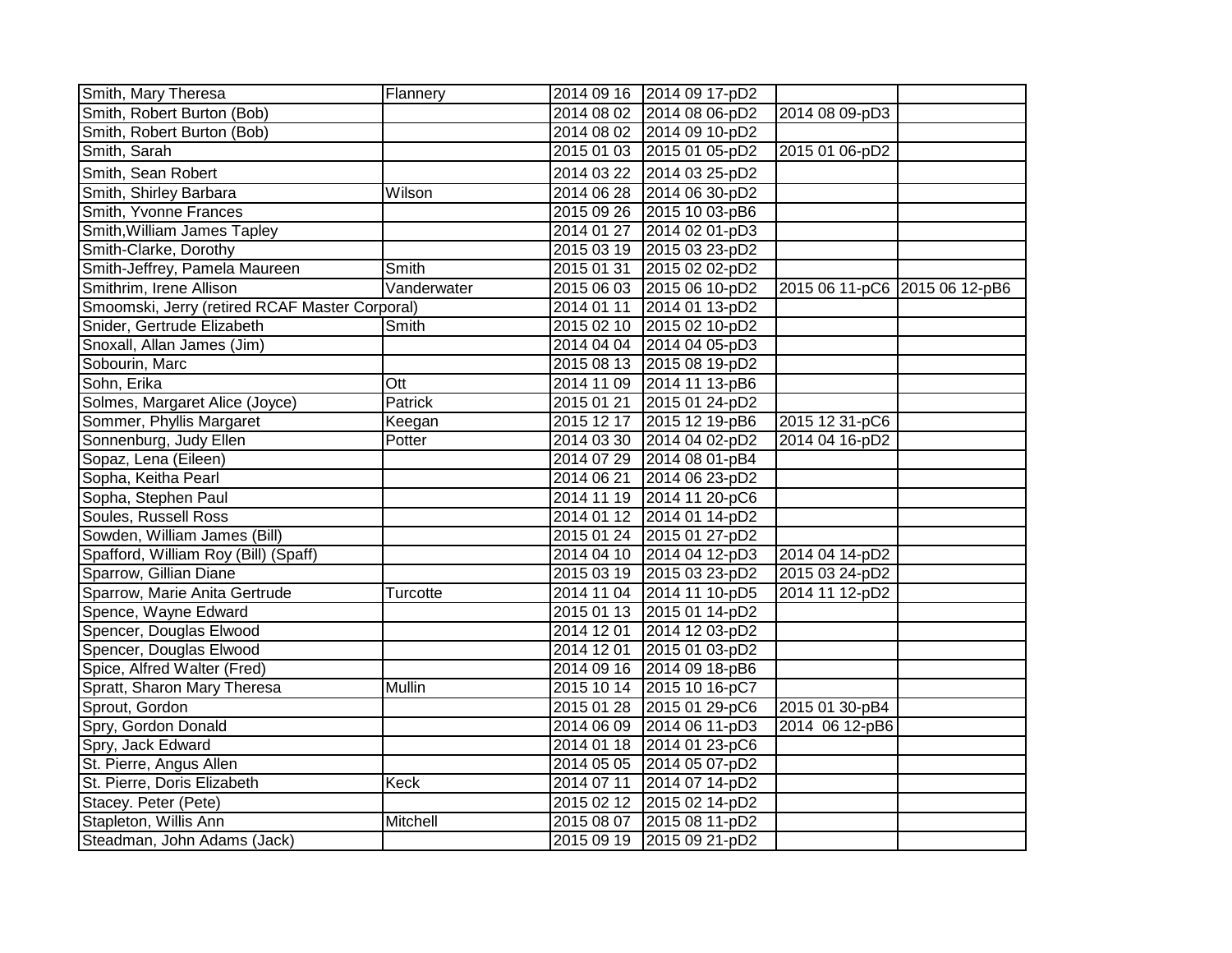| Steadman, John Thomas           |               |            | 2014 06 22 2014 06 25-pD2 |                |  |
|---------------------------------|---------------|------------|---------------------------|----------------|--|
| Steele, Ian                     |               | 2014 04 02 | 2014 04 04-pB4            |                |  |
| Steele, Marjorie Fay            | Taylor        |            | 2014 07 09 2014 07 14-pD2 |                |  |
| Stepanick, Leonard Lawrence     |               | 2015 05 31 | 2015 06 02-pD2            | 2015 06 03-pD2 |  |
| Stephanson, John Robert Sr.     |               | 2015 07 29 | 2015 07 31-pB5            | 2015 08 01-pB6 |  |
| Stephens, Tara Anne             |               | 2014 04 01 | 2014 04 04-pB4            | 2014 04 05-pD3 |  |
| Stewart, Lena Viola             |               |            | 2014 01 10 2013 01 13-pD2 |                |  |
| Stewart, Ralph Wesley           |               | 2015 03 16 | 2015 03 18-pD2            | 2015 03 20-pB6 |  |
| Stewart, Shirley Mavis          |               | 2014 03 27 | 2014 03 29-pD3            |                |  |
| <b>Stiles, Robert Claude</b>    |               | 2015 06 11 | 2015 06 15-pD2            |                |  |
| Stilwell, Elizabeth May         | Halford       | 2015 06 08 | 2015 06 15-pD2            |                |  |
| Stinchcombe, Carol Anne         | Sisson        | 2014 ?? ?? | 2014 10 21-pD2            |                |  |
| Stinchcombe, Norma Dorelle      | Lean          | 2015 01 07 | 2015 01 10-pD2            | 2015 01 12-pD2 |  |
| Stinson, Margaret Gena          |               |            | 2015 01 10 2015 01 14-pD2 | 2015 01 15-pC6 |  |
| Stobbart-Gibson, Jane Elizabeth |               |            | 2014 03 15 2014 03 29-pD3 |                |  |
| Stone, Anna Mae                 | Richardson    | 2015 02 22 | 2015 02 25-pD2            | 2015 02 27-pB6 |  |
| Stone, Dorothy Eugenia (Doris)  | Fobert        | 2015 06 29 | 2015 07 02-pC6            |                |  |
| Stoneham, John Alexander        |               | 2015 06 21 | 2015 07 10-pB6            |                |  |
| Stouffer, Norman Hollies        |               | 2015 08 22 | 2015 08 25-pD2            |                |  |
| Stratton, Kim E.                |               | 2014 06 08 | 2014 06 10-pD2            | 2014 06 11-pD3 |  |
| Striker, Clinton Harper         |               | 2014 03 03 | 2014 03 04-pD2            |                |  |
| Striker, George Earl            |               |            | 2014 05 30 2014 05 31-pD2 | 2014 06 02-pD2 |  |
| Stringer, Agnes Gladney         | Meath         |            | 2015 07 15 2015 07 17-pB5 |                |  |
| Sullivan, Douglas (Frank)       |               | 2015 04 23 | 2015 04 25-pD2            |                |  |
| Sullivan, Marie Blanche         | Ferland       |            | 2015 07 13 2015 08 22-pB6 |                |  |
| Summers, John Matthew           |               | 2015 06 20 | 2015 06 22-pD2            | 2015 06 23-pD2 |  |
| Sutherland, Doris Evelyn        |               | 2014 12 19 | 2014 12 22-pD2            |                |  |
| Sutherland, Elizabeth           |               | 2014 05 23 | 2014 05 27-pD2            |                |  |
| Sutton, Josephine Murel         | Conners       | 2015 05 01 | 2015 05 04-pD2            |                |  |
| Swatman, Doris                  | <b>Dupuis</b> | 2014 05 20 | 2014 05 21-pD2            |                |  |
| Swatman, George Patrick         |               | 2014 11 03 | 2014 11 05-pD2            |                |  |
| Swayze, Ronald A.               |               | 2014 03 05 | 2014 03 07-pB5            |                |  |
| Sweet, Donald Allen George      |               | 2015 02 26 | 2015 03 02-pD2            |                |  |
| Taft, Gregory Scott             |               | 2015 09 11 | 2015 09 15-pD2            |                |  |
| Tandy, Mae Florence             |               | 2014 04 03 | 2014 04 04-pB4            |                |  |
| Tanguay, Maurice Roland (Moe)   |               | 2014 06 08 | 2014 06 14-pD3            |                |  |
| Tanner, Marilyn Elizabeth       | Peck          | 2014 10 20 | 2014 10 25-pD2            | 2014 10 27-pD2 |  |
| Taylor, Steven Richard          |               | 2015 03 09 | 2015 03 11-pD2            | 2015 03 12-pC6 |  |
| Tedford, J. Rodger              |               | 2014 06 09 | 2014 06 11-pD3            |                |  |
| Terwilligar, John L             |               |            | 2014 12 14 2014 12 17-pD2 |                |  |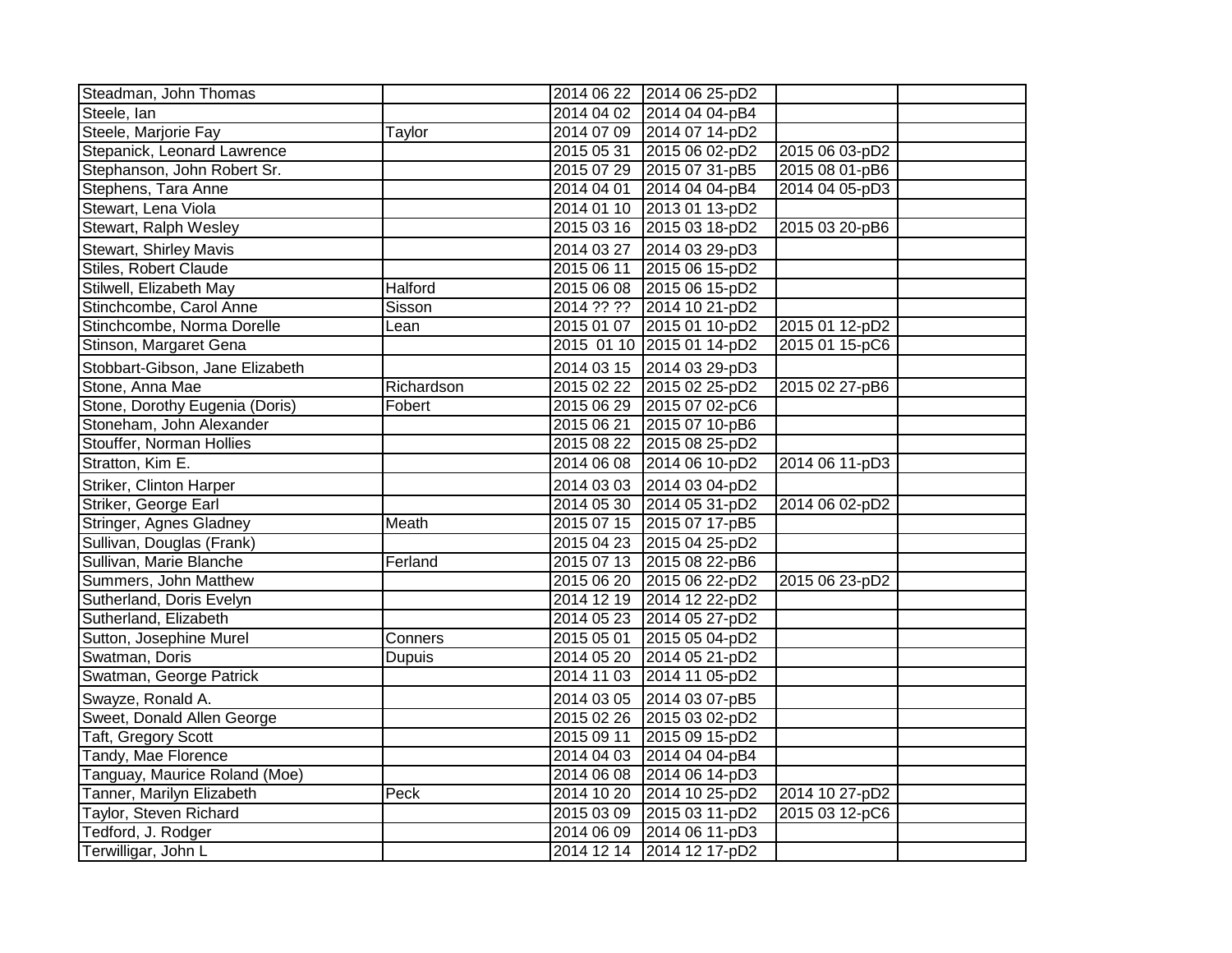| Thifault, Michael Wilfrid                 |                |            | 2015 01 22 2015 01 24-pD2 |                |  |
|-------------------------------------------|----------------|------------|---------------------------|----------------|--|
| Thomas, Mary                              |                |            | 2014 12 18 2014 12 20-pD2 |                |  |
| Thompkins, Doris Bernice                  | <b>Bowen</b>   | 2014 ?? ?? | 2014 03 08-pD2            |                |  |
| Thompson, Audrey Zelma Jean               | Wannamaker     |            | 2015 07 06 2015 07 08-pD2 |                |  |
| Thompson, Betty Lauralene                 | <b>Brant</b>   | 2014 12 31 | 2015 01 03-pD2            |                |  |
| Thompson, Carl                            |                | 2014 09 10 | 2014 09 12-pB4            |                |  |
| Thompson, Donald George                   |                | 2015 10 27 | 2015 10 28-pD2            | 2015 10 29-pC6 |  |
| Thompson, Dr. William Rae                 |                | 2014 11 30 | 2014 12 02-pD2            |                |  |
| Thompson, Fred                            |                | 2015 01 16 | 2015 01 19p-D2            |                |  |
| Thompson, Gary Neil                       |                | 2014 06 01 | 2014 06 04-pD2            |                |  |
| Thompson, Gordon Bruce                    |                |            | 2014 04 06 2014 04 09-pD2 |                |  |
| Thompson, Harold                          |                |            | 2015 01 14 2015 01 16-pB6 |                |  |
| Thompson, Harry                           |                | 2015 ?? ?? | 2015 07 03-pB6            |                |  |
| Thompson, Marjorie Ella                   |                | 2015 06 03 | 2015 06 04-pC6            | 2015 06 05-pB6 |  |
| Thompson, Winnifred Miller                |                |            | 2014 04 18 2014 04 21-pD2 |                |  |
| Thomson, Tammy Elizabeth                  |                |            | 2014 03 23 2014 03 31-pD2 |                |  |
| Thorne, Myles                             |                | 2014 ?? ?? | 2014 08 27-pD2            |                |  |
| Thrower, Keith Andrew                     |                | 2014 02 09 | 2014 02 21-pB5            |                |  |
| Tiffin, Judith Joan (Judy)                |                | 2015 05 10 | 2015 05 12-pD2            |                |  |
| Tinney, Bessie Merle                      |                |            | 2015 06 23 2015 06 26-pB6 | 2015 06 27-pD2 |  |
| Tlasmsa, Ludmila (Lida)                   |                | 2014 05 26 | 2014 05 28-pD2            |                |  |
| Tokarewicz, John Bronislaw                |                | 2014 10 12 | 2014 10 16-pB6            | 2014 10 18-pD2 |  |
| Tom, Shek Sing                            |                | 2014 12 27 | 2014 12 31-pD2            |                |  |
| Tom, Shek Sing                            |                | 2014 12 27 | 2015 01 02-pD2            |                |  |
| Tomlinson, Milton                         |                |            | 2014 05 16 2014 05 20-pD2 |                |  |
| Tompkins, Howard Gordon                   |                | 2015 10 08 | 2015 10 15-pC4            |                |  |
| Toner, Sean Joseph                        |                | 2014 12 28 | 2014 12 30-pD2            |                |  |
| Tooley, Sharon Marguerite                 |                | 2015 03 20 | 2015 03 23-pD2            |                |  |
| Towns, Tom                                |                | 2014 04 02 | 2014 04 05-pD3            |                |  |
| Townson, Eula                             | McCoy          |            | 2015 11 18 2015 11 24-pD2 |                |  |
| Tracey, Phyllis                           | <b>Brayley</b> |            | 2014 12 02 2014 12 06-pD2 |                |  |
| Trendell, John David                      |                | 2014 01 19 | 2014 01 21-pD2            | 2014 01 22-pD2 |  |
| Trendell, Marie Ann                       | <b>Bolt</b>    | 2014 05 25 | 2014 05 27-pD2            | 2014 05 28-pD2 |  |
| Tripp, Cliff                              |                | 2014 04 22 | 2014 04 24-pC6            |                |  |
| Trotter, Vivian Alma                      | Bell           | 2014 10 29 | 2014 10 31-pB5            |                |  |
| Trudeau, Emily Ireland (Farm Girl Strong) |                | 2014 08 29 | 2014 09 02-pD2            |                |  |
| Truin, Joseph                             |                | 2014 12 18 | 2014 12 20-pD2            |                |  |
| Trumble, Kathleen Margaret (Kay)          |                | 2015 03 18 | 2015 03 21-pD3            |                |  |
| Trumble, Linda M.                         | Cole           | 2015 10 09 | 2015 10 14-pD2            | 2015 10 21-pD2 |  |
| Trumble, Patricia Ann                     |                |            | 2015 02 10 2015 02 27-pB6 |                |  |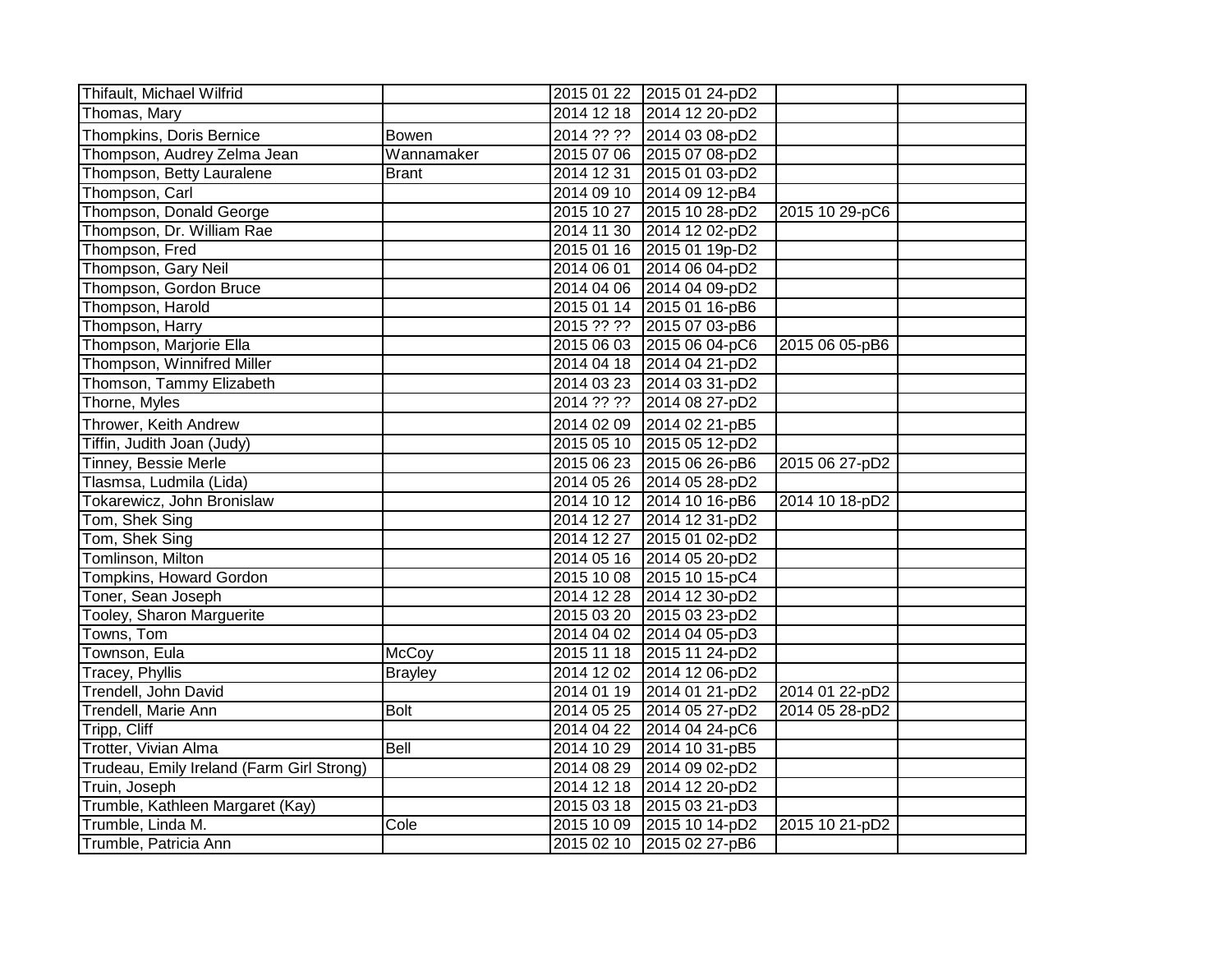| Tsouroulis, Charalambos (Harry)  |              |            | 2014 09 15 2014 09 17-pD2 | 2014 09 18-pB6 |  |
|----------------------------------|--------------|------------|---------------------------|----------------|--|
| Tucker, Lawrence R. (Larry)      |              | 2015 05 04 | 2015 05 13-pD2            |                |  |
| Tuepah, Louis Francis (Frank)    |              |            | 2014 09 02 2014 09 04-pC5 |                |  |
| <b>Tufts, Ernest Cosmo</b>       |              |            | 2014 08 02 2014 08 05-pD1 |                |  |
| Tummon, Phyllis Mary             | VanAlstyne   | 2015 12 01 | 2015 12 03-pC6            |                |  |
| Turcotte, Cynthia Louise (Cindy) |              | 2015 03 11 | 2015 03 14-pD3            |                |  |
| Turcotte, Ira Thomas             |              | 2014 10 26 | 2014 10 29-pD2            |                |  |
| Turcotte, Peter Daniel           |              | 2015 02 20 | 2015 02 23-pD2            |                |  |
| Turcotte, Terry                  | Falconer     | 2015 11 23 | 2015 11 27-pC4            |                |  |
| Turner, Gerald Lawrence          |              |            | 2014 07 13 2014 07 15-pD2 | 2014 07 16-pD2 |  |
| Turner, Jack Burton              |              | 2014 06 08 | 2014 06 11-pD3            |                |  |
| Turner, Sylvia Evelyn            |              | 2014 12 20 | 2014 12 23-pD2            |                |  |
| Turton, Stephen Bradley          |              | 2014 08 06 | 2014 08 09-pD3            |                |  |
| Tweedy, Ellen C.                 | Manners      | 2015 11 08 | 2015 11 12-pC6            |                |  |
| Twiddy, Janet Marie              | Fletcher     | 2014 10 26 | 2014 10 29-pD2            |                |  |
| Tyas, Garrick Leroy              |              | 2014 09 07 | 2014 09 10-pD2            |                |  |
| Typert, Douglas William          |              | 2014 03 13 | 2014 03 22-pD3            |                |  |
| <b>Uens, Stanley Richard</b>     |              |            | 2014 11 15 2014 11 17-pD2 | 2014 11 18-pD2 |  |
| Urch, Doris                      |              | 2015 04 11 | 2015 04 13-pD2            |                |  |
| Utman-Alexander, Jean Elma       | Morrow       | 2014 12 16 | 2014 12 19-pB6            | 2014 12 20-pD2 |  |
| Vader, Albert Amos Rickaby       |              | 2015 11 15 | 2015 11 17-pD2            |                |  |
| Vader, LaVern Elwood             |              |            | 2015 03 16 2015 03 18-pD2 | 2015 03 19-pC6 |  |
| Vader, Terry Sherwood            |              | 2015 04 14 | 2015 04 16-pC6            |                |  |
| Valchar, Dr. Jan Scott           |              |            | 2015 01 13 2015 01 17-pD3 |                |  |
| Valyear, Joseph Anthony          |              |            | 2015 07 26 2015 07 29-pD2 |                |  |
| Van Dyk, Klaas Adrianus          |              | 2014 04 14 | 2014 04 16-pD2            |                |  |
| Van Heukelom, John Henri         |              | 2014 05 23 | 2014 05 26-pD2            |                |  |
| Van Roon, John (Johannes)        |              | 2014 12 15 | 2014 12 17-pD2            |                |  |
| Van Tassel, Lois Patricia        | Farnell      | 2015 01 20 | 2015 01 24-pD2            |                |  |
| Van Wart, Doris Irene            | Breakenridge | 2014 07 17 | 2014 07 19-pD3            |                |  |
| Van Wart, Dorothy Ellen          | Rushnell     | 2015 01 25 | 2015 01 27-pD2            |                |  |
| Van Winkoop, Hendrik             |              | 2014 09 11 | 2014 09 12-pB4            | 2014 09 13-pD3 |  |
| Vanclief, Allan Elwood           |              | 2014 12 17 | 2014 12 20-pD2            |                |  |
| Vanden Beukel, Phil (Doc)        |              | 2015 10 29 | 2015 10 31-pB6            |                |  |
| Vandenende, Teresita             | Manlanat     | 2015 08 29 | 2015 08 31-pD2            |                |  |
| Vanderburgt, Theodorus (Theo)    |              | 2015 05 06 | 2015 05 09-pD2            |                |  |
| Vandergiessen, Bertha            |              | 2015 08 21 | 2015 08 22-pB6            |                |  |
| Vandermeer, Jantje (Jennie)      |              | 2015 02 06 | 2015 02 07-pD3            |                |  |
| Vandervoort, Agnes Helean        | Yorke        | 2014 04 23 | 2014 04 24-pC6            | 2014 04 25-pB4 |  |
| Vandervoort, Alex                |              |            | 2015 02 02 2015 02 04-pD2 |                |  |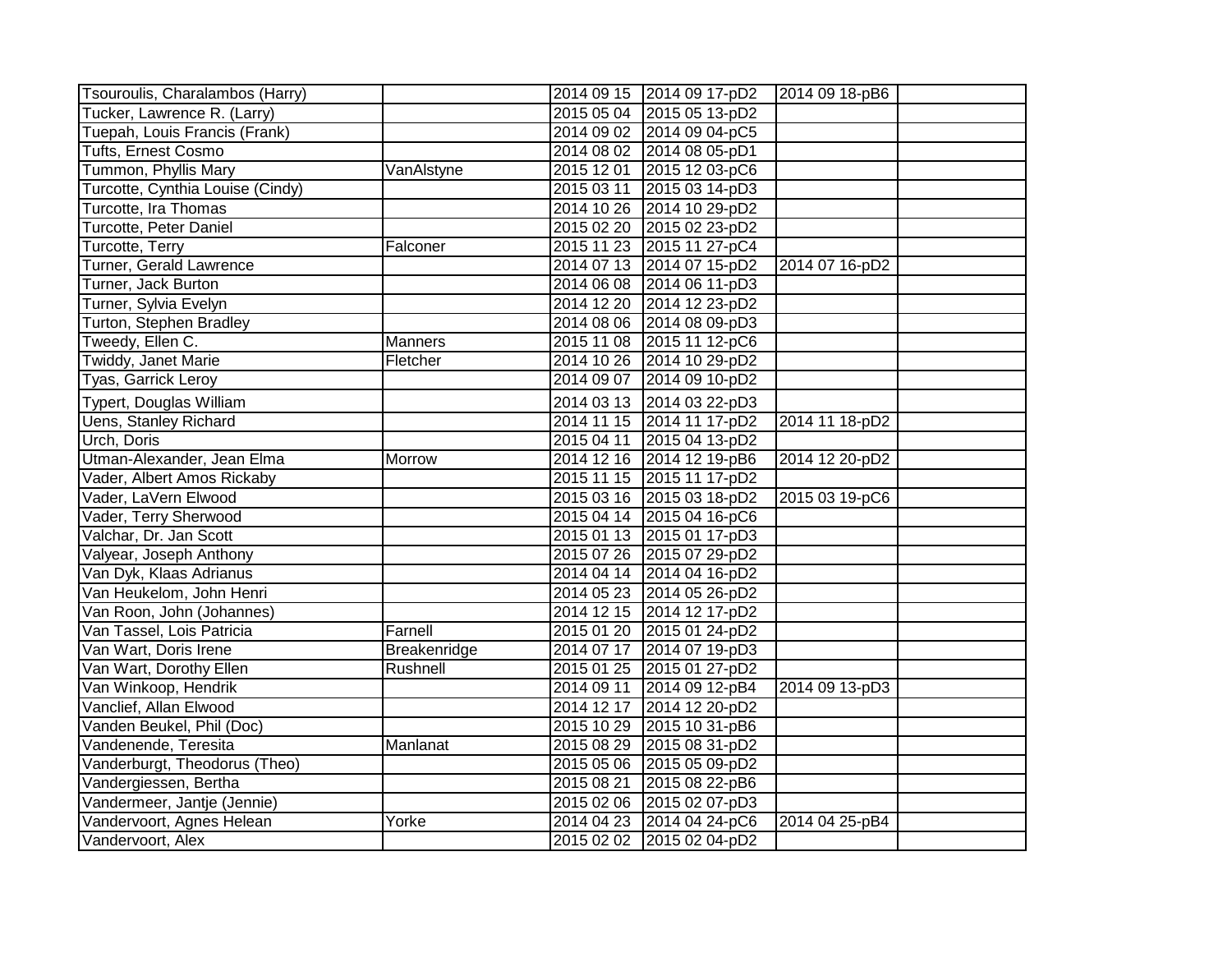| Vanderwater, Glen Maxwell    |                 |            | 2014 09 07 2014 09 08-pD2 |                |  |
|------------------------------|-----------------|------------|---------------------------|----------------|--|
| Vanderwerff, Inez            | Waite           | 2014 08 17 | 2014 08 19-pD2            |                |  |
| Vannest, Roger Jospeh        |                 |            | 2015 01 05 2015 01 07-pD2 |                |  |
| VanVark, Gerrit (Gerald)     |                 |            | 2015 10 13 2015 10 14-pD2 |                |  |
| Vardy, Marion Francis        |                 | 2014 09 01 | 2014 09 03-pD2            | 2014 09 04-pC5 |  |
| Vaughan, Charles Gordon      |                 |            | 2015 07 10 2015 07 13-pD2 |                |  |
| Vaughan, Robert Albert       |                 |            | 2014 08 10 2014 08 16-pD3 |                |  |
| Veldhoen, John Edward        |                 | 2014 09 01 | 2014 09 02-pD2            |                |  |
| Vespa, Sergio                |                 |            | 2015 07 16 2015 07 18-pB6 |                |  |
| Vesterfelt, Elsie Mae        | Marrisett       | 2015 01 13 | 2015 01 15-pC6            |                |  |
| Vickery, Richard             |                 | 2014 02 25 | 2014 02 27-pC6            |                |  |
| Vileniskis, Raymond          |                 |            | 2015 06 09 2015 06 12-pB6 |                |  |
| Vince, Kenneth Michael (Ken) |                 | 2014 12 15 | 2014 12 16-pD2            |                |  |
| Vink, Gerrit Jan (John)      |                 | 2014 03 12 | 2014 03 13-pC6            |                |  |
| Vinkle, Joseph               |                 | 2015 11 20 | 2015 11 23-pD1            |                |  |
| Vivian, Ross Johnson         |                 |            | 2015 01 09 2015 01 12-pD2 | 2015 01 13-pD2 |  |
| Vos, Emme James (Jim)        |                 | 2014 05 07 | 2014 05 09-pB4            |                |  |
| Vos, Peter Dennis            |                 |            | 2014 08 06 2014 08 07-pC6 |                |  |
| Waddell, Doug                |                 |            | 2015 03 17 2015 03 19-pC6 |                |  |
| Wade, Loretta Maud           |                 |            | 2014 02 06 2014 02 08-pD3 |                |  |
| Wade, Robert Arnold          |                 |            | 2014 01 05 2013 01 08-pD2 |                |  |
| Wager, Iona Gertrude         |                 |            | 2015 02 26 2015 03 02-pD2 |                |  |
| Wager, Muriel Violet         |                 |            | 2015 07 16 2015 07 17-pB5 | 2015 07 18-pB6 |  |
| Walcott, Edward William      |                 |            | 2015 04 05 2015 04 23-pC6 | 2015 05 14-pC6 |  |
| Walcott, Edward William      |                 | 2015 04 05 | 2015 05 14-pC6            |                |  |
| Walker, Marilyn Pearl Anne   | Cook            | 2015 12 15 | 2015 12 17-pC6            |                |  |
| Wall, Mary Phyllis           | Hobbs           | 2014 02 13 | 2014 02 22-pD3            | 2014 05 03-pD3 |  |
| Wall, Paul Gerard            |                 | 2014 11 21 | 2014 11 26-pD5            |                |  |
| Wallbridge, Marion Harriet   | Topping         | 2015 05 25 | 2015 05 26-pD2            |                |  |
| Walsh, Barbara Alice         | <b>Matthews</b> |            | 2014 09 09 2014 09 10-pD2 | 2014 09 11-pB5 |  |
| Walsh, Marie Sabina          | McAvoy          |            | 2015 01 09 2015 01 12-pD2 |                |  |
| Walsh, Pauline A.            | Meagher         | 2015 05 19 | 2015 05 20-pD2            |                |  |
| Walsh, Theresa               |                 | 2015 02 26 | 2015 02 28-pD3            |                |  |
| Walsh, Thomas                |                 | 2014 08 15 | 2014 08 20-pD3            |                |  |
| Wannamaker, Ann Geraldine    | Harrington      | 2015 04 21 | 2015 04 24-pB6            | 2015 04 25-pD2 |  |
| Wannamaker, Betty Estelle    | Davidson        | 2015 06 30 | 2015 07 02-pC6            | 2015 08 19-pD2 |  |
| Wannamaker, Isabel Annie     | Michaud         | 2015 02 13 | 2015 02 25-pD2            |                |  |
| Wannamaker, Larry Alton      |                 | 2015 04 22 | 2015 04 25-pD2            |                |  |
| Wannamaker, William Roland   |                 |            | 2014 11 10 2014 11 12-pD2 |                |  |
| Wannop, Irvine               |                 |            | 2015 01 09 2015 01 12-pD2 | 2015 01 13-pD2 |  |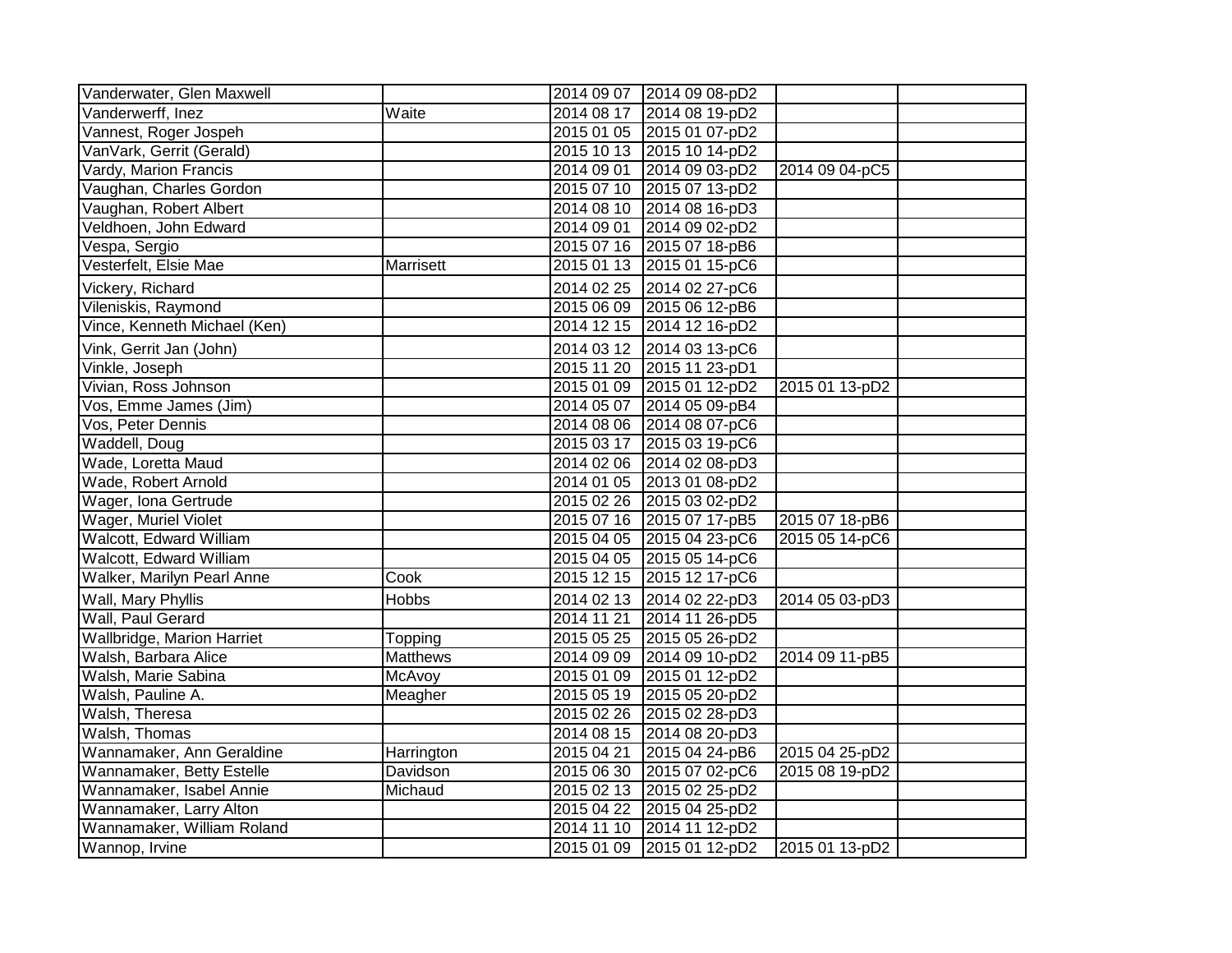| Wansbrough, David James        |                |            | 2015 05 11 2015 05 14-pC6 |                |  |
|--------------------------------|----------------|------------|---------------------------|----------------|--|
| Ward, Don                      |                |            | 2014 11 25 2014 11 28-pB5 |                |  |
| Wardle, Kathleen Hamilton Robb |                |            | 2015 03 17 2015 03 23-pD2 |                |  |
| Wardnaugh, Michael John        |                |            | 2015 07 05 2015 08 12-pD2 |                |  |
| Warren Joan Margaret           |                |            | 2015 05 25 2015 05 29-pB5 | 2015 05 30-pD2 |  |
| Wartman, Burnis Helen          | <b>McCann</b>  |            | 2014 09 26 2014 09 29-pD2 |                |  |
| Waters, Lillian Margaret       | Gardner        |            | 2015 02 09 2015 02 11-pD2 |                |  |
| Waters, Mary Teresa            |                |            | 2014 12 17 2014 12 19-pB6 |                |  |
| Watson, Doanld R. (Whipper)    |                |            | 2014 09 16 2014 09 19-pB4 |                |  |
| Watson, Lenore Rose            | <b>Bradden</b> |            | 2015 01 19 2015 01 19p-D2 | 2015 01 20p-D2 |  |
| Watson, Lynn Milton            |                | 2015 12 09 | 2015 12 11-pC5            | 2015 12 12-pB6 |  |
| Watson, Michael Frank          |                | 2015 10 27 | 2015 10 29-pC6            |                |  |
| Watson, Robert Lloyd           |                | 2014 03 05 | 2014 03 11-pD2            | 2014 03 31-pD2 |  |
| Watson, Robert Lloyd           |                |            | 2014 03 05 2014 03 31-pD2 |                |  |
| Watson, Susan                  |                | 2014 11 10 | 2014 11 12-pD2            |                |  |
| Way, Effie Pearl               |                | 2014 02 11 | 2014 02 18-pD2            |                |  |
| Way, Phyllis Louise            |                |            | 2014 08 12 2014 08 15-pB4 | 2014 08 16-pD3 |  |
| Weaver, Marion Eleanor         | Howard         |            | 2015 06 16 2015 06 18-pC6 |                |  |
| Weese, Wendy Marie             | Green          | 2014 08 07 | 2014 08 09-pD3            |                |  |
| Welch, Helen June              | Jones          |            | 2014 05 09 2014 05 12-pD2 | 2014 05 14-pD2 |  |
| Welch, Pearl                   | King           | 2015 12 30 | 2015 12 31-pC6            | 2016 01 02-pB8 |  |
| Welch, Stella Mae              | Forbert        |            | 2014 06 29 2014 07 02-pD2 |                |  |
| Welin, Dwight                  |                | 2014 03 11 | 2014 03 21-pB4            | 2014 03 22-pD3 |  |
| Weller, Walter                 |                |            | 2014 09 06 2014 09 10-pD2 |                |  |
| Wells, Edward Arthur (Ted)     |                |            | 2015 11 12 2015 11 14-pB6 | 2015 11 16-pD2 |  |
| Wells, Margaret Amelia         |                | 2015 01 11 | 2015 01 13-pD2            |                |  |
| Wells, Mildred Irene           |                |            | 2014 04 23 2014 04 26-pD2 |                |  |
| Welsh, Catherine (Cathy)       |                |            | 2015 01 10 2015 01 13-pD2 |                |  |
| West, Catherine (Kay) Belle    | <b>Millar</b>  |            | 2014 10 08 2014 10 10-pB5 | 2014 10 15-pD2 |  |
| <b>Westfall, Patricia</b>      | Gingras        | 2015 11 11 | 2015 11 16-pD2            |                |  |
| Wever, Johannes (John)         |                | 2014 11 18 | 2014 11 20-pC6            | 2014 11 21-pB5 |  |
| Weymark, Joel Phillip          |                |            | 2014 05 09 2014 05 15-pC6 |                |  |
| Whalen, Agenes Lorraine        |                | 2015 11 24 | 2015 11 26-pC6            |                |  |
| Whalen, Doris Margaret         |                |            | 2014 11 03 2014 11 05-pD2 |                |  |
| Whalen, Shirley May            | Higgins        | 2015 07 02 | 2015 07 03-pB6            |                |  |
| Whattam, Roger L.              |                | 2014 10 01 | 2014 10 11-pD2            |                |  |
| Wheal, Anne Margaret           | Kleinsteuber   | 2014 03 06 | 2014 03 14-pB5            |                |  |
| <b>Whelan, Donald George</b>   |                | 2015 04 17 | 2015 04 21-pD2            | 2015 04 27-pD2 |  |
| White, Bernice                 | <b>Bowera</b>  | 2014 06 27 | 2014 06 30-pD2            |                |  |
| White, Jennifer C.             |                |            | 2014 04 08 2014 04 10-pB5 | 2014 04 11-pB4 |  |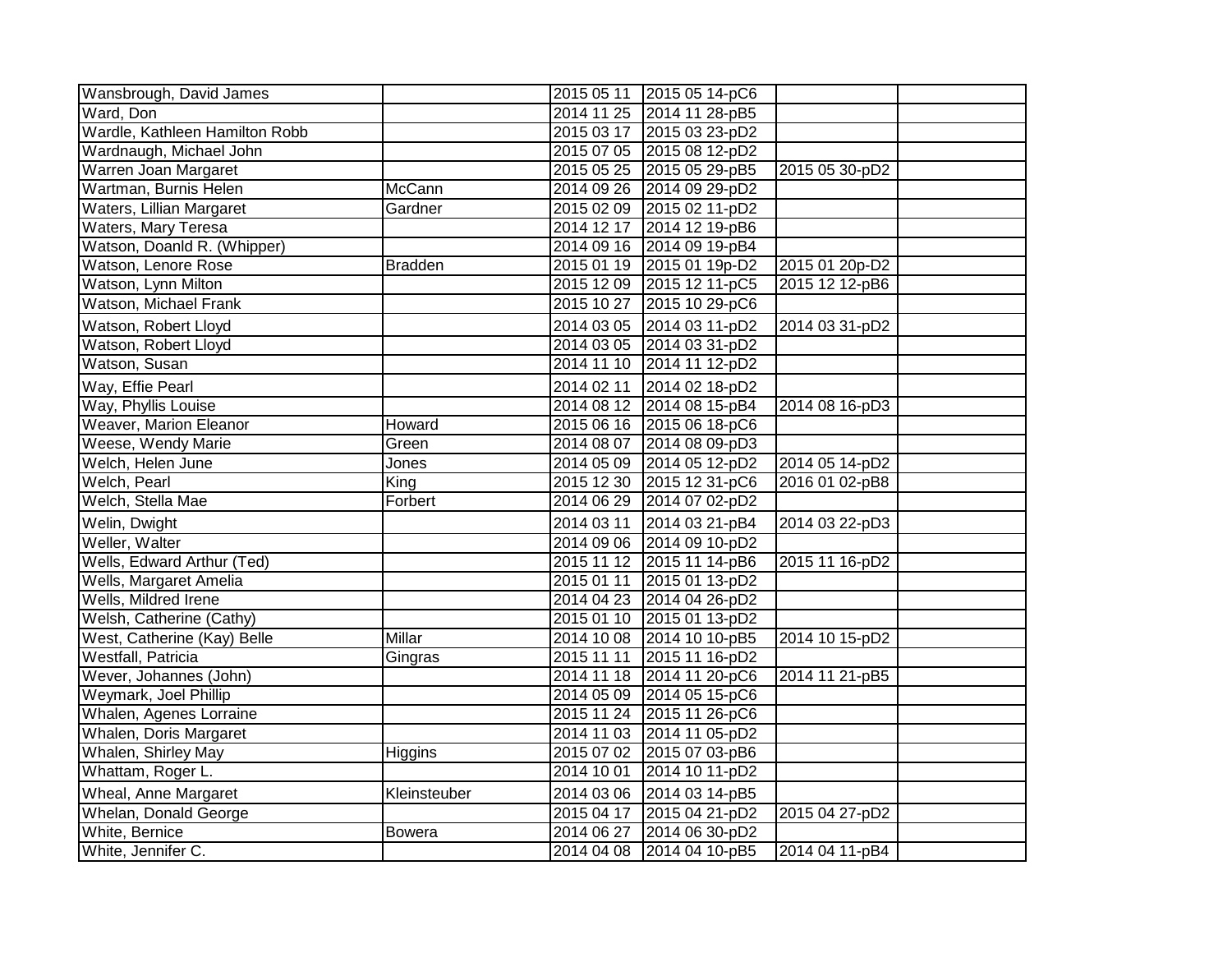| White, Lindsay Evan (Len)         |                    |            | 2014 10 03 2014 10 06-pD2 |                |  |
|-----------------------------------|--------------------|------------|---------------------------|----------------|--|
| White, Marion Sylvia              | <b>Buck</b>        | 2014 03 14 | 2014 03 18-pD2            | 2014 03 19-pD2 |  |
| Whiteman, Barbara Jean            | <b>Baker</b>       | 2015 11 18 | 2015 11 19-pC6            |                |  |
| Whiteman, Mildred (Ruth)          | <b>Broadbridge</b> | 2015 05 15 | 2015 05 19-pD2            |                |  |
| Whiting, (Ned) Edward Allan       |                    | 2014 11 08 | 2014 11 11-pD2            |                |  |
| Whitley, Mabel Frances            | Chatten            | 2014 04 13 | 2014 04 17-pB5            | 2014 04 19-pD3 |  |
| Whitmore, Clarence Archibald      |                    |            | 2014 11 08 2014 11 11-pD2 |                |  |
| Whitney, Douglas Glen (Smoke)     |                    |            | 2015 05 26 2015 05 28-pC6 | 2015 05 29-pB5 |  |
| Whyte, Patrick                    |                    | 2014 07 14 | 2014 07 16-pD2            |                |  |
| Whyte, Richard William            |                    | 2014 05 11 | 2014 05 13-pD2            |                |  |
| Whyte, Stephen Allan              |                    |            | 2014 05 19 2014 05 21-pD2 |                |  |
| Wickett, George                   |                    |            | 2015 02 13 2015 02 14-pD2 |                |  |
| Widdicks, Eva Ferne               | <b>Boldrick</b>    | 2015 08 15 | 2015 08 19-pD2            |                |  |
| Wigley, James Albert              |                    | 2014 04 09 | 2014 04 17-pB5            |                |  |
| Wigmore, Robert Kenneth (Bob)     |                    | 2015 06 04 | 2015 06 06-pD2            |                |  |
| Willcocks. Leaone                 | Vader              |            | 2015 06 19 2015 06 23-pD2 |                |  |
| Willerton, Lillian                | Wright             |            | 2014 04 05 2014 04 08-pD2 | 2014 04 09-D2  |  |
| Williams, Alan                    |                    | 2015 10 21 | 2015 10 22-pC6            |                |  |
| Williams, Anne Eifieda (Betty)    | Roy                | 2015 12 27 | 2015 12 30-pD2            |                |  |
| Williams, Bill                    |                    | 2014 01 20 | 2014 01 23-pC6            |                |  |
| Williams, Bill                    |                    | 2015 12 09 | 2015 12 12-pB6            | 2015 12 17-pC6 |  |
| Williams, Gertrude Eleanor        | Klepsch            | 2015 08 06 | 2015 08 07-pB5            | 2015 08 08-pB6 |  |
| Williams, Jeanette Barbara        | Munro              | 2014 08 21 | 2014 09 02-pD2            |                |  |
| <b>Williams, Margaret Emily</b>   |                    | 2014 10 05 | 2014 10 07-pD2            |                |  |
| Williams, Robert Bernard (Bernie) |                    | 2015 10 14 | 2015 10 16-pC7            | 2015 10 17-pB6 |  |
| Williams, Robert Bernard (Bernie) |                    | 2015 10 14 | 2015 10 17-pB6            |                |  |
| Williamson, Ruth                  |                    |            | 2014 06 15 2014 06 18-pD2 |                |  |
| Willis, Donald Wilbert            |                    | 2015 12 20 | 2015 12 21-pD3            |                |  |
| Willis, Norman (Jack)             |                    | 2015 08 21 | 2015 08 25-pD2            |                |  |
| Willman, Donald Keith (Keith)     |                    | 2014 07 26 | 2014 07 29-pD2            |                |  |
| Wills, Beverly Ann (Bev)          |                    | 2014 11 21 | 2014 11 24-pD2            | 2014 11 27-pC8 |  |
| Wilson, Alan Scott                |                    | 2014 05 08 | 2014 05 10-pD3            |                |  |
| Wilson, Cheryl Patricia           | <b>Bird</b>        | 2015 04 21 | 2015 04 22-pD2            |                |  |
| Wilson, David Edward              |                    | 2015 12 09 | 2015 12 15-pD2            |                |  |
| Wilson, Donna                     | Lemmon             | 2015 02 12 | 2015 02 14-pD2            |                |  |
| Wilson, Helen Elizabeth           |                    | 2015 01 10 | 2015 01 16-pB6            | 2015 01 17-pD3 |  |
| Wilson, Paul Elliott              |                    | 2014 12 04 | 2014 12 06-pD2            | 2014 12 08-pD2 |  |
| Wilson, William (Bill)            |                    |            | 2015 09 23 2015 09 25-pC7 | 2015 09 26-pB6 |  |
| Windsor, Frederick W. (Bill)      |                    | 2014 02 14 | 2014 02 26-pD2            |                |  |
| Witherall, Brian George           |                    | 2014 10 01 | 2014 10 03-pB5            |                |  |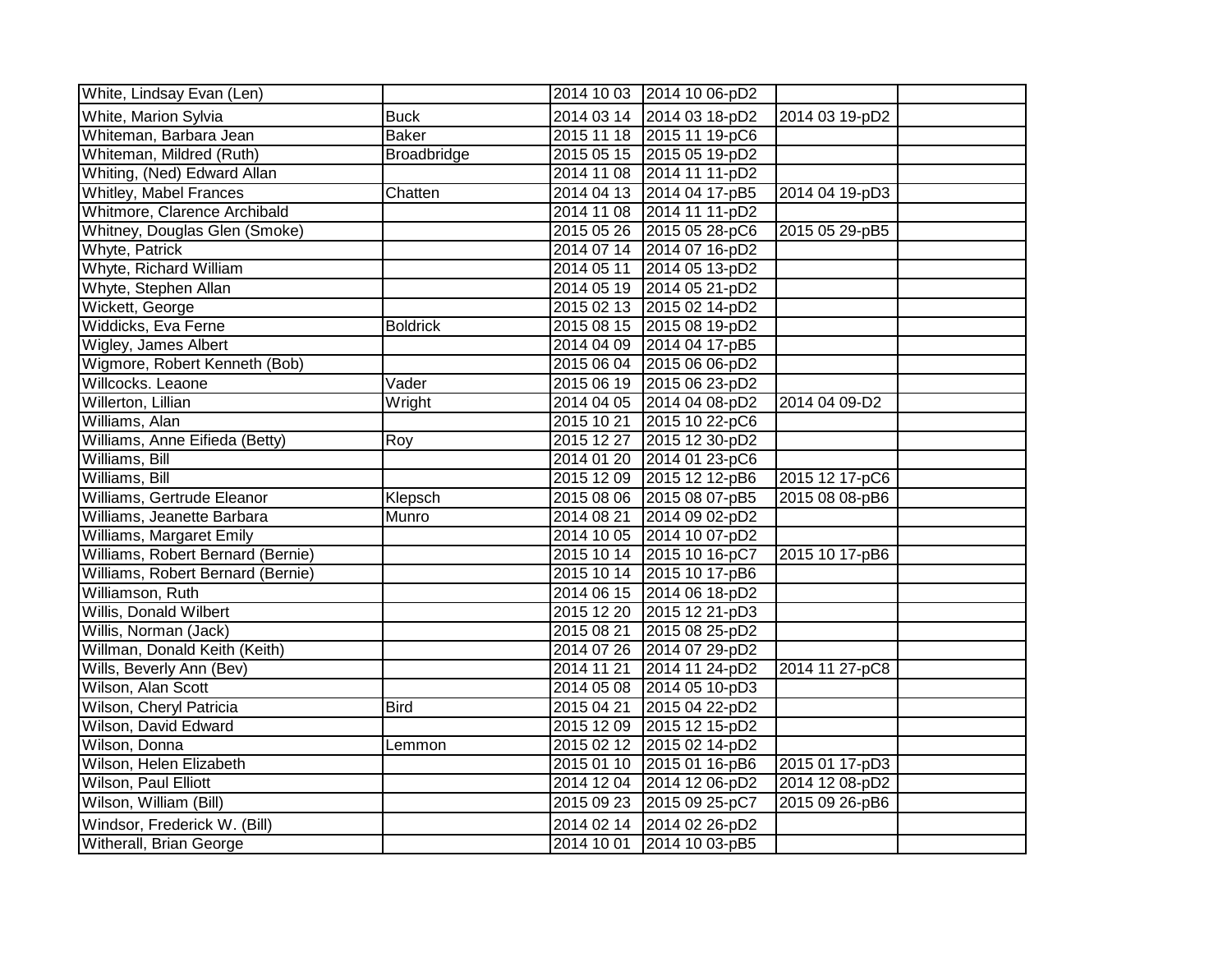| Wolfgarth, Dr. Arthur Erwin       |           |            | 2014 05 14 2014 05 22-pB5 | 2014 05 23-pB4                |  |
|-----------------------------------|-----------|------------|---------------------------|-------------------------------|--|
| Wood, Beryl Vivian                | Wager     | 2014 07 11 | 2014 07 14-pD2            |                               |  |
| Wood, Helen Eileen                | Masterson |            | 2015 05 19 2015 05 21-pC6 |                               |  |
| Wood, June Kathleen               | Thomas    |            | 2014 03 22 2014 03 24-pD2 | 2014 03 25-pD2                |  |
| Wood, Olive Catherine             | Mackey    |            | 2015 12 19 2015 12 21-pD3 |                               |  |
| Wood, Roy James                   |           |            | 2014 10 24 2014 10 27-pD2 |                               |  |
| <b>Woodall, Harold Ross</b>       |           |            | 2014 07 01 2014 07 04-pB4 |                               |  |
| Woodall, Martha J.                | Hitchon   |            | 2015 04 06 2015 04 09-pC6 |                               |  |
| Woodcock, Mary Alice              | Bell      | 2015 12 31 | 2016 01 04-pD2            |                               |  |
| Woodcox, Donald Perry             |           |            | 2014 08 12 2014 08 14-pC3 |                               |  |
| Woods, Betty Loraine              | Tilson    |            | 2015 02 03 2015 02 05-pB4 |                               |  |
| Woods, Georgina Jean              |           |            | 2014 05 08 2014 05 20-pD2 |                               |  |
| Wright, Bernard                   |           |            | 2015 ?? ?? 2015 06 27-pD2 |                               |  |
| Wright, Bernard Allan             |           |            | 2014 09 24 2014 09 27-pD2 | 2014 10 04-pD3                |  |
| Wright, Dorothy Shutleworth       |           |            | 2014 02 17 2014 02 20-pB5 | 2014 02 27-pC6                |  |
| Wright, Duncan Mary               |           |            | 2015 11 15 2015 11 17-pD2 |                               |  |
| Wright, Gordon Carl               |           |            | 2014 01 06 2014 01 09-pC6 |                               |  |
| Wright, Isabel Maud               | Clarke    |            | 2014 12 25 2014 12 29-pD2 |                               |  |
| Wright, Isobel                    |           |            | 2015 ?? ?? 2015 06 27-pD2 |                               |  |
| Wright, James Walter B. (Jim)     |           |            | 2015 05 09 2015 05 06-pD2 |                               |  |
| Wright, James Walter Bateman      |           | 2015 01 16 | 2015 01 19p-D2            |                               |  |
| Wright, Reta                      |           |            | 2015 10 24 2015 10 31-pB6 |                               |  |
| Wright, Ruby Browning             |           |            | 2014 01 18 2014 01 20-pD2 |                               |  |
| Wylie, Beverly Ann                |           |            | 2014 10 03 2014 10 06-pD2 |                               |  |
| Yardy, Kenneth Joseph             |           |            | 2014 02 05 2014 02 10-pD2 |                               |  |
| Yates Mark Sheldon                |           |            | 2015 04 22 2015 04 25-pD2 |                               |  |
| Yearwood, John Adam               |           |            | 2014 06 11 2014 06 14-pD3 |                               |  |
| Ymker, Albert                     |           | 2015 10 31 | 2015 11 02-pD2            | 2015 11 03-pD2                |  |
| York, James Alexander             |           |            | 2015 04 26 2015 04 29-pD2 |                               |  |
| Young, Alice Doratha              | Wright    |            | 2015 01 15 2015 01 17-pD3 |                               |  |
| Young, Bernice Madoline           | Phillips  |            | 2015 08 29 2015 08 31-pD2 |                               |  |
| Young, Christopher D.             |           |            | 2014 05 26 2014 05 31-pD2 |                               |  |
| Young, Edna Jean                  | Adamson   |            | 2014 03 30 2014 04 02-pD2 |                               |  |
| Young, Lorraine Margaret          | Grieve    | 2015 04 03 | 2015 04 06-pD2            | 2015 04 07-pD2                |  |
| <b>Yuille, Kim Geraldine</b>      |           |            | 2014 09 14 2014 09 16-pD2 |                               |  |
| Zamanis, James Demetre            |           |            | 2014 10 20 2014 10 21-pD2 | 2014 10 22-pD2                |  |
| Zaporzan, Gerald (Jerry)          |           | 2015 03 21 | 2015 03 23-pD2            |                               |  |
| Zorge, Jon Pieter                 |           | 2015 11 10 | 2015 11 12-pC6            | 2015 11 27-pC4 2015 11 28-pB6 |  |
| Zufelt-Hockley, Gwendoline (Gwen) | Down      | 2014 05 16 | $20140520-pD2$            |                               |  |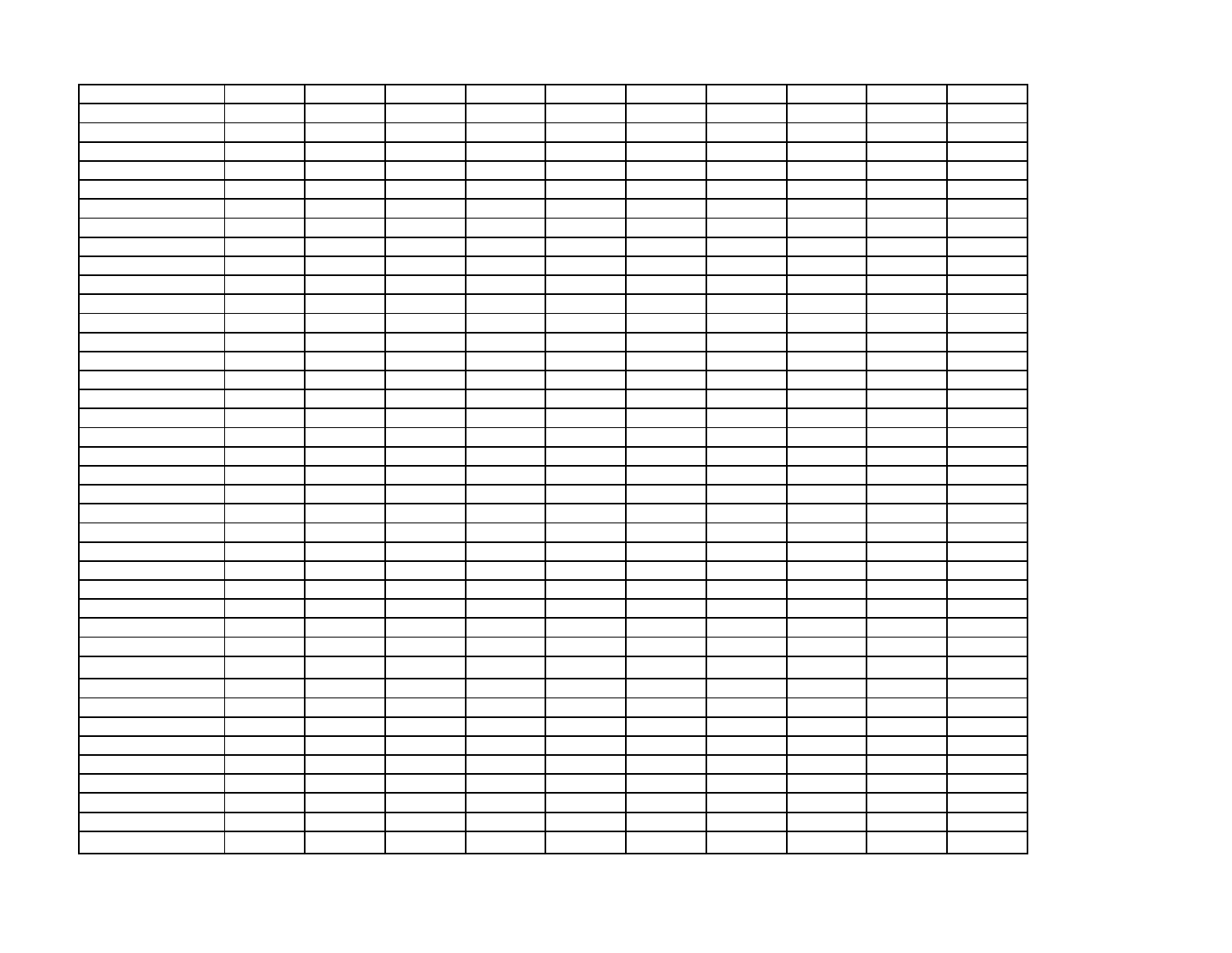| 2015 10 30-pC7 |  |  |  |  |  |
|----------------|--|--|--|--|--|
|                |  |  |  |  |  |
|                |  |  |  |  |  |
|                |  |  |  |  |  |
|                |  |  |  |  |  |
|                |  |  |  |  |  |
|                |  |  |  |  |  |
|                |  |  |  |  |  |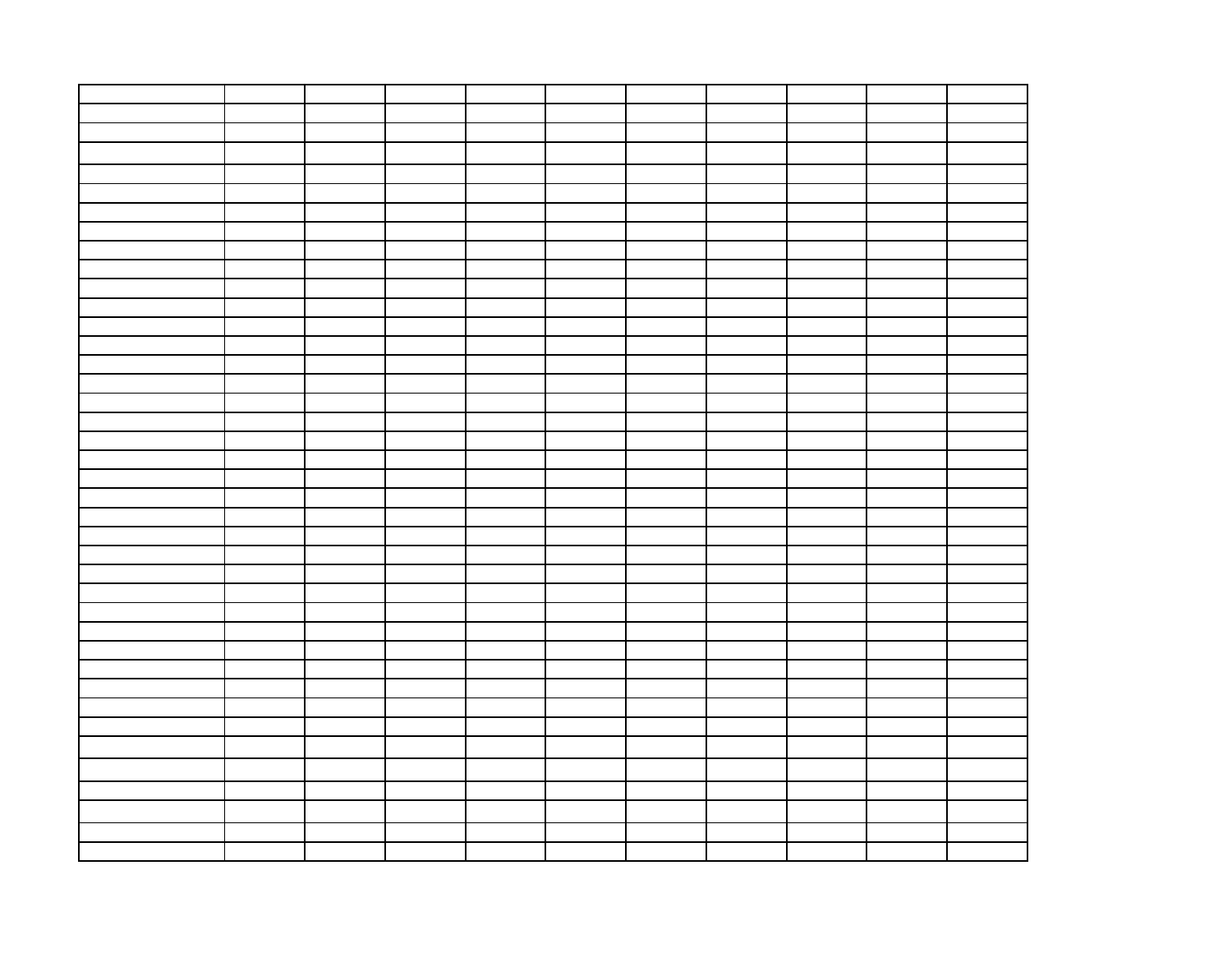| 2015 07 16-pC6 |  |  |  |  |  |
|----------------|--|--|--|--|--|
|                |  |  |  |  |  |
|                |  |  |  |  |  |
|                |  |  |  |  |  |
|                |  |  |  |  |  |
|                |  |  |  |  |  |
|                |  |  |  |  |  |
|                |  |  |  |  |  |
|                |  |  |  |  |  |
|                |  |  |  |  |  |
|                |  |  |  |  |  |
|                |  |  |  |  |  |
|                |  |  |  |  |  |
|                |  |  |  |  |  |
|                |  |  |  |  |  |
|                |  |  |  |  |  |
|                |  |  |  |  |  |
|                |  |  |  |  |  |
|                |  |  |  |  |  |
|                |  |  |  |  |  |
|                |  |  |  |  |  |
|                |  |  |  |  |  |
|                |  |  |  |  |  |
|                |  |  |  |  |  |
|                |  |  |  |  |  |
|                |  |  |  |  |  |
|                |  |  |  |  |  |
|                |  |  |  |  |  |
|                |  |  |  |  |  |
|                |  |  |  |  |  |
|                |  |  |  |  |  |
|                |  |  |  |  |  |
|                |  |  |  |  |  |
|                |  |  |  |  |  |
|                |  |  |  |  |  |
|                |  |  |  |  |  |
|                |  |  |  |  |  |